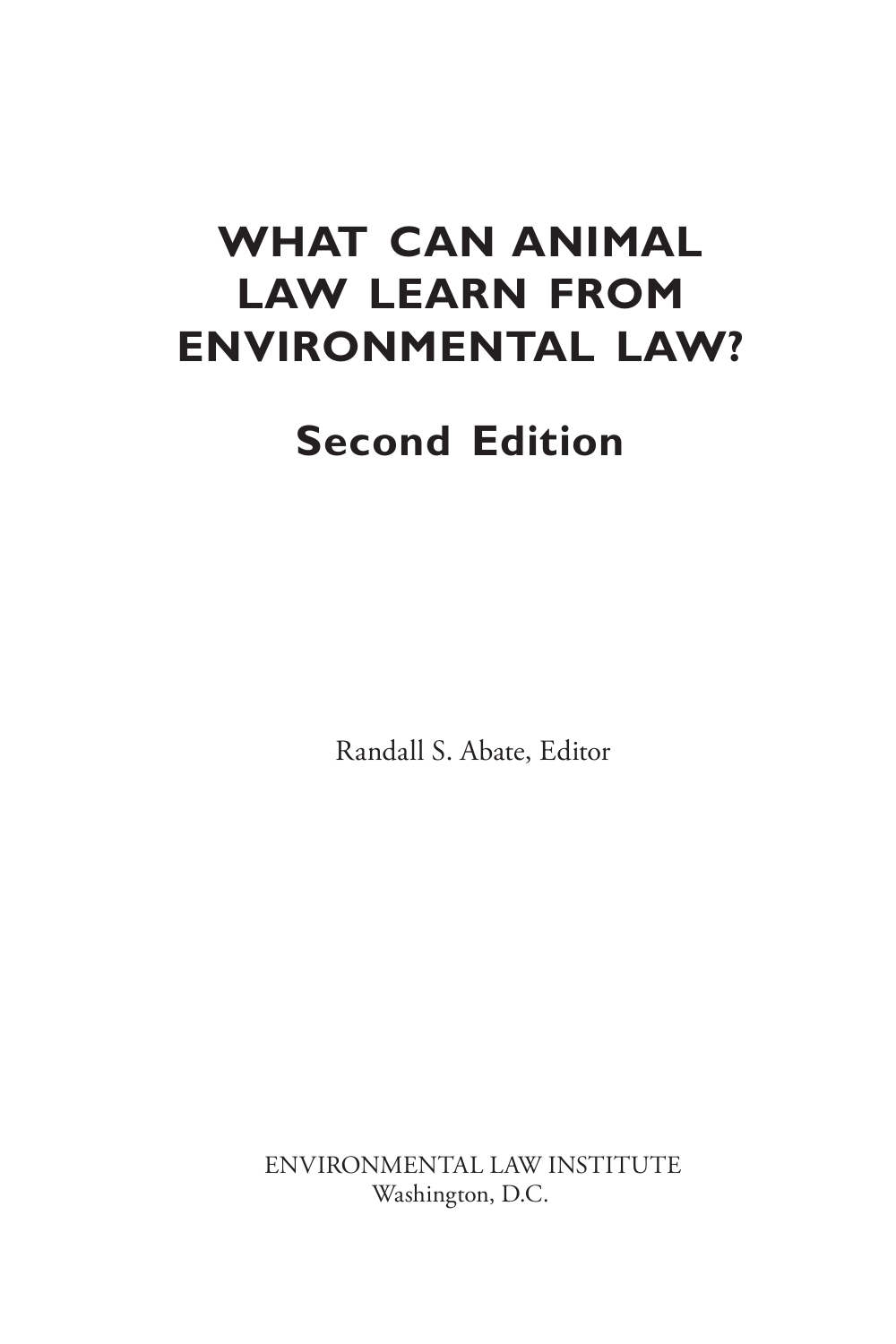Copyright © 2020 Environmental Law Institute 1730 M Street NW, Washington, DC 20036

Published July 2020.

Cover photo courtesy of Ian Johnson.

Printed in the United States of America ISBN 978-1-58576-225-2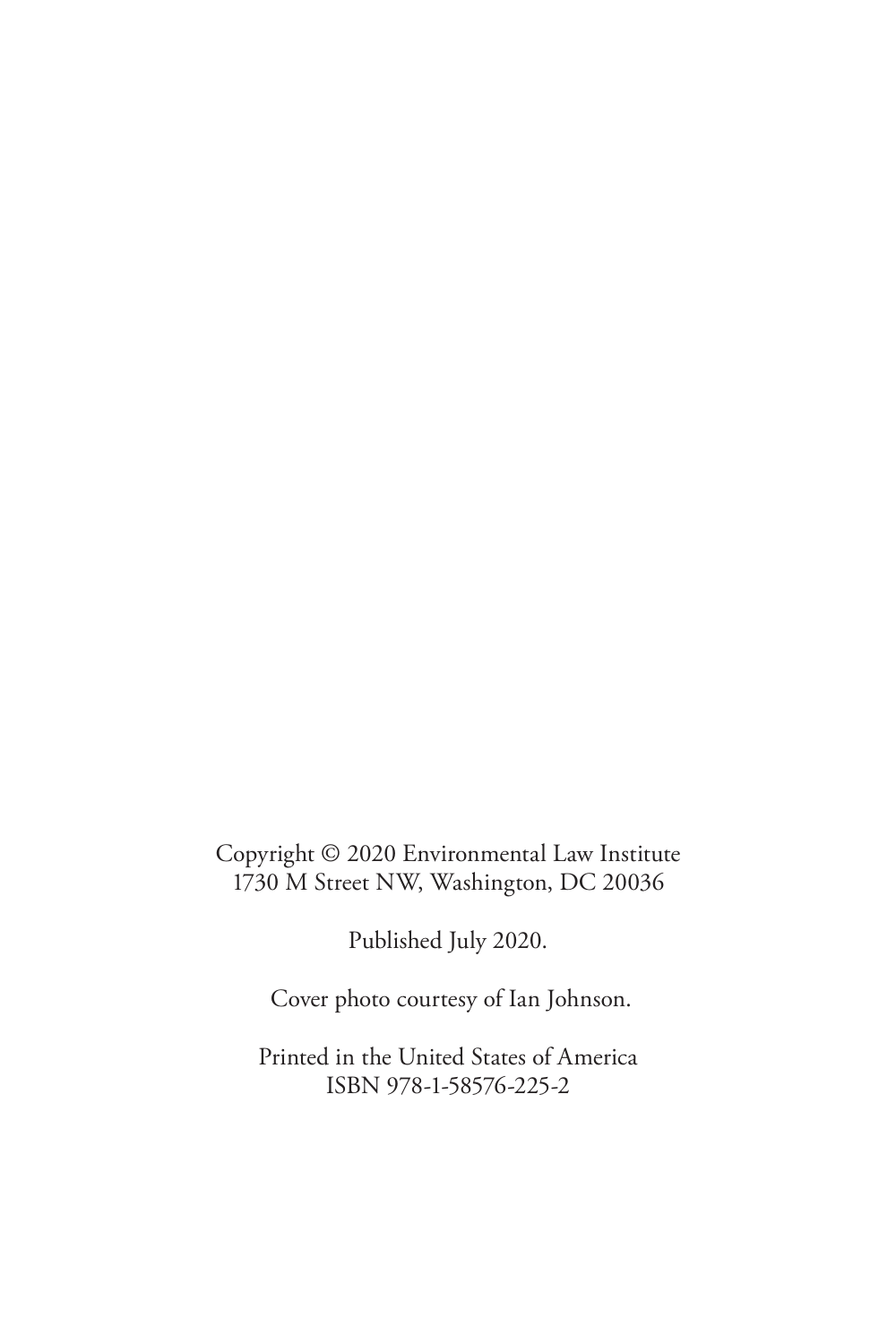*For Alek, the "voracious vegan," whose commitment to environmental stewardship and uncompromising passion for animal welfare and rights propelled me to undertake this book project.*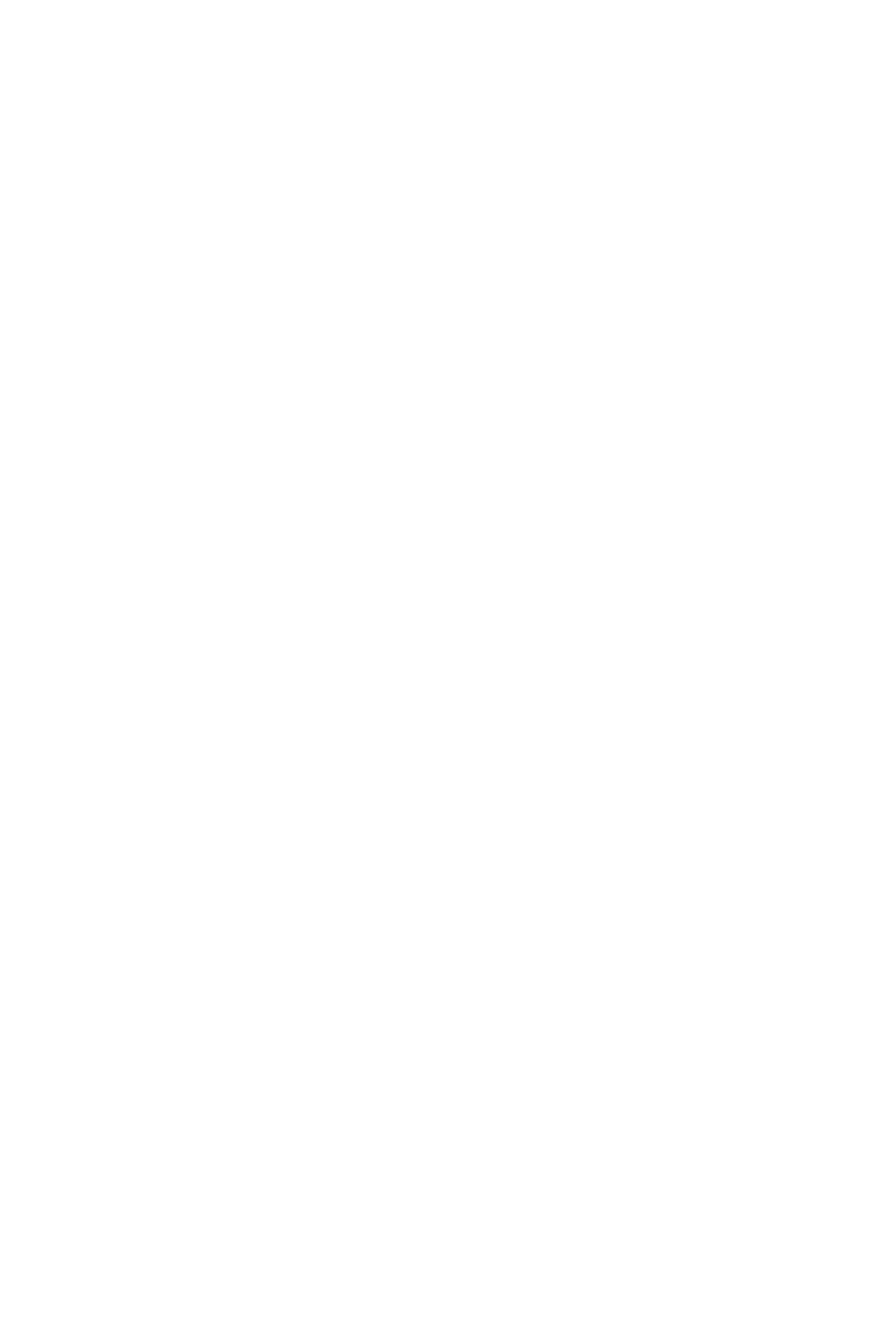# **Contents**

| UNIT I.                      | <b>INTRODUCTORY CONTEXT</b>                                                                                                                          |
|------------------------------|------------------------------------------------------------------------------------------------------------------------------------------------------|
| <b>Procedural Mechanisms</b> |                                                                                                                                                      |
| <b>Standing</b>              |                                                                                                                                                      |
| Chapter 1:                   | Stacey Gordon Sterling, The Legal Rights of All<br>Living Things: How Animal Law Can Extend the<br>Environmental Movement's Quest for Legal Standing |
| <b>Enforcement</b>           |                                                                                                                                                      |
| Chapter 2:                   | Daniel Waltz, No Longer Paper Tigers:<br>Environmental Enforcement Strategies to Enhance                                                             |
| Damages                      |                                                                                                                                                      |
| Chapter 3:                   | Joan E. Schaffner, Valuing Nature in<br>Environmental Law: Lessons for Animal Law and                                                                |
| <b>Impact Assessments</b>    |                                                                                                                                                      |
| Chapter 4:                   | Dr. Charlotte E. Blattner, Animal Impact Assessments:<br>Contesting Denial, Changing the Future?95                                                   |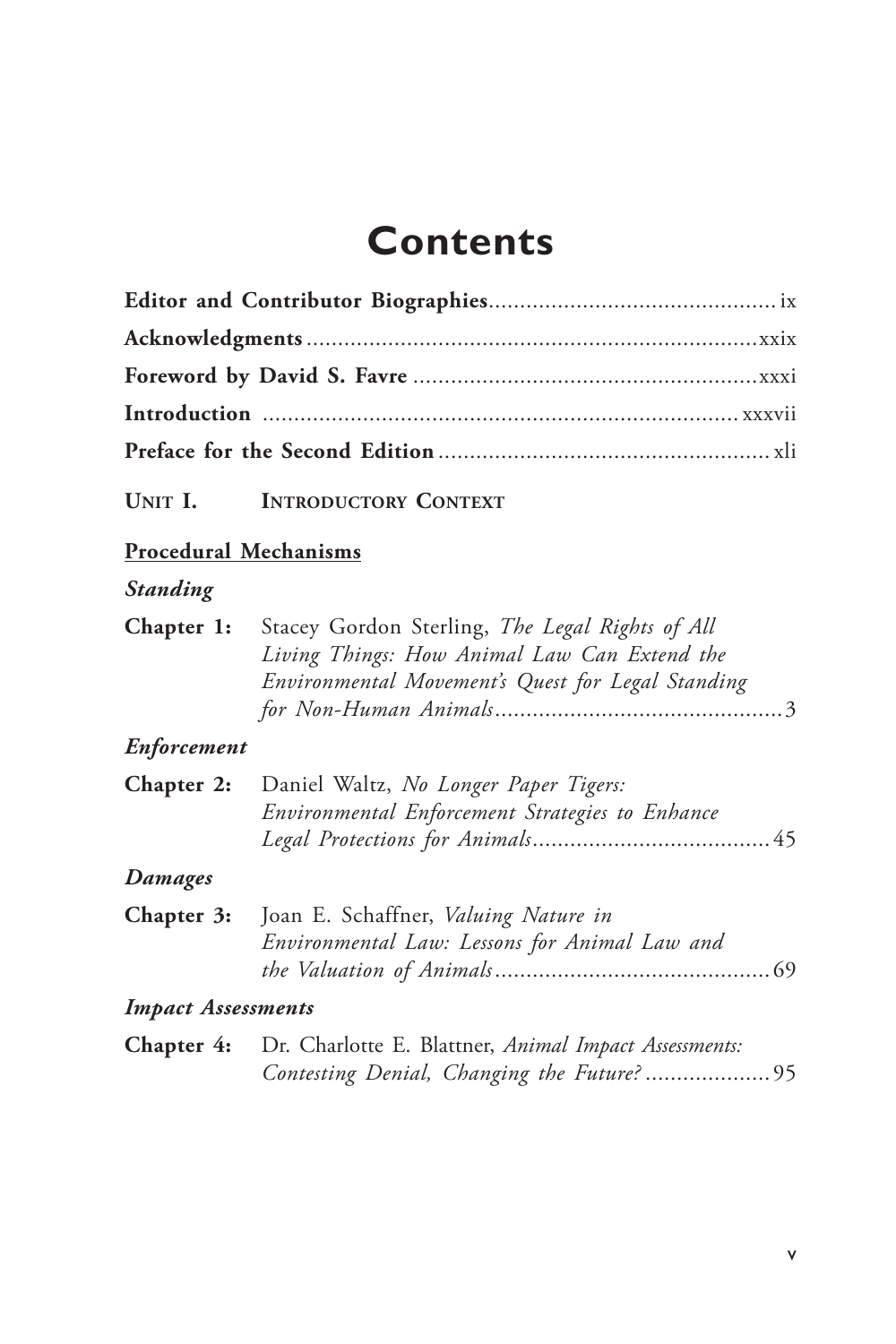#### **Concepts and Themes**

#### *Politics of the Environmental Law Movement*

| <b>Chapter 5:</b> Ralph A. DeMeo and Bonnie Malloy, <i>The</i> |
|----------------------------------------------------------------|
| Politics of Animal Law: Lessons Learned From the               |
|                                                                |

#### *Regulatory Avoidance*

| <b>Chapter 6:</b> Lisa Winebarger and Elizabeth Hallinan, Is Never |
|--------------------------------------------------------------------|
| Good for You? The Law of Regulatory Avoidance                      |
| and Challenging the Abdication of Federal Farm                     |
|                                                                    |

#### *Animal Socioequality*

| <b>Chapter 7:</b> Jeremy Devin McKay and Alexa Marie Carreno, |
|---------------------------------------------------------------|
| Animal Socioequality: Lessons From the Impact of              |
| Environmental Justice on Environmental Law  171               |

#### **Unit II. Select Doctrinal Contexts in the United States**

#### *Animal Agriculture*

| <b>Chapter 8:</b> Lindsay Walton and Kristen King Jaiven, |
|-----------------------------------------------------------|
| Regulating Concentrated Animal Feeding Operations         |
| for the Well-Being of Farm Animals, Consumers,            |
|                                                           |

#### *Consumer Protection and Labeling*

| <b>Chapter 9:</b> Paige M. Tomaselli, Meat Labeling and the |
|-------------------------------------------------------------|
| Public's Right to Know: Important Lessons From              |
|                                                             |
|                                                             |

**Chapter 10:** Kim E. Richman and Clark Binkley, *Policy by Way of Litigation: Protecting Animals, the Environment, and Public Health* .............................. 255

*Emerging Issues in Food Law and Policy*

**Chapter 11:** Amanda Howell, *The Meat of the Matter: Shoring Up Animal Agriculture at the Expense of Consumers, Animals, and the Environment*................ 285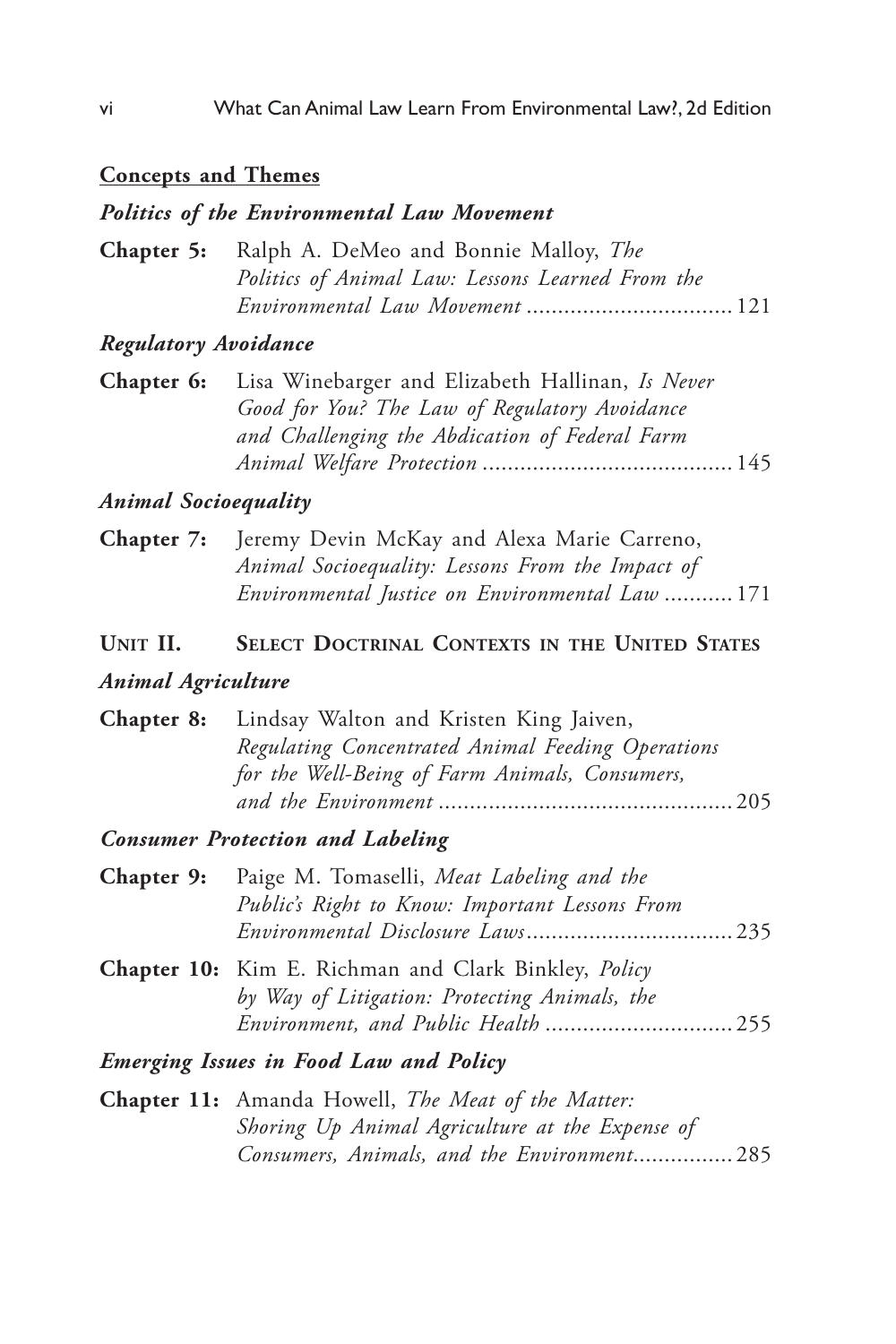|                       | Chapter 12: Carita Skinner and Gabriela Steier, Lab-Grown<br>Meat: A Critical Perspective on Cellular Agriculture<br>and Its Role in the Future of Farm Animal Welfare |
|-----------------------|------------------------------------------------------------------------------------------------------------------------------------------------------------------------|
| <b>Air Pollution</b>  |                                                                                                                                                                        |
|                       | Chapter 13: Elizabeth Hallinan and Jeffrey D. Pierce, Learning<br>From Patchwork Environmental Regulation: What<br>Animal Advocates Might Learn From the Varied        |
| <b>Climate Change</b> |                                                                                                                                                                        |
|                       | Chapter 14: Linda Breggin and Bruce Myers, Tackling the<br>Problem of CAFOs and Climate Change: A New                                                                  |
|                       | Chapter 15: Eric V. Hull, Using Climate Change Impacts as<br>Leverage to Protect the Polar Bear: The Value of<br>Habitat Protection in Promoting Animal Welfare 407    |
| Chapter 16:           | Mackenzie Landa, Species Protection as a Natural<br>Climate Solution: Addressing the Climate Crisis                                                                    |
| Chapter 17:           | Jessica L. Beaulieu, Protecting Wildlife Through<br>the Public Trust Doctrine: What Animal Law Can<br>Learn From Juliana v. United States 461                          |
| <b>Lead Pollution</b> |                                                                                                                                                                        |
|                       | Chapter 18: Michelle McDonald Shaw, Leading the Way on<br>Lead: Lessons From Environmental Law to Enhance<br>Protection of Animals From Lead Poisoning 491             |
|                       | <b>Fisheries Management</b>                                                                                                                                            |
|                       | Chapter 19: Keith W. Rizzardi, Who Says That Fish Filet Is<br>Sustainable? Advocacy Options and the Lessons of                                                         |
| <b>Animal Testing</b> |                                                                                                                                                                        |
|                       | Chapter 20: Lenore Montanaro, New Models: Leveraging<br>Environmental Protection Methods and Outcomes to<br>Enhance Welfare and Protection of Animals Used in          |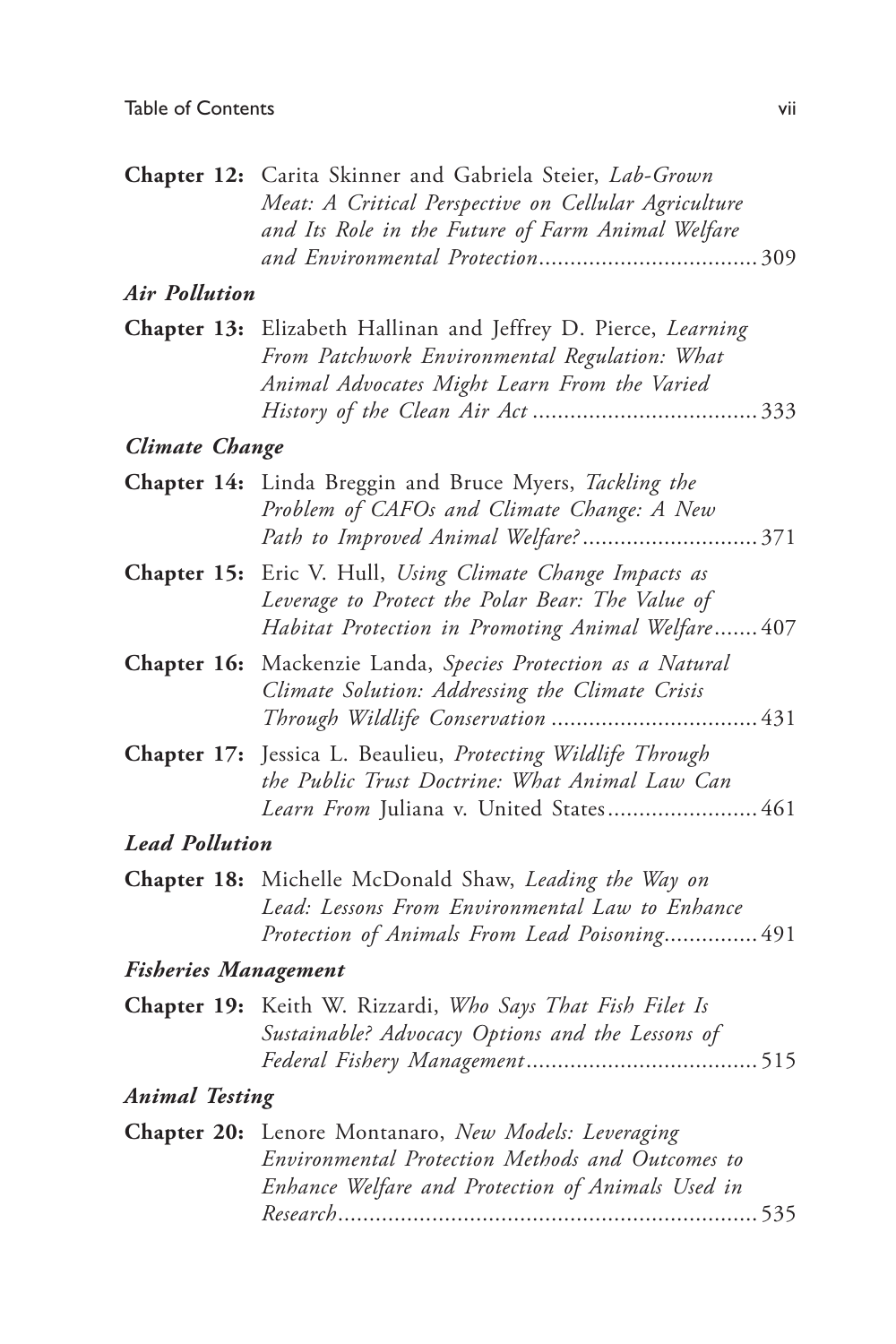| UNIT III.       | <b>INTERNATIONAL AND COMPARATIVE LAW CONTEXTS</b>                                                                                                           |
|-----------------|-------------------------------------------------------------------------------------------------------------------------------------------------------------|
|                 | Chapter 21: Thomas G. Kelch, CITES, Globalization, and the                                                                                                  |
|                 | Chapter 22: Chad J. McGuire, Environmental Law and<br>International Trade: Public Morality as a Tool for                                                    |
|                 | Chapter 23: Dr. Sabine Brels, The Evolution of International<br>Animal Law: From Wildlife Conservation to                                                   |
| Chapter 24:     | Dr. Teresa Gimenez-Candela and Carly Elizabeth<br>Souther, Invasive Animal Species: International                                                           |
|                 | Chapter 25: Dr. Keely Boom, Lessons for Animal Law From<br>the Environmental Law Governing the Kangaroo<br>and Whaling Industries: Australian Successes and |
| <b>UNIT IV.</b> | <b>OPPORTUNITIES FOR COLLABORATION BETWEEN</b><br>ANIMAL LAW AND ENVIRONMENTAL LAW                                                                          |
| Chapter 26:     | Joyce Tischler and Bruce Myers, Animal Protection<br>and Environmentalism: The Time Has Come to Be                                                          |
|                 | Chapter 27: Andrew Long, The Expanding Circle of Dignity:<br>Unifying Animal Rights and Ecosystem Protection in                                             |
|                 | Chapter 28: Amanda Howell, Combating Greenwashing and<br>Humane Washing With the Help of State Consumer                                                     |
|                 | Chapter 29: Dr. Katrina J. Kluss, Comprehensive Ecosystem<br>Personhood: A Collaborative Approach765                                                        |
|                 |                                                                                                                                                             |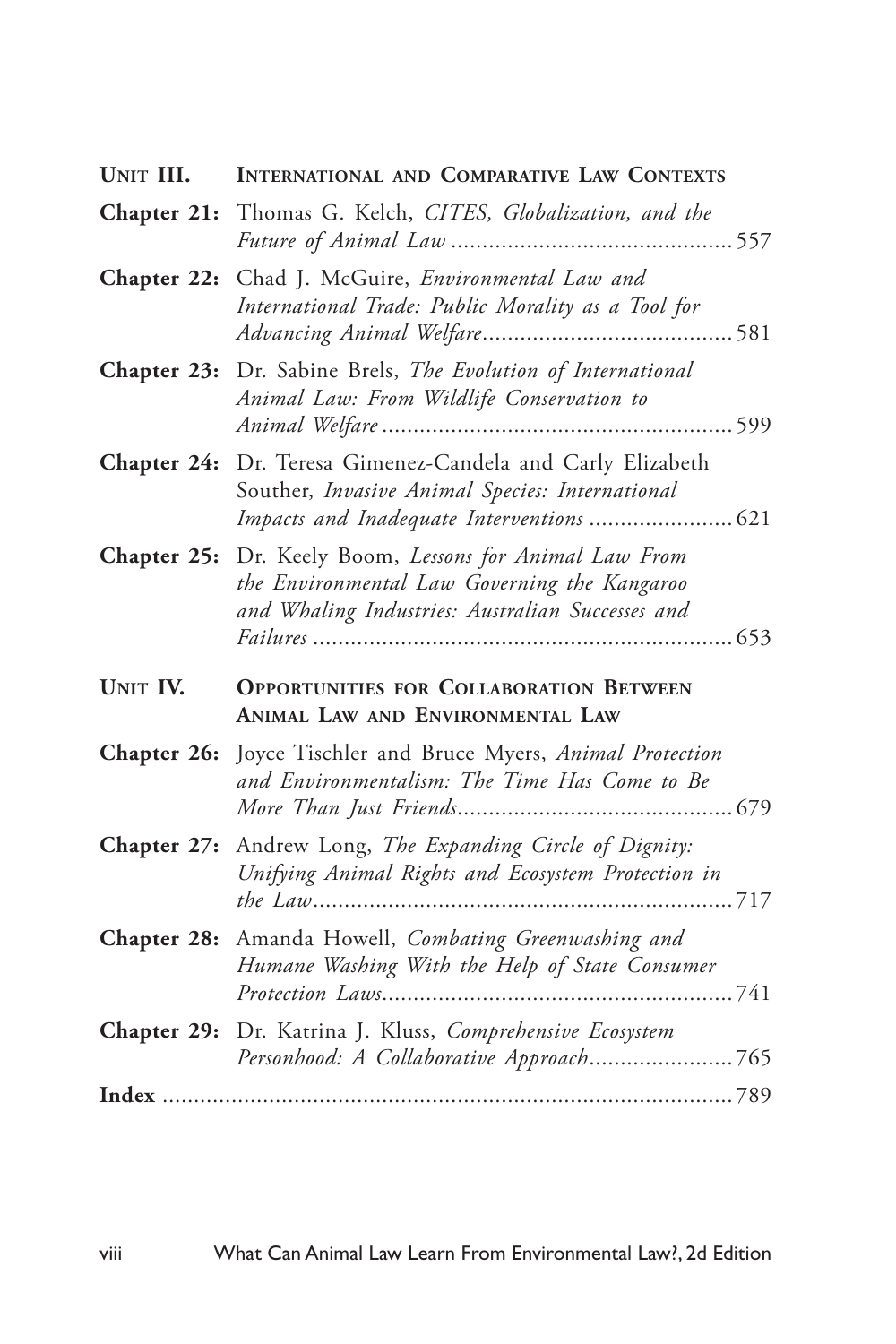# **Editor and Contributor Biographies**

#### **Editor**

**Randall S. Abate** is the inaugural Rechnitz Family and Urban Coast Institute Endowed Chair in Marine and Environmental Law and Policy, and a Professor in the Department of Political Science and Sociology, at Monmouth University in West Long Branch, New Jersey. He is also the Director of the Institute for Global Understanding at Monmouth. Professor Abate teaches courses in domestic and international environmental law, climate justice, constitutional law, and animal law. He joined the Monmouth faculty in 2018 with 24 years of full-time law teaching experience at six U.S. law schools, most recently as a Professor of Law from 2009-2018 at Florida A&M University College of Law, where he also directed the Center for International Law and Justice from 2012-2016 and served as Associate Dean for Academic Affairs in 2017.

Professor Abate has delivered lectures and taught international and comparative law courses on environmental and animal law topics in Argentina, Australia, Belgium, Brazil, Canada, the Cayman Islands, China, Colombia, India, Indonesia, Kenya, Kyrgyzstan, Morocco, the Netherlands, Norway, Qatar, Serbia, South Africa, South Korea, Spain, Turkey, Ukraine, the U.K, and Vanuatu. His lectures have been hosted by several of the top universities in the world including Cambridge, Oxford, Yale, Harvard, the University of Melbourne, the University of Toronto, the University of Pennsylvania, University College London, McGill, King's College London, and Seoul National University.

Professor Abate has published six books—and more than 30 law journal articles and book chapters—on environmental and animal law topics, with a recent emphasis on climate change law and justice. He is the author of CLImate Change and the Voiceless: Protecting Future Generations, Wildlife, and Natural Resources (Cambridge University Press, 2019); editor of Climate Justice: Case Studies in Global and Regional Governance Challenges (ELI Press, 2016) and Climate Change Impacts on Ocean and Coastal Law: U.S. and International Perspectives (Oxford University Press, 2015); and co-editor of CLIMATE CHANGE AND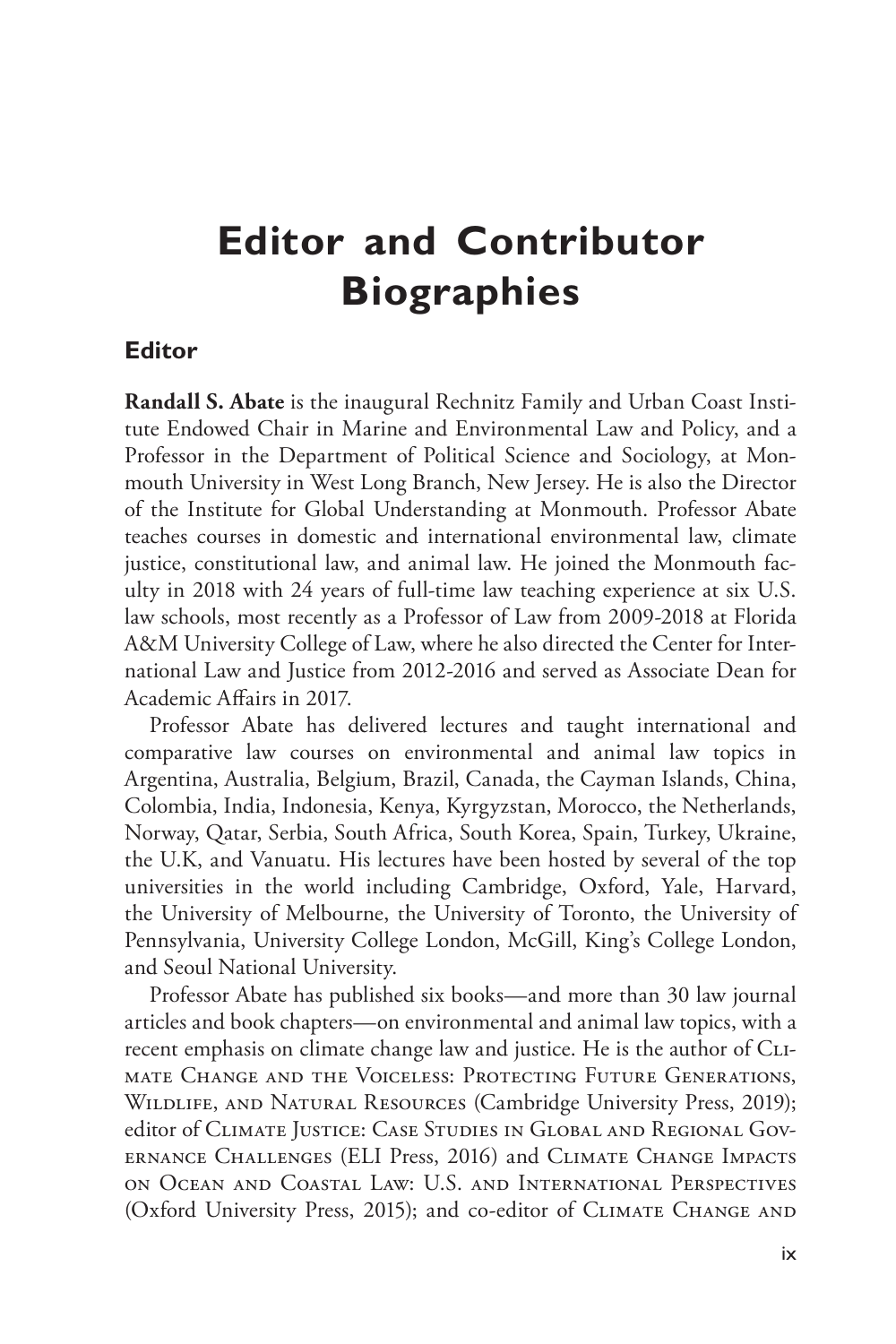Indigenous Peoples: The Search for Legal Remedies (Edward Elgar, 2013). Early in his career, Professor Abate handled environmental law matters at two law firms in Manhattan. He holds a B.A. from the University of Rochester and a J.D. and M.S.E.L. (Environmental Law and Policy) from Vermont Law School.

### **Contributing Authors**

**Jessica Beaulieu** is licensed to practice law in Colorado and Oregon. She currently practices as a public interest attorney at Muhaisen & Muhaisen, LLC in Denver, Colorado. Previously, she was a legal fellow at the Center for Biological Diversity in Denver, and has interned for various environmental nonprofits and for the U.S. Fish and Wildlife Service in Sacramento, California. She received her J.D. from Stetson University College of Law, where she earned a certificate of concentration in environmental law. At Stetson, she was an editor for the *Journal of International Wildlife Law and Policy* and was a biodiversity fellow to Prof. Royal Gardner. Prior to pursing her legal education, Ms. Beaulieu worked as a research assistant at Disney's Animal Kingdom, conducting behavioral observations and managing data for a variety of projects. She holds a B.S. in wildlife ecology and conservation from the University of Florida. During her undergraduate studies, she spent a year in Australia, where she studied tropical ecology.

**Clark A. Binkley** is the managing attorney at Richman Law Group, a social justice law firm focused on impact litigation. Mr. Binkley works on and oversees complex litigation in the areas of civil rights, consumer protection, food policy, and animal welfare. He also works as counsel to many progressive nonprofit organizations. Mr. Binkley has a long history of fighting for the public good, including in his former career as a public school teacher. Prior to joining Richman Law Group, Mr. Binkley was an attorney with a labor and employment firm, advocating on behalf of unions and employee benefits. While in law school, he worked with the U.S. Department of Justice, Civil Rights Division, and the Center for Constitutional Rights, and participated in the civil rights litigation clinic with the New York Civil Liberties Union. Mr. Binkley is admitted to practice in New York. He also volunteers with the New York Democratic Lawyers Council and is the Outreach Liaison for New York State for the National Association of Consumer Advocates. Mr. Binkley holds a J.D. from New York University School of Law and a B.A. in history from the University of California, Berkeley.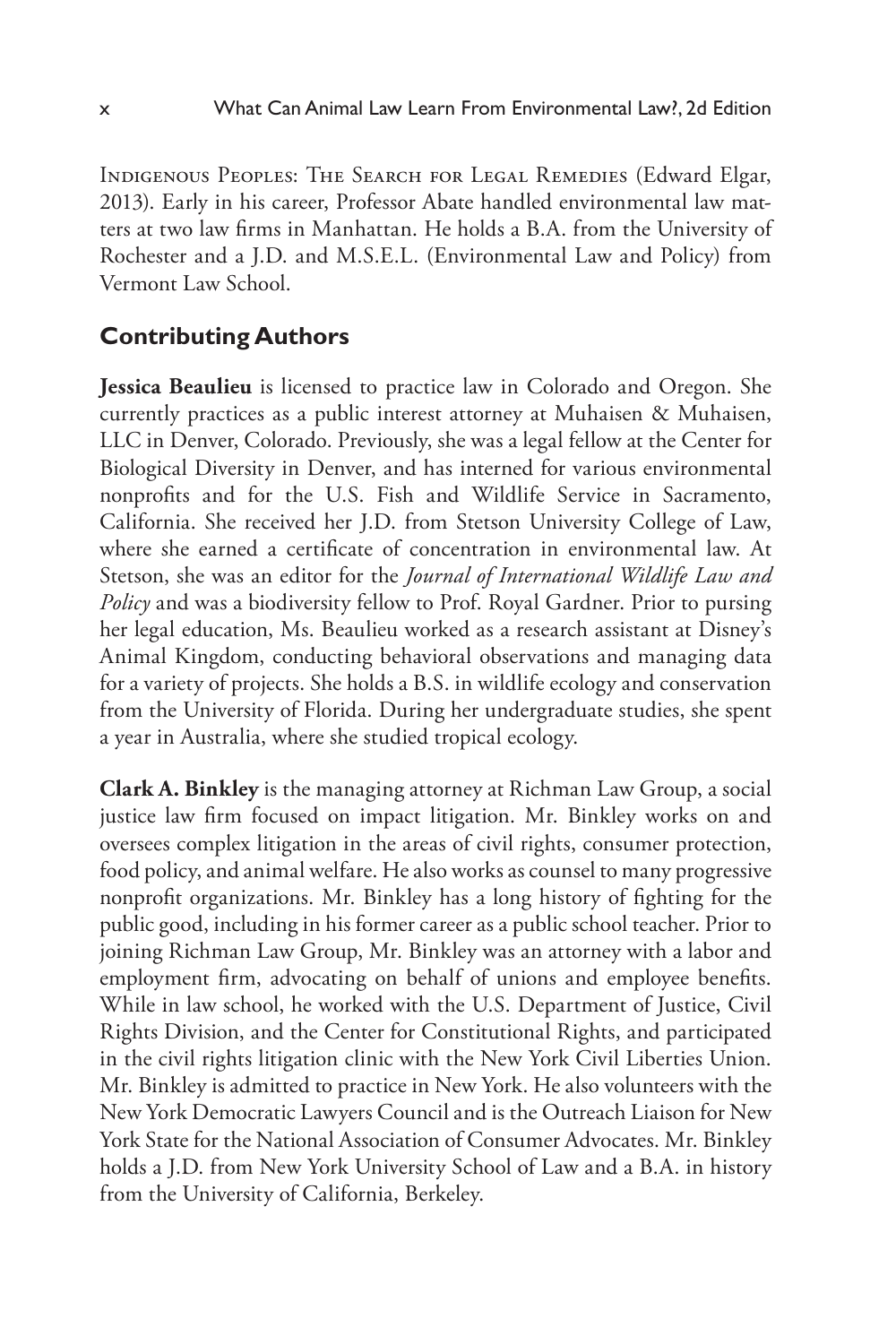**Dr. Charlotte E. Blattner** is a visiting researcher at Harvard Law School's Animal Law & Policy Program, where she researches at the intersection of animal and environmental law. From 2017-2018, she completed the Postdoctoral Fellowship for Animal Studies at the Department of Philosophy at Queen's University, focusing on issues of animal labor. Dr. Blattner earned her Ph.D. in law from the University of Basel, Switzerland, as part of the doctoral program "Law and Animals," and was a visiting international scholar at the Center for Animal Law Studies at Lewis & Clark Law School in 2016. Her works include Protecting Animals Within and Across Borders (Oxford University Press, 2019) and Animal Labour: A New Frontier of Interspecies Justice? (Oxford University Press, 2020, co-edited with Will Kymlicka and Kendra Coulter).

**Dr. Keely Boom** combines expertise in animal law and environmental law. She works as a local solicitor in New South Wales, where she practices in a variety of subject areas, including animal and environmental law. She also teaches Animal Law and other subjects at the University of Wollongong. She is a research associate with the Institute for Sustainable Futures at the University of Technology, Sydney, and a research fellow at the University of Wollongong. Dr. Boom is a founding member of the Centre for Compassionate Conservation, based in Australia. She also previously worked at THINKK, the kangaroo think tank. Dr. Boom holds a Ph.D. in international climate change law from the University of Wollongong and is executive officer of the Climate Justice Programme. She was the first intern to be taken on with the animal protection institute, Voiceless, and served as an intern with the legal unit of Greenpeace International in Amsterdam.

**Linda Breggin** is a senior attorney with the Environmental Law Institute (ELI), where she works on a wide range of environmental law and policy issues. She also directs the Institute's Center for State, Tribal, and Local Environmental Programs. Her work also includes research and convenings on programs under several of the major federal environmental laws, including the Comprehensive Environmental, Response, Compensation, and Liability Act and the Clean Water Act. Her agriculture-related publications include (co-authored with Bruce Myers): *It's Time to Put a Price Tag on the Environmental Impacts of Commodity Crop Agriculture*, 43 ELR 10130 (Feb. 2013); and *Subsidies With Responsibilities: Placing Stewardship and Disclosure Conditions on Government Payments to Large-Scale Commodity Crop Operations*, 37 HARV. ENVTL. L. REV. 487 (2013). She also writes the "Around the States"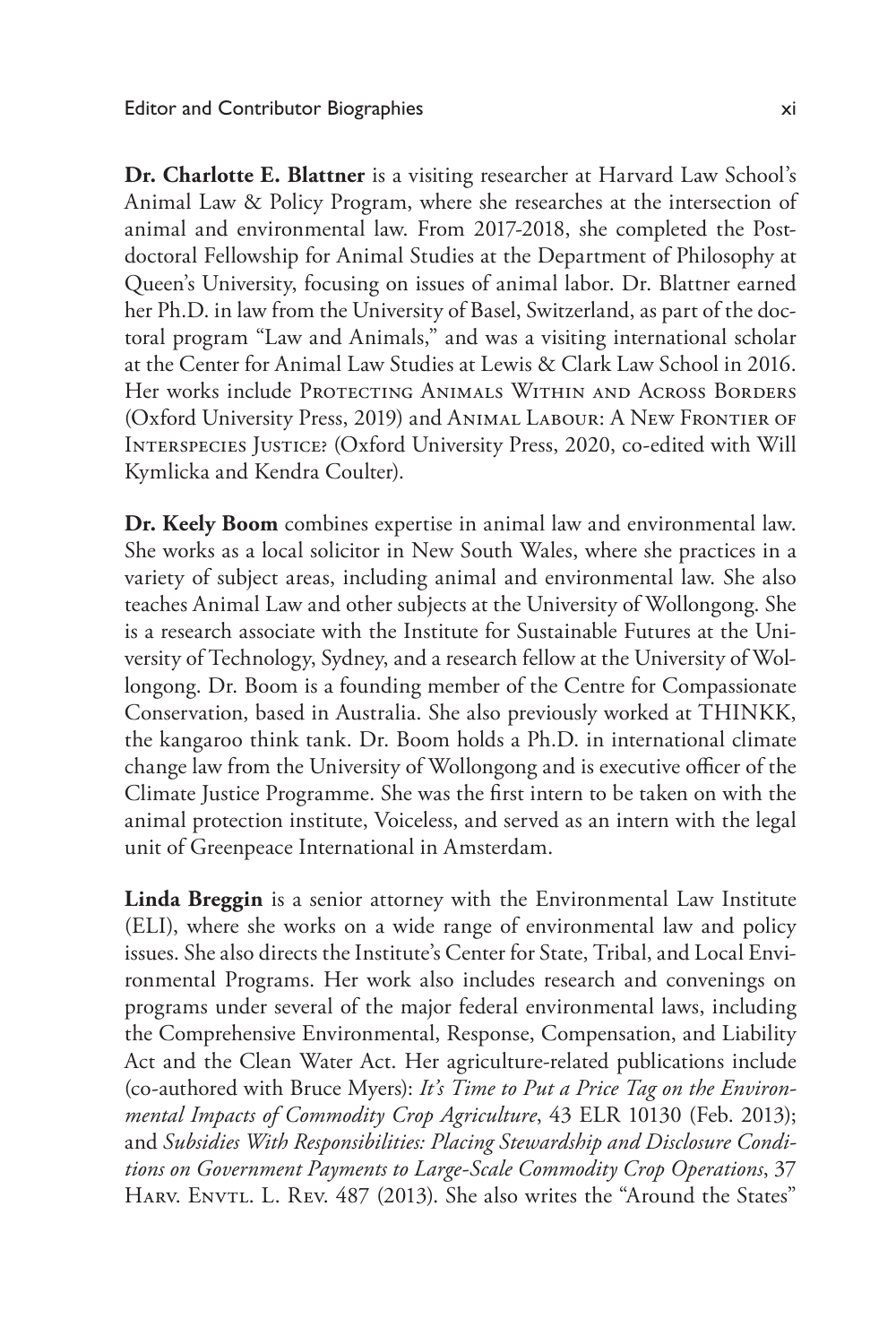column for *The Environmental Forum*, ELI's award-winning policy journal. Column topics have included urban agriculture and animal feed operations. Prior to joining ELI in 1997, Ms. Breggin served as an associate director in the White House Office on Environmental Policy and as a special assistant to the Assistant Administrator for Enforcement at the U.S. Environmental Protection Agency. She also served as counsel to the Committee on Energy and Commerce, Subcommittee on Transportation and Hazardous Materials of the U.S. House of Representatives. In addition, Ms. Breggin was in private practice in Washington, D.C. She received her J.D. from the University of Chicago Law School.

**Dr. Sabine Brels** is an international lawyer dedicated to environmental and animal protection. In 2014, she co-founded the international organization, Global Animal Law (GAL) project, www.globalanimallaw.org, with GAL President Antoine Goetschel. She is now the UN Project Head of GAL, aiming to promote a "UNiversal" convention for global animal protection. In 2007, she was awarded the prize of the environmental law chair of Laval University, Québec, for her master's thesis on *Wildlife Preservation in International Law*. She also was awarded the prestigious Vanier Canada excellence scholarship for her Ph.D. thesis on *Animal Welfare Law in the World*. Dr. Brels is an author, speaker, and professor on global and comparative animal law topics. She has taught animal law at Stetson University College of Law and a Global Animal Law course in a study abroad program in Granada, Spain, in June 2015. Her work is regularly published in French, English, and Spanish in animal law reviews. She is the author of *Globally Protecting Animals at the UN: Why and How?*, *The UN Observer* (2019), "La protection animale: vers une justice globale?," *in* CRUELTY FREE (Laurence Harang ed., 2018), and Le Droit du Bien-Etre Animal" Dans le Monde: Evolution et Universalisation (l'Harmattan, 2017). She holds an LL.M. (Masters in International Environmental Law) and Ph.D. in International Animal Law from Laval University, Quebec. Her goal is to develop solutions to improve the legal protection of animals worldwide.

**Alexa Marie Carreno** is co-founder of and staff attorney at Environmental and Animal Defense, a nonprofit public interest law firm based in Denver, Colorado. Since 2017, she has worked with Environmental and Animal Defense to provide quality, affordable legal representation to Colorado citizens while also pursuing environmental and animal protection claims at the federal level. Ms. Carreno holds an LL.M. (masters in environmental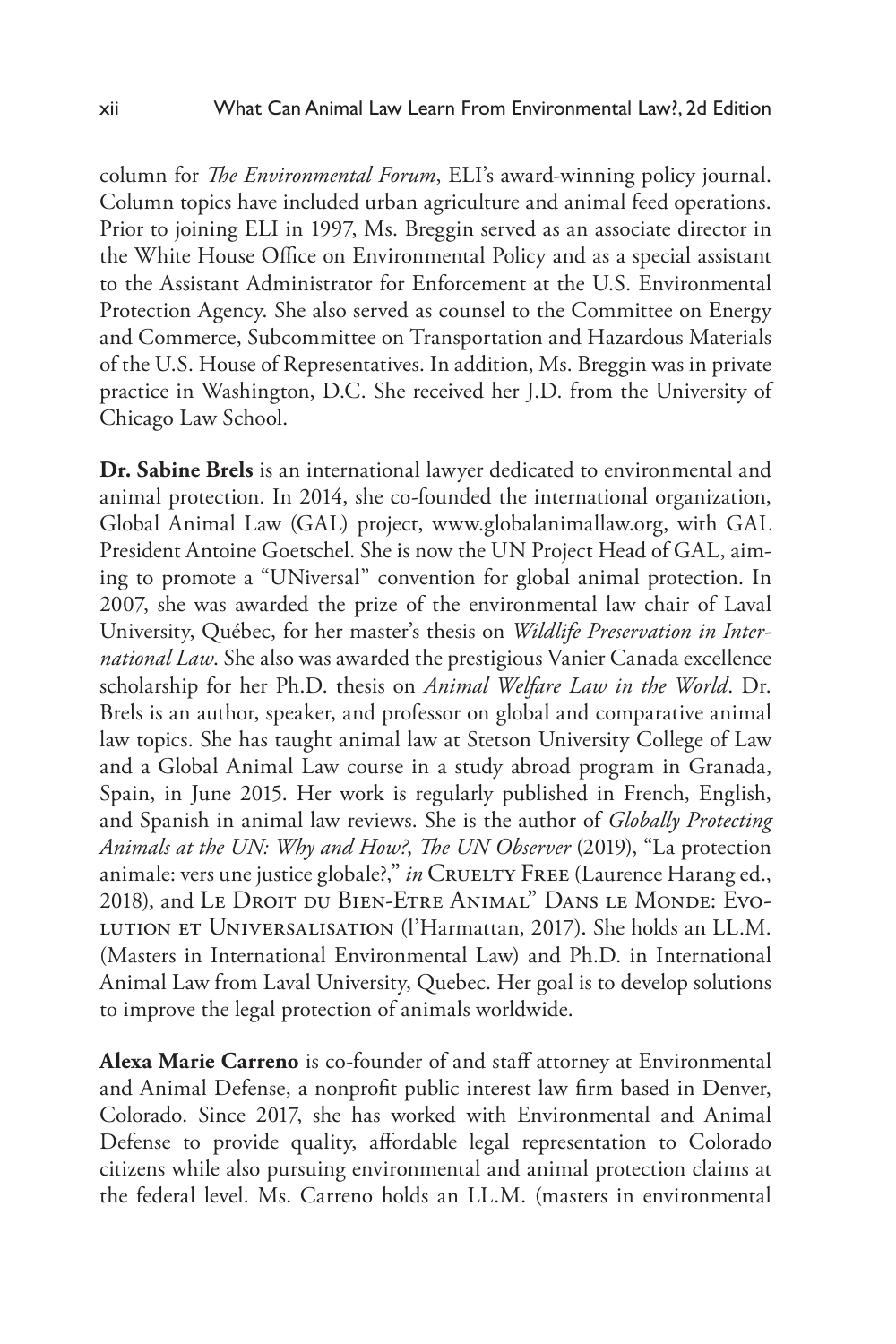and natural resources law and policy) from the University of Denver Sturm College of Law, a J.D. from Chicago-Kent College of Law with a certificate in environmental and energy law, and a bachelor's degree from Northwestern University with a major in linguistics and a minor in environmental policy and culture. She teaches environmental appellate advocacy at the University of Denver Sturm College of Law to prepare students to compete in the National Environmental Law Moot Court Competition. She has presented at the Public Interest Environmental Law Conference at the University of Oregon on the topic of "Expanding the Practice of Animal Law" to incorporate increased access to justice and support systemic change within the field of animal law. Ms. Carreno is a member of the Colorado, Illinois, and U.S. District Court for the District of Columbia bars.

**Ralph A. DeMeo** is a shareholder in the law firm of Baker Donelson, in Tallahassee, Florida, where he practices environmental, land use, administrative, health and safety, real estate, and animal law, with emphasis in civil and administrative litigation. He received his B.A. in 1976 and M.A. in 1980 with honors in English from Stetson University, and his J.D. with honors in 1984 from Florida State University College of Law. He is a frequent lecturer and an adjunct professor of Legal Studies, Political Science, Environmental Law, and Animal Law. He is Chair Emeritus of The Florida Bar Animal Law Section; past Chair of the Florida Bar Environmental and Land Use Law Section; and past Managing Editor of The Florida Bar Treatise on Environmental and Land Use Law. He has served on a number of community and charitable boards, particularly with respect to animals: Pets Ad Litem (founder, CEO); Tallahassee Animal Shelter Community Advisory Board; Tallahassee Animal Shelter Foundation (co-founder); and St. Francis Wildlife Association (Board Member). He is highly rated in *Chambers USA America's Leading Business Lawyers* for environmental law, *Florida Super Lawyers* for environmental law, *Martindale-Hubbell A-V 5.0 Preeminent Lawyer* for environmental law, *Best Lawyers in America* for environmental law, and *Who's Who Legal in Florida* for environmental law.

**Dr. Teresa Giménez-Candela** is a professor of law; director and founder of the postgraduate Animals, Law, and Society Program; and director of the Masters in Animal Law and Society at the Universitat Autònoma de Barcelona in Spain. She has the distinction of being the first law professor in Spain to teach a course on animal law. Dr. Giménez-Candela is the director of the Research Group Animales, Derecho y Sociedad (ADS), which was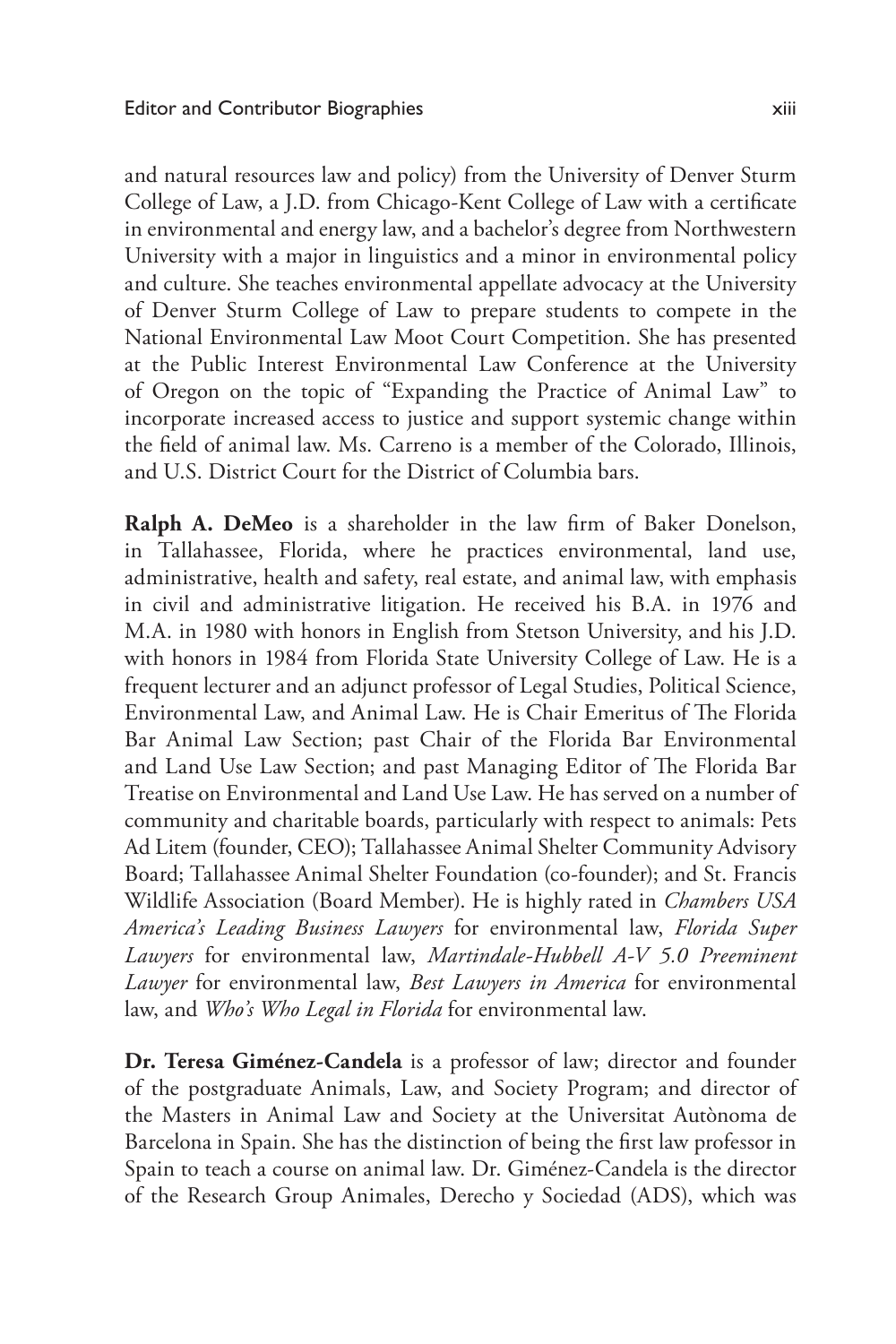awarded official recognition by the autonomous government of Catalonia. She is founder and editor of the website www.derechoanimal.info, the first database on animal policy and case law in Spain. She is founder and director of the collection Animals and the Law, printed by Tirant Lo Blanch Publishing House in Valencia. She is also founder of the European Group of Animal Law Studies (EGALS). Dr. Giménez-Candela has more than 25 years of experience teaching law at universities on four continents, including Universidad de Navarra; Universidad de Valencia; Universitat de les Illes Balears; University of Köln; Fukuoka; UNAM of Mexico; Mayor de S. Simón; Università di Tor Vergata; Università Federico II di Napoli; and New York University. She has received multiple fellowships from the Alexander-von-Humboldt-Stiftung, which enabled her to conduct research at the German Universities of München and Heidelberg, in addition to the University of Rome La Sapienza, the manuscript section of the Vatican Library, and the Maruccelliana Library. She has worked in the *Thesaurus Linguae Latinae* in München, and in the Department of Papyrology of the Ashmolean Museum in Oxford. Dr. Giménez-Candela was trained in Roman Law and Latin Legal Epigraphy and holds an LL.B. and Ph.D. in Law with the Special Prize for Merit from the Universidad de Navarra in Pamplona.

**Stacey Gordon Sterling** is director of the Law Library and professor of law at the University of Montana Alexander Blewett III School of Law. She teaches Animal Law and legal research courses, including Environmental Law Research, and advises the Student Animal Legal Defense Fund. Prof. Gordon Sterling is a member and past-chair of the Humane Society of Western Montana Legislative & Advocacy Committee, which advocates for companion animal welfare through education and legislation. She is the author of a several articles, including *Regarding Humanity: How a Punitive Damages Statute Reflects Humanity's View of Animal Cruelty*, published in the *Journal of Animal and Environmental Law*; *A Solution in Search of a Problem: The Difficulty With State Constitutional "Right to Hunt" Amendments*, published in the *Public Land and Resources Law Review*; and *Out to Save the World: The Intersection of Animal Welfare Law, Environmental Law and Respect for Fragile Ecosystems*, published in the *Belmont Law Review*. Gordon Sterling is the recipient of the 2019 Ken Shughart Humanitarian Award from the Humane Society of Western Montana. In the summer of 2020, she will be leaving the law school to join the Animal Legal Defense Fund as director of the Animal Law Program. Prof. Gordon Sterling received her M. Libr. from the Univer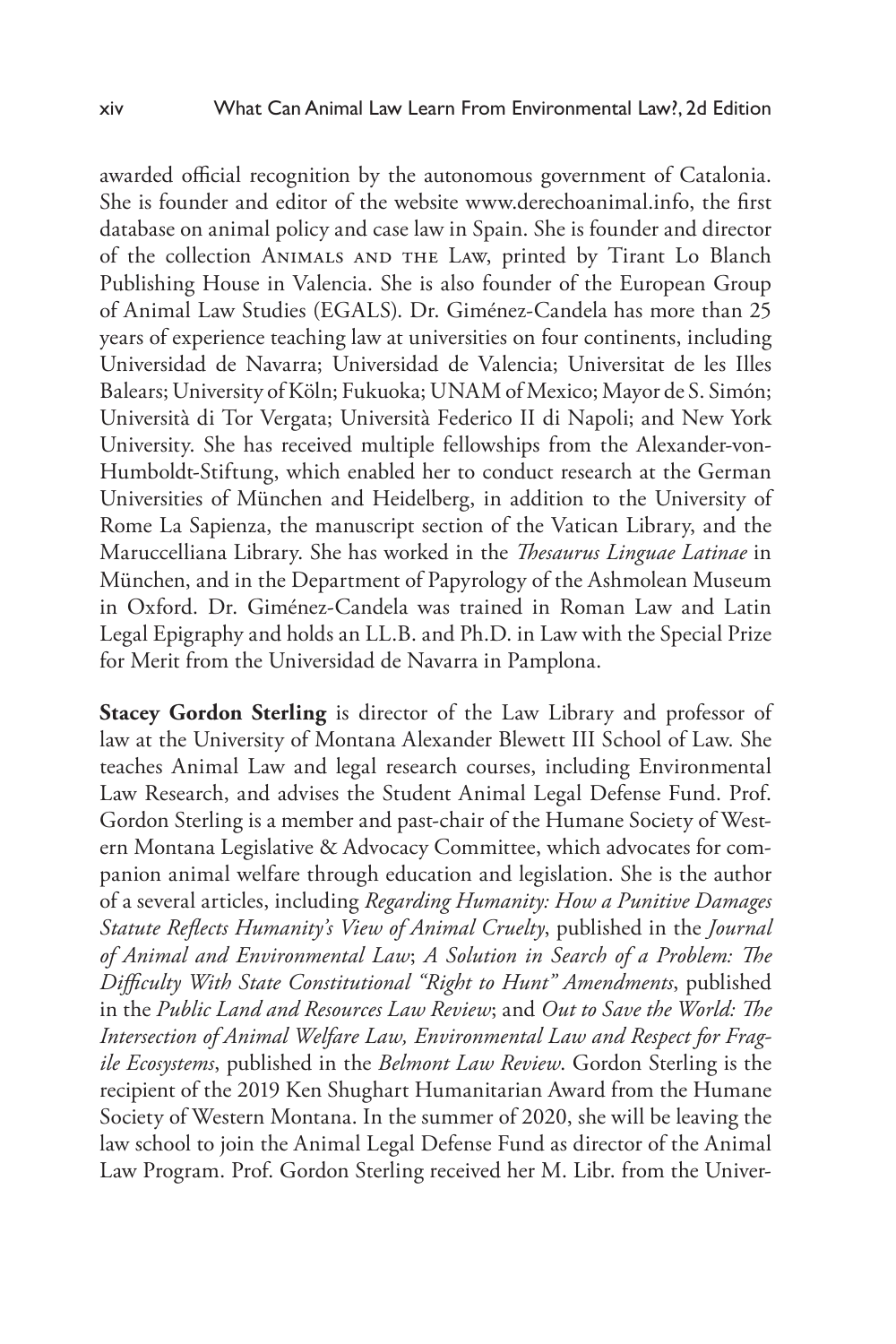sity of Washington and J.D. from the University of Montana School of Law. She is a member of the Montana Bar.

**Elizabeth Hallinan** is the executive director of The Greenfield Project, a nonprofit focused on food, animal welfare, and sustainable agriculture. Previously, she has worked with Mercy for Animals, Compassion Over Killing, Animal Legal Defense Fund, and Eubanks and Associates. She received her J.D. from New York University School of Law, where she focused on animal, administrative, and environmental law. A published author of several psychological studies, Ms. Hallinan holds a master's degree in psychology from Queen's University and a bachelor's degree in biology from Harvard University.

**Amanda Howell** is a staff attorney at the Animal Legal Defense Fund (ALDF). She works to combat humane washing, unconstitutional ag-gag laws, and the animal agriculture industry's attacks on plant-based foods. Prior to joining ALDF, Ms. Howell co-headed the food law practice at the Stanley Law Group, using state consumer protection laws to combat false advertising and deceptive practices surrounding food, beverage, and dietary supplements. Prior to that, she served as assistant director of litigation at the Center for Science in the Public Interest. Ms. Howell has contributed to the National Association of Consumer Advocates' Standards and Guidelines publication, the National Consumer Law Center's *Class Actions Manual*, and has co-authored an article for the Food and Drug Law Institute's Food and Drug Policy Forum on "natural" labeling issues. She received her J.D. from Boston University and her bachelor's degree in political science, international studies, and Spanish from Northwestern University.

**Eric V. Hull** is a Visiting Professor of Law at Florida A&M University College of Law. He created and taught the school's first course in Animal Law and serves as the faculty advisor to the law school's award-winning student chapter of the Animal Legal Defense Fund (SALDF). Professor Hull has published widely on animal law, environmental law, and maritime law topics, with an emphasis on the impact of pollution on ocean and coastal systems, human health, and the environment. Most recently, his scholarship has been directed to legal issues arising from toxic algae blooms, land use impacts on endangered species protection efforts, climate change, coastal development, ocean acidification, marine invasive species, and vessel emissions. His work has been published in the *Georgetown International Environmental Law*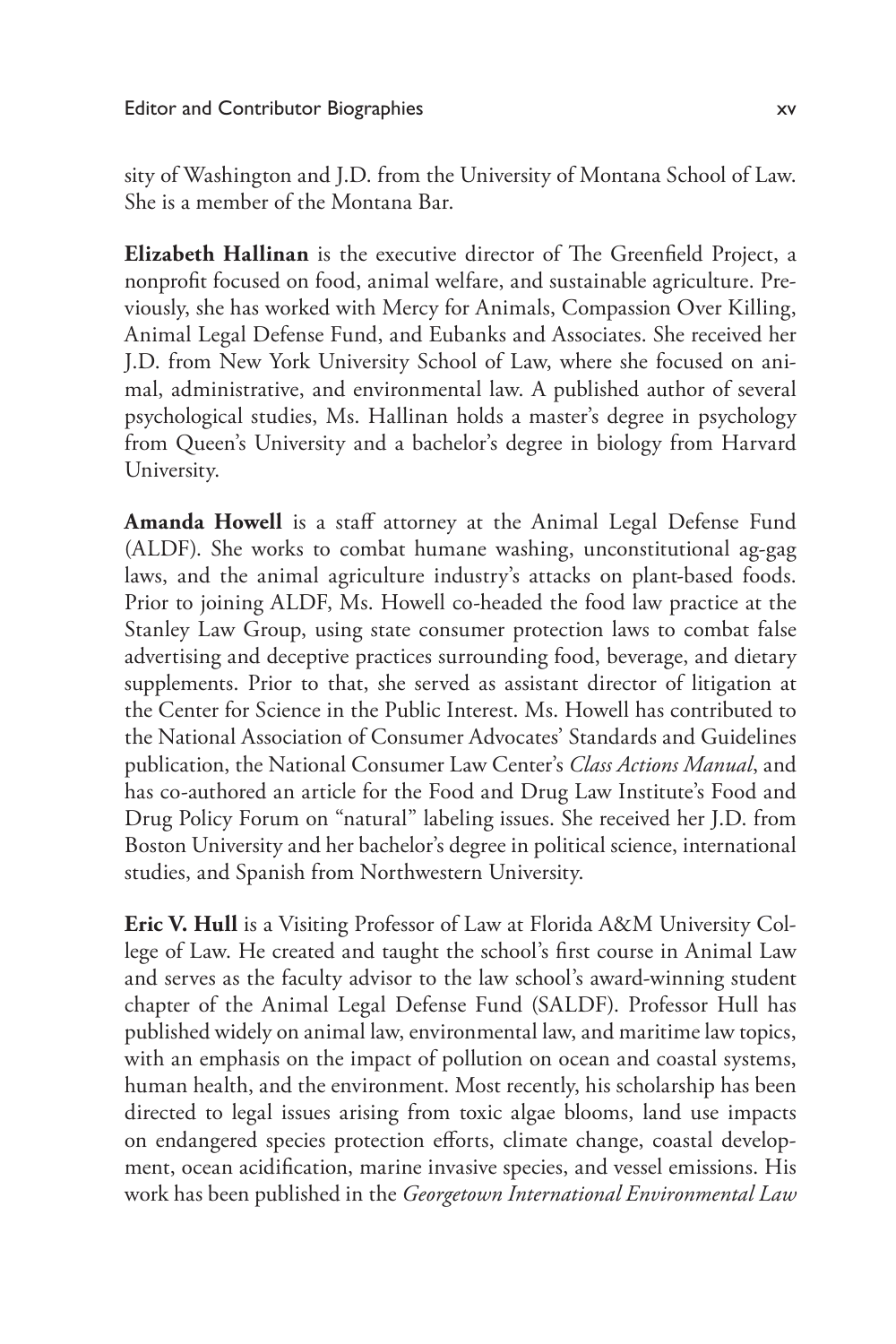*Review*, *Duke Environmental Law and Policy Forum*, *UCLA Journal of Environmental Law and Policy*, *Temple Law Review*, *University of San Francisco Maritime Law Journal*, and others. His work on the management of marine resources in U.S. waters has been included in an international text on ocean and coastal governance. Professor Hull teaches courses in Administrative Law, Civil Procedure, Climate Change Law and Policy, Disaster Law and Policy, Environmental Law, Environmental and Toxic Torts, Environmental Justice, Ocean and Coastal Law, and Property. He holds an LL.M. in Environmental and Land Use Law from the University of Florida, where he graduated first in his LL.M. class and received the book award in Environmental Justice; a J.D. from Barry University, where he graduated with honors and served as the editor-in-chief of the *Barry Law Review*; an M.S. in Coastal Zone Management and an M.S. in Marine Biology from Nova Southeastern University's Oceanographic Center; and a B.S. in Biology from Providence College.

**Thomas G. Kelch** is Professor of Law Emeritus, Whittier Law School, and Of Counsel at Lamb & Kawakami in Los Angeles, California. Previously, he was a Professor of Law at Whittier Law School in Costa Mesa, California, where he taught animal law for more than 20 years. He has published numerous articles on animal law issues, including pieces on culture and animal law, the property status of animals, the role of feminist theory and the emotive in animal law, the history of animal law, and alleged First Amendment justifications for animal experimentation. Professor Kelch has also spoken at numerous conferences in the United States and Europe on animal law issues. For 13 years, he taught International and Comparative Animal Law in Santander, Spain, and Toulouse, France, and published a book on this subject, Globalization and Animal Law. Professor Kelch holds a J.D. from the University of Michigan Law School, an M.B.A. from the University of Southern California, and an M.A. in Philosophy from University of California, Irvine.

**Kristen King Jaiven** is General Counsel for The Signature Real Estate Companies, a real estate company based out of Boca Raton, Florida, and is currently completing a two-year fellowship with the Real Property, Probate, and Trust Law Section of the Florida Bar. Ms. King Jaiven previously worked with Farm Share, Inc., a nonprofit focused on food recovery and distribution to Florida families in need. During law school, Ms. King Jaiven clerked for the South Florida Water Management District focusing on environmental enforcement matters. Ms. King Jaiven is co-author of *The Value of South*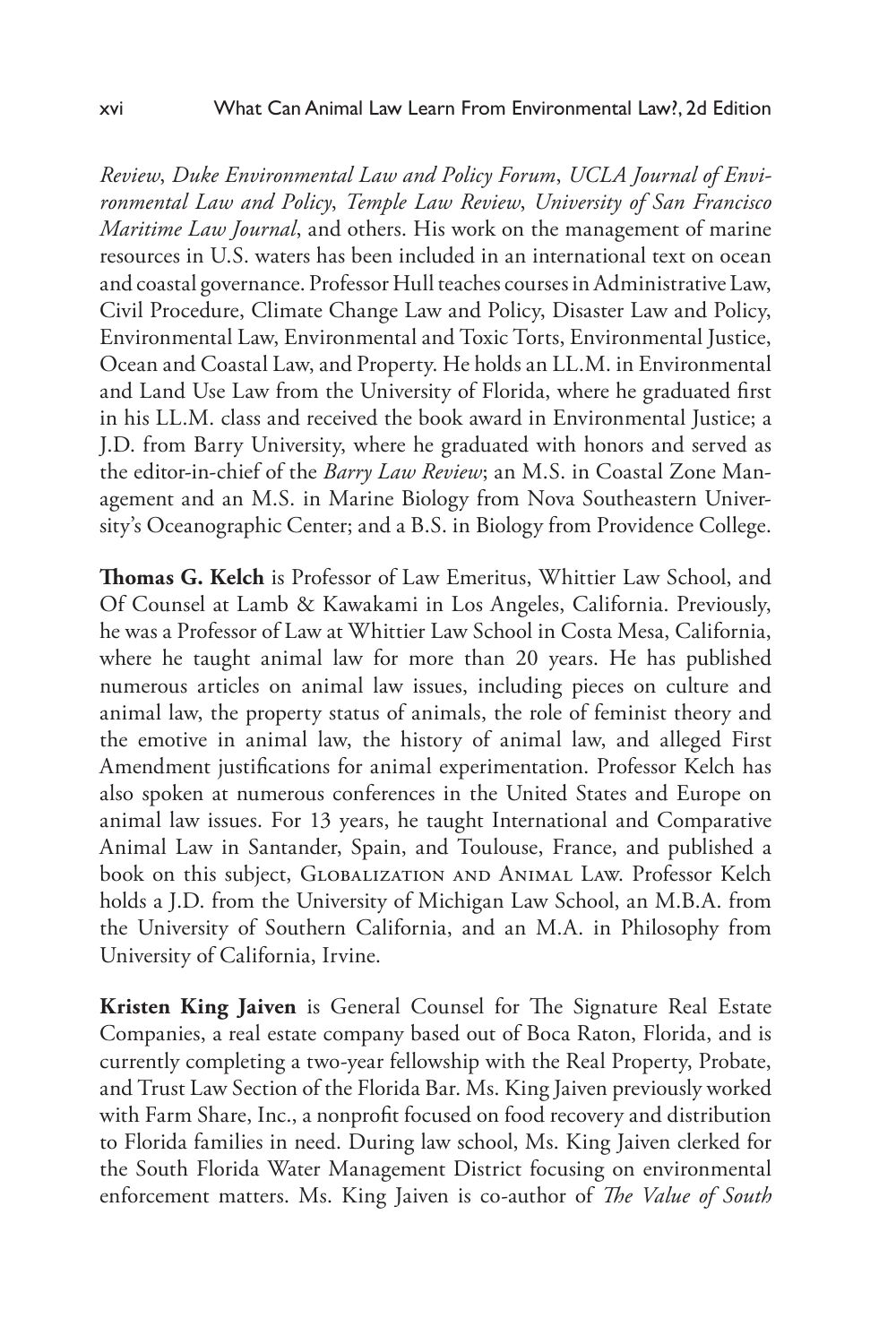*Florida Real Estate When A1A Is Under Water: Sea Level Rise and Private Property Rights* (Real Property, Probate & Trust Law Section of the Florida Bar's Spring 2015 ActionLine Issue) and the author of *A Proposed Reconciliation of Stakeholder Interests in the GE Soybean Industry and Role of Earth Jurisprudence Principles*, 10 Fla. A&M U. L. Rev. (2014)*.* Ms. King Jaiven holds a Bachelor of Science in Legal Studies from the University of Central Florida, a J.D. from St. Thomas University School of Law with a Certificate in Environmental Justice, and an LL.M. in Environmental Law from Vermont Law School with a Certificate in Food and Agriculture Law.

**Dr. Katrina Kluss** is a barrister practicing at the private Bar in Queensland, Australia. She holds degrees in law (Hons) and psychological science from Griffith University, and a Ph.D. in law from the University of Queensland, which explored alternatives to the categorization of animals as property under Australian law. She is presently completing an LL.M. (applied law) at the Australian College of Law. In 2014, Dr. Kluss completed an internship at the European Headquarters of Vier Pfoten (Four Paws) in Brussels, Belgium, and is volunteer counsel for the Animal Law Institute, Australia. She has published and presented on various topics in the area of animal law, including, *Beefing Up the Standard: The Ramifications of Australia's Regulation of Live Export and Suggestions for Reform* in the *Macquarie Law Journal* in 2013; "Chapter 20: Animal Welfare and Animal Rights" (co-authored with Prof. Clive Phillips, University of Queensland) in Animals and Human Society (C.G. Scanes & S. Toukhsati, eds. 2016); and *From Property to Personhood: A Case for Assigning Legal Personhood to Nonhuman Animals in Australia* at the International Minding Animals Conference in Mexico City in 2018.

**Mackenzie Landa** is counsel for the U.S. House of Representatives Select Committee on the Climate Crisis, where she leads the committee's work on nature-based climate solutions. Before joining the committee, she worked as a legislative aide for several members of Congress, focusing on environmental, energy, animal, natural resources, and agricultural issues. Prior to working on Capitol Hill, Ms. Landa served as a litigation fellow at the PETA Foundation, focusing on animal welfare and wildlife protection. She has published on environmental, climate change, and animal issues, including *Energy Justice and Climate-Refugees* in the *Energy Law Journal* and *From War Dogs to Service Dogs: The Retirement and Adoption of Military Working Dogs* in the *Animal Law Review*. Ms. Landa received an LL.M. from Vermont Law School in environmental law, where she worked at the Institute for Energy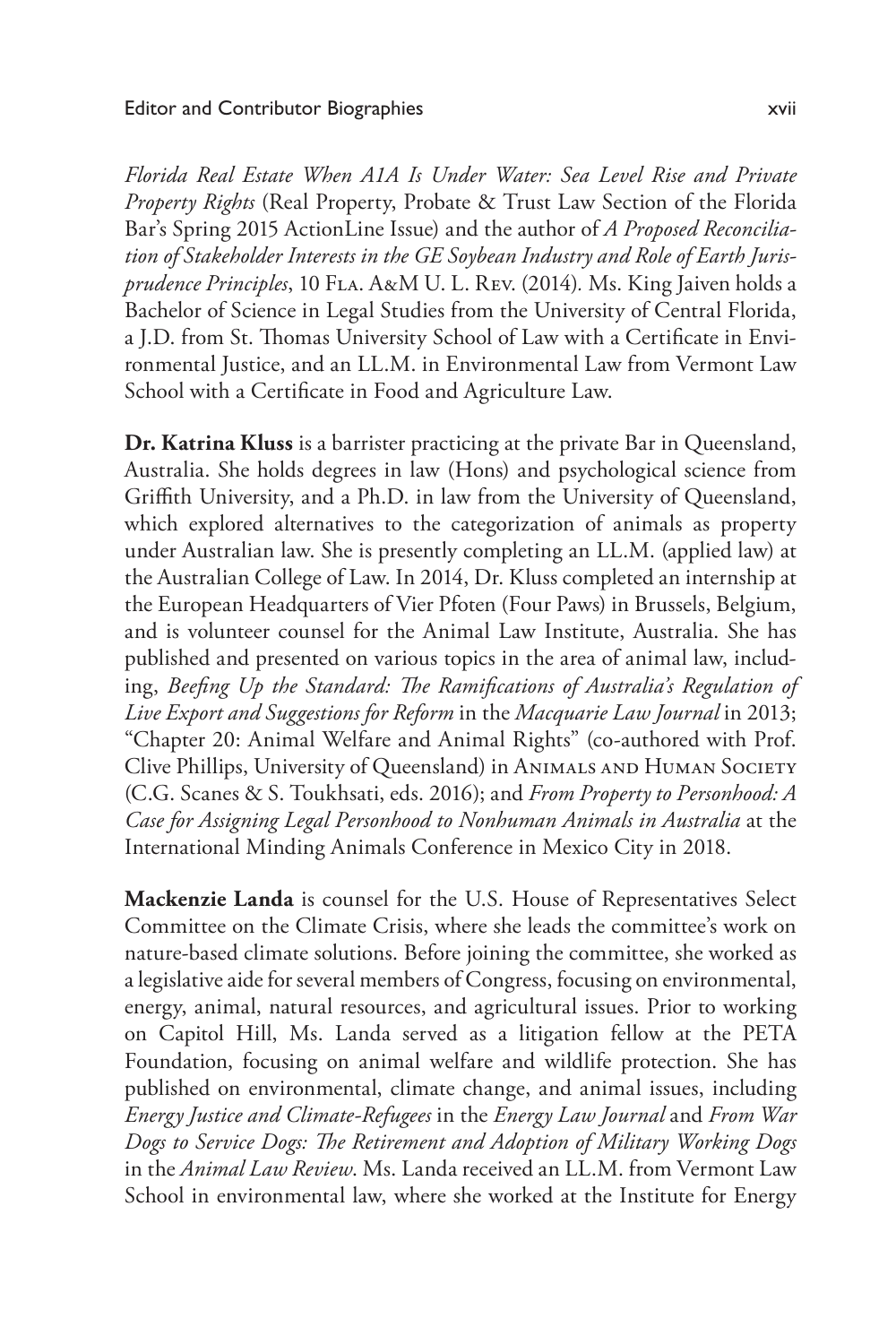and the Environment and the Center for Agriculture and Food Systems. She also holds a J.D. and an environmental and land use law certificate from Florida State University College of Law and a B.A. from Emory University.

**Andrew Long** has published more than a dozen research articles and other works on protection of species and other environmental law topics in the United States and Europe. His research focuses on environmental governance, with an emphasis on developing legal responses to complex global environmental challenges. Recent work appears in edited volumes, such as RESEARCH HANDBOOK ON REDD-PLUS AND INTERNATIONAL LAW (Christina Voigt ed., Edward Elgar Publishing, 2015) and International Environmental Law: The Practitioner's Guide to the Laws of the PLANET (Roger Martella & Brett Grosko eds., ABA Publishing, 2014), as well as journals such as *Minnesota Journal of Law*, *Science & Technology*, *Tropical Conservation Science*, and Oxford's *Yearbook of International Environmental Law*. He held positions on three law faculties as a visiting associate professor at UMKC School of Law, a visiting assistant professor at the University of Louisville Brandeis School of Law, and an associate professor at Florida Coastal School of Law, where he headed the Environmental Law Program. He is a member of the Specialist Group on Energy Law and Climate Change within the IUCN Commission on Environmental Law and has served as a vice chair for newsletters for the Endangered Species Committee of the American Bar Association. He received his J.D. from Willamette University College of Law, where he served on the Willamette Law Review, and his LL.M. from New York University School of Law, where he was selected as graduate advisor to the *NYU Environmental Law Journal*.

**Bonnie Malloy** is a staff attorney at Earthjustice, a nonprofit public interest environmental law organization that uses the power of law and the strength of partnership to protect people's health, to preserve magnificent places and wildlife, to advance clean energy, and to combat climate change. Her work focuses primarily on Florida's health, environment, and wildlife, including cases seeking to protect the gravely endangered Florida Panther, to require funding for Florida's land conservation constitutional amendment to be properly used for land acquisition and their restoration and management, and to protect wildlife, marine life, and freshwater species from the dangers of polystyrene (Styrofoam). Previously, she was senior assistant general counsel for the Florida Department of Environmental Protection, where she prosecuted the Department's enforcement cases and later became the program attorney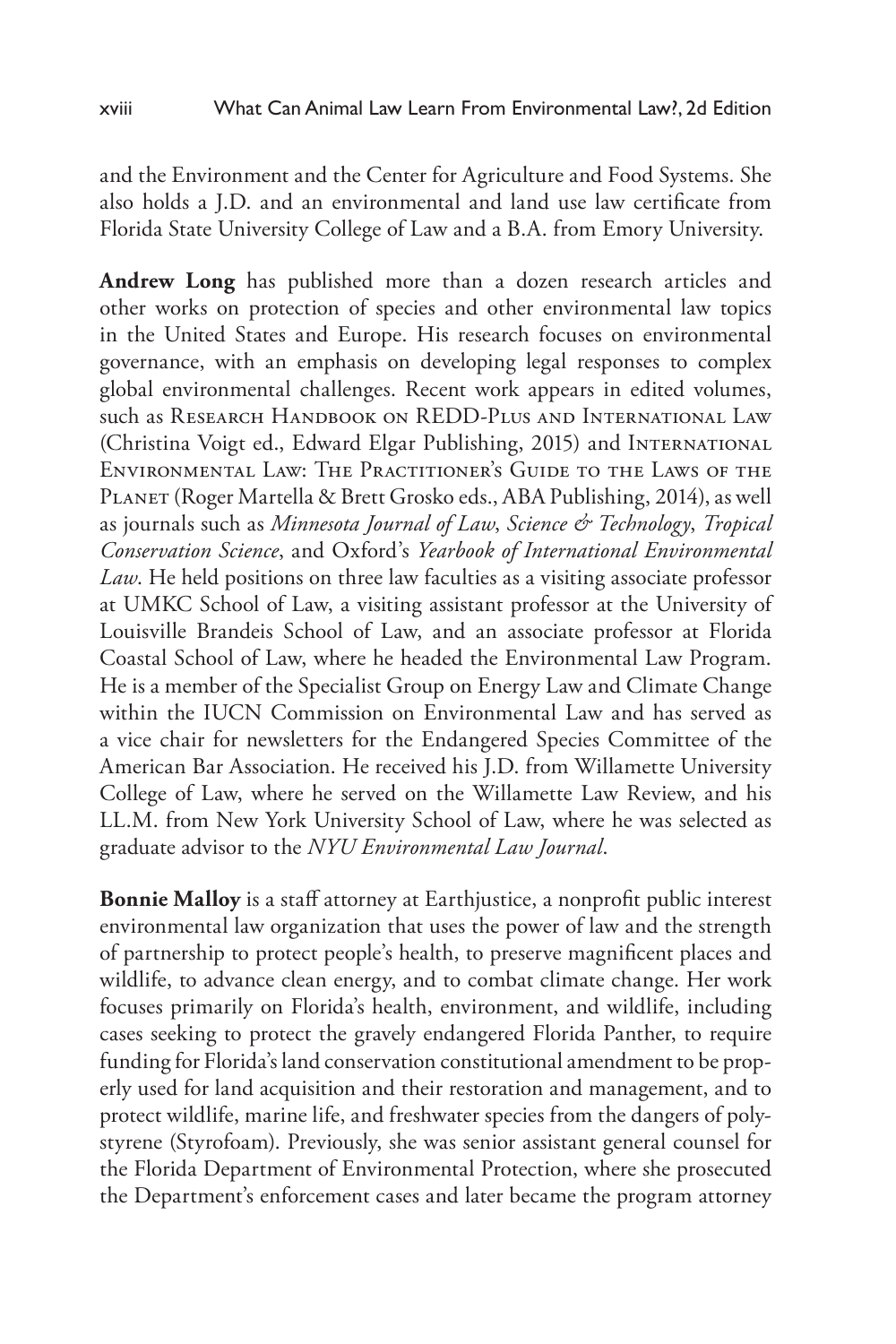for the environmental resource permitting, mitigation banking, and mining programs. She has published three articles on state, federal, and international environmental law matters. Ms. Malloy graduated *magna cum laude* from Florida State University College of Law in 2010 with a certificate in Environmental and Land Use Law. While in law school, Ms. Malloy was an editor on the *Journal of Land Use and Environmental Law* and co-founder/president of the Animal Law Society. Ms. Malloy is a board member and former president of Pets Ad Litem, a nonprofit organization based in Tallahassee, Florida, that provides humane education and advocates for animal rights.

**Michelle McDonald Shaw** is the program manager of corporate outreach for the Animal Research Issues Department at the Humane Society of the United States (HSUS), where she works with corporations and legislators to push for the replacement of animal testing for cosmetics with alternative methods. Prior to that, she was the animal welfare specialist for the Responsible Ecosystems Sourcing Platform, a Swiss nonprofit based in Geneva. In that role she worked closely with many of the largest luxury fashion brands in the world, providing direction for their existing policies to improve animal welfare within their supply chain. She also led the development of the organization's animal welfare work program for reptiles. In past roles at the HSUS she worked on the Lead-Free Wildlife Campaign covering issues relating to the poisoning of wildlife by lead hunting ammunition and on the Fur-Free Campaign covering the issues of animal cruelty, environmental impact, and labeling requirements of animal fur usage. Ms. McDonald Shaw earned her J.D. from Florida A&M University College of Law, where she founded the 126th chapter of the Student Animal Legal Defense Fund. She also holds a master's degree and a bachelor's degree in Criminal Justice from the University of Central Florida.

**Chad J. McGuire** is a professor of Environmental Policy at the University of Massachusetts, Dartmouth, where he is currently chair of the Department of Public Policy. Professor McGuire teaches primarily graduate courses in environmental law and policy. He has authored and co-authored over forty publications in the past decade, including research aimed at understanding the impact changing social norms have on the evolution of legal principles and policy dynamics. Beyond his academic work and research, Professor McGuire is also an attorney licensed to practice law in California, Nevada, and Massachusetts. Professor McGuire holds a B.Sc. and M.Sc. in Environmental Science from the University of Massachusetts, a J.D. from Thomas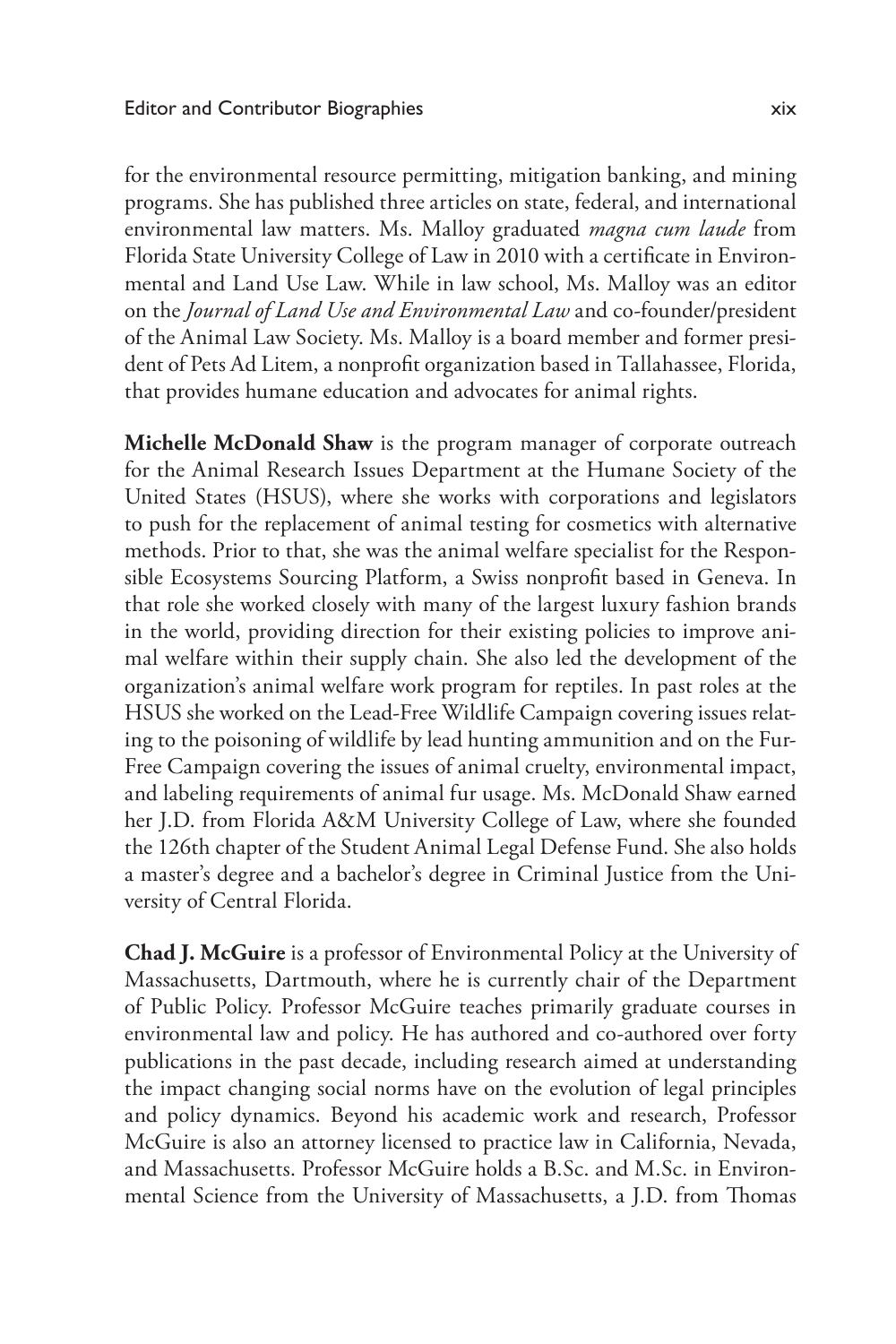Jefferson School of Law, and a LL.M. from the University of San Diego School of Law with specialization in Environmental Law.

**Jeremy Devin McKay** is a co-founder of and staff attorney at Environmental and Animal Defense, a nonprofit public interest law firm based in Denver. He founded Environmental and Animal Defense to increase access to justice for people and animals alike by protecting both domestic and wild animals and their habitats. Mr. McKay writes and speaks on animal law issues with a focus on expanding the practice to make it more inclusive and equitable. His practice includes civil and criminal representation at the federal and state levels on a wide variety of legal issues for clients that include animals, homeless, indigent, middle-class and other nonprofit organizations. In addition, he represents Environmental and Animal Defense and its members in an organizational capacity to ensure state and federal government accountability, responsiveness, and transparency. He was named one of the American Bar Association's On the Rise—Top 40 Young Lawyers in 2019. Mr. McKay holds an LL.M. (master's in environmental and natural resources law and policy), a J.D., and a certificate in international studies from University of Denver Sturm College of Law. He received his bachelor's degree from the University of California San Diego with a major in literature and writing. He is a member of the Colorado, U.S. District Court for the District of Colorado, and U.S. District Court for the District of Columbia Bars.

**Lenore M. Montanaro** is an attorney licensed to practice law in Rhode Island, Massachusetts, the District of Columbia, and the U.S. District Court for the District of Rhode Island. She is an adjunct professor of law and taught the first Animal Law course at the Roger Williams University School of Law in Bristol, Rhode Island. A true facilitator working with a variety of stakeholders, Ms. Montanaro works to positively affect animals at the federal, state, and local levels of government and within the legal arena. She has experience as Director of Advocacy for the Animal Rescue League of Boston, where she worked to advance animal-friendly legislation in the Commonwealth. Previously, she worked as an associate attorney for a civil litigation defense firm in Providence, Rhode Island. She also worked for the Naval Undersea Warfare Center, Department of Defense, U.S. Navy in Newport, Rhode Island. Ms. Montanaro served as chair of the Companion Animal Subcommittee for the American Bar Association Tort Trial and Insurance Practice Section's Animal Law Committee (2016-2020). Currently, she is selected to be Chair-Elect of the American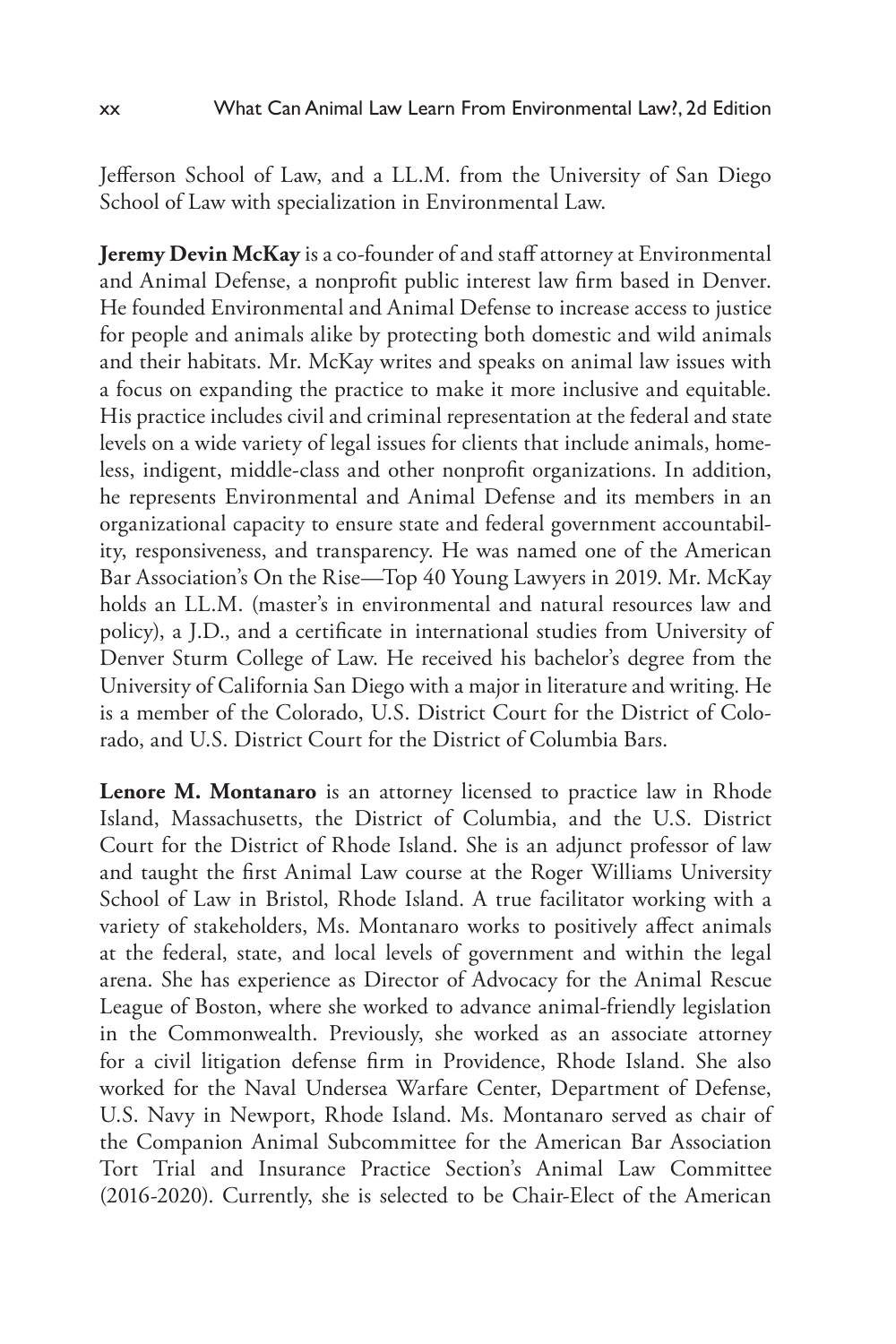Bar Association Tort Trial and Insurance Practice Section's Animal Law Committee for Bar Year 2020-2021. She also serves as founder and chair of the Rhode Island Bar Association's Animal Law Committee. Since 2017, she has served as the delegate representing Rhode Island and Massachusetts for the International Animal Law Summit and has presented as a public speaker in many other capacities. She is a National Association of Women Lawyers Award recipient (2015), a DRI-The Voice of the Defense Bar National Diversity Award recipient (2014), and an Andrew Mellon Foundation Fellow (2012). Ms. Montanaro is the author of several published works, including legal scholarship, nonfiction, and poetry. A lightness of spirit, attention to detail, clear and articulate communication, sincere equanimity, and earnest reverence of the law are paramount to her approach to advocacy and life. She received a B.A. in English from the College of the Holy Cross and a J.D. from the Western New England University School of Law.

**Bruce Myers** operates Animals|Environment PLLC (also known as AELaw,) a public interest law practice and consultancy based in Washington, D.C. Before launching AELaw in 2016, Mr. Myers spent over a decade as a senior policy attorney for the nonprofit Environmental Law Institute (ELI). While at ELI, he developed and managed environmental law projects in the United States and abroad and also founded ELI's Industrial Agriculture Law and Policy Center. Mr. Myers' work has appeared in the *Environmental Law Reporter*, the *NYU Environmental Law Journal*, *Harvard Environmental Law Review*, and the *Journal of Toxicology and Environmental Health*, and he has been published by the American Bar Association. He has given talks at animal and environmental law conferences around the country. Mr. Myers has taught as an adjunct associate professor at the American University Washington College of Law. He is a member of the IUCN World Commission on Environmental Law. Previously, Mr. Myers was a litigation attorney with a large Washington, D.C., law firm, and he served as a law clerk to Senior Judge Edward Rafeedie of the U.S. District Court for the Central District of California, in Los Angeles. Mr. Myers graduated from the University of Virginia and the University of Virginia School of Law, and he is licensed to practice in California and the District of Columbia. Mr. Myers recently directed the re-launch of United Spay Alliance, a national nonprofit promoting spay/neuter for all dogs and cats. He volunteers regularly with B-More Dog, a nonprofit seeking to create a better Baltimore for pit bull-type dogs.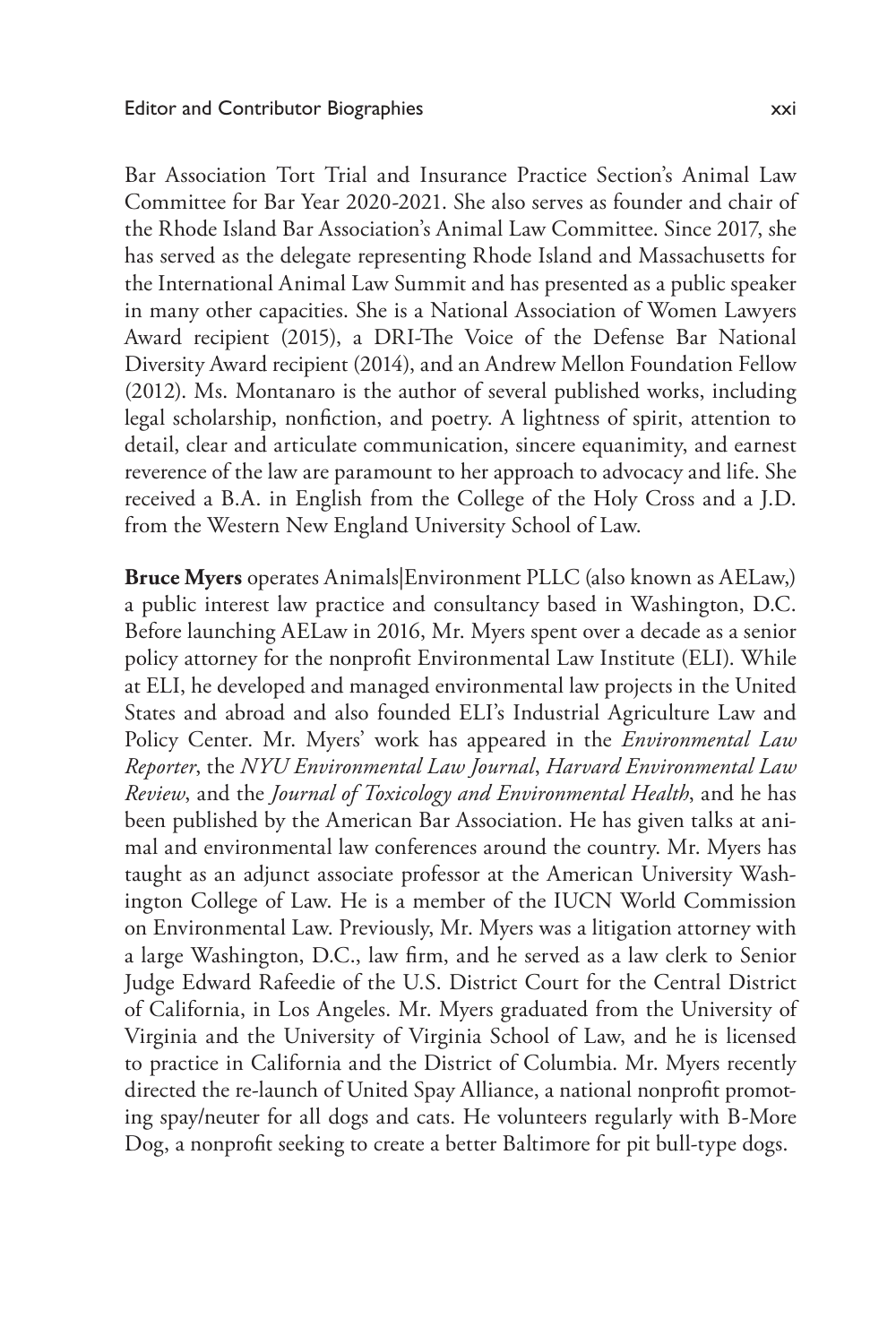**Jeffrey Pierce** is the Director of Enforcement & Legal Affairs at the San Francisco Ethics Commission. Previously, he was an attorney and litigation fellow at the Animal Legal Defense Fund. He earned his J.D. from Stanford Law School, where he oversaw the *Stanford Journal of Animal Law & Policy* and directed student efforts at legal research for animal protection nonprofits. Mr. Pierce studied theology and ethics at Yale Divinity School, where he received a Master's of Divinity. He holds a bachelor's degree in Biology, having studied ecology and animal behavior at Duke University.

**Kim E. Richman** is the founder of the Richman Law Group (RLG), a social justice law firm that focuses on impact litigation. Mr. Richman has worked tirelessly to clean up adulterated food systems and the environment through consumer protection actions, targeting everything from trans fat and genetically modified organisms, to pesticides and animal welfare. His active client base consists of everyday citizens and advocates, as well as progressive nonprofit organizations and mission-driven businesses. Prior to launching RLG, Mr. Richman started his legal career at a large class action securities firm, and a criminal defense firm where he litigated many cases to verdict. He also previously headed law practices focused on civil rights and consumer protection cases. Mr. Richman is admitted to practice in the District of Columbia and New York, and has litigated cases nationwide across various state and federal courts. Mr. Richman is also the New York State chair for National Association of Consumer Advocates; a card-carrying member of the American Civil Liberties Union; and is active in the New York Democratic Lawyers Council, the National Consumer Law Center, and the Plant Based Foods Association. Mr. Richman received his J.D. from Brooklyn Law School and his B.A. in psychology and international relations certificate from the University of Massachusetts, Amherst, where he graduated *summa cum laude*.

**Keith W. Rizzardi** is a professor of law at St. Thomas University School of Law, where he teaches Administrative Law, Civil Procedure, Environmental Law, Legal Ethics, and Negotiation. He has also taught in summer programs in China, the Netherlands, and Spain. An experienced lawyer, he represented the South Florida Water Management District, served the U.S. Department of Justice as a trial attorney, and continues to serve Florida clients as special counsel to GrayRobinson. His volunteer work includes appointments to the U.S. Marine Fisheries Advisory Committee, the Florida Advisory Council on Climate and Energy, and the U.S. Department of Defense ESGR Ombuds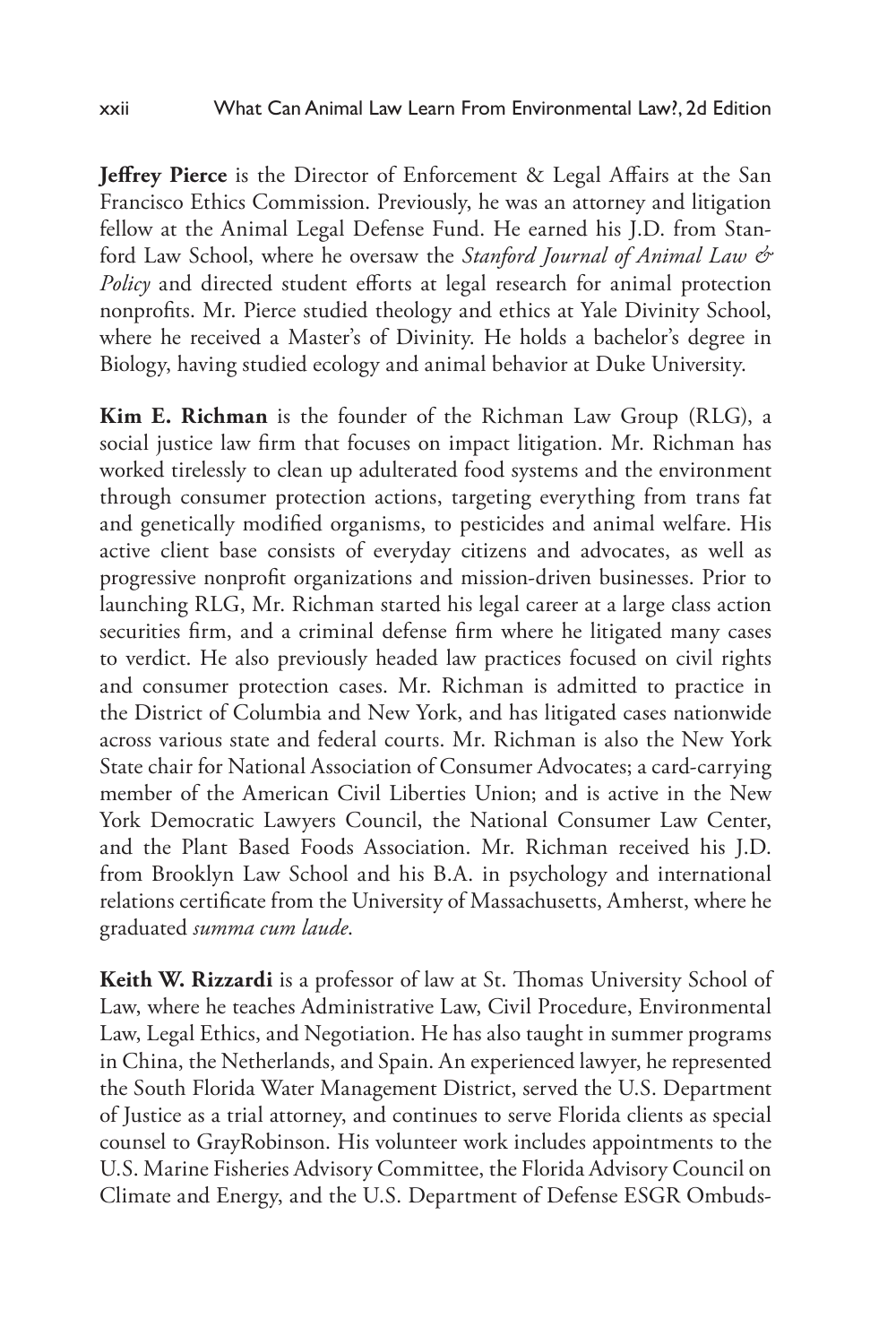man program. Recognized by the Florida Bar as a board certified specialist in state and federal administrative practice, he also earned a Florida Master Naturalist certification while driving airboat tours in the Everglades. Professor Rizzardi holds a B.A. from the University of Virginia, a J.D. from the University of Florida, and an M.P.A. from Florida Atlantic University.

**Joan E. Schaffner** is an associate professor of law at the George Washington University Law School. She received her B.S. in Mechanical Engineering (*magna cum laude*) and J.D. (Order of the Coif) from the University of Southern California and her M.S. in Mechanical Engineering from the Massachusetts Institute of Technology and is a member of the California (inactive) and D.C. (inactive) bars. Professor Schaffner teaches Civil Procedure, Remedies, Sexuality and the Law, Legislation & Regulation, and directs the George Washington Animal Law Program. Her book INTRODUCtion to Animals and the Law was published by Palgrave MacMillan in 2011 as part of their Animal Ethics Series. She is a co-author and co-editor of the e-book Sustaining Innovation in Compassionate Free-Roaming Cat Management Across the Globe: A Decadal Reappraisal of the PRACTICE AND PROMISE OF TNVR (Frontiers in Veterinary Science, 2019) and co-author and editor of A LAWYER's GUIDE TO DANGEROUS DOG ISSUES (American Bar Association, 2009) and Litigating Animal Law Disputes: A Complete Guide for Lawyers (American Bar Association, 2009). She is the author of a number of book chapters including: "Evolving Perspectives on Captive Wild Animals," in WILDLIFE LAW AND ETHICS: A U.S. PERSPECtive (Edward Elgar, 2019), "Blackfish and Public Outcry: A Unique Political and Legal Opportunity for Fundamental Change to the Legal Protection of Marine Mammals in the United States," *in* Animal Law and Welfare: International Perspectives (American Bar Association, 2016); and "Animal Cruelty and the Law: Permitted Conduct," *in* ANIMAL CRUELTY: A Multidisciplinary Approach (Carolina Academic Press, 2d ed., 2016). Professor Schaffner is past chair and newsletter vice-chair of the American Bar Association TIPS Animal Law Committee; co-chair of the American Bar Association International Law Section, International Animal Law Committee; founding chair of the Association of American Law Schools' Section on Animal Law; and a fellow at the Oxford Centre for Animal Ethics. Professor Schaffner received the Andrew C. Hecker Memorial Award from the American Bar Association, Tort Trial & Insurance Practice Section in 2019, the Excellence in Animal Law—Scholarship-Teaching-Service from the Association of American Law Schools, Animal Law Section in 2018, and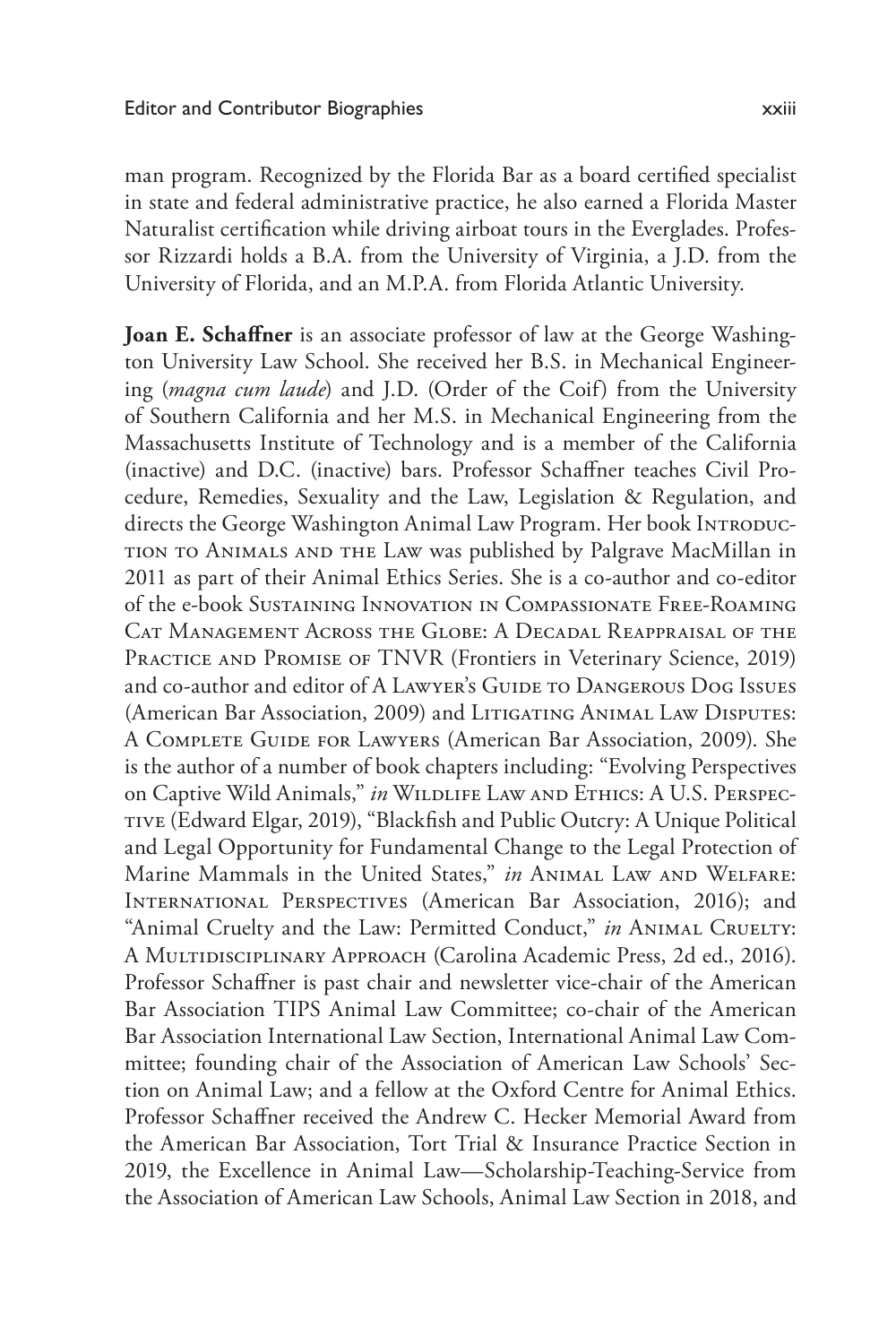the Excellence in the Advancement of Animal Law Award from the American Bar Association, Tort Trial & Insurance Practice Section in 2013.

**Carita Skinner** received her J.D., *magna cum laude*, from Florida A&M University College of Law in May 2020. At Florida A&M, she served as Associate Articles Editor for the Florida A&M University Law Review and chair of the Advocacy Board. She also worked as a law clerk at Cole, Scott & Kissane, Florida's largest insurance defense firm, where she is scheduled to start as an associate in September 2020; completed a judicial internship for the Hon. Brian D. Lambert in Florida's Fifth District Court of Appeal; and served as a research assistant to Prof. Randall S. Abate for his book, CLIMATE Change and the Voiceless: Protecting Future Generations, Wildlife, and Natural Resources (Cambridge University Press, 2019). During her law school career, Ms. Skinner competed in six moot court competitions, one of which involved delivering an argument before the Florida Supreme Court in winning the statewide Robert Orseck Moot Court Competition. She also earned semifinalist honors in the Cardozo BMI National Entertainment and Media Law Moot Court Competition. Ms. Skinner's student note, *Doctrine of Dignity: Making a Case for the Right to Die With Dignity in Florida Post-Obergefell*, is scheduled for publication in the spring 2020 issue of the *Florida A&M University Law Review*. Prior to law school, she worked in the medical field and holds a bachelor's degree in molecular biology and microbiology from the University of Central Florida.

**Carly Elizabeth Souther** is General Counsel and COO at iTrain OnDemand (iPod). She is a researcher for the International Center for Animal Law and Policy and an adjunct professor in the Master's of Animal Law and Society program at the Universitat Autónoma de Barcelona. Ms. Souther formerly served as Chief of Regulation at ECigIntelligence and was the Assistant General Counsel at Florida's Agency for Health Care Administration. She was a research fellow at the Center for Innovative Collaboration in Medicine and the Law of the Florida State University College of Medicine, and second-chair of the Juvenile Justice course at the Florida State University College of Law. She has published on a wide range of issues in both legal and medical journals, including the *Georgetown Journal on Poverty Law & Policy* and the University of Iowa's *Transnational Law & Contemporary Problems.* Ms. Souther is actively involved in animal welfare advocacy initiatives. She is co-founder and past president of Petagon International, Inc. She also developed a 20-hour module on third-degree felony dog fighting for Leon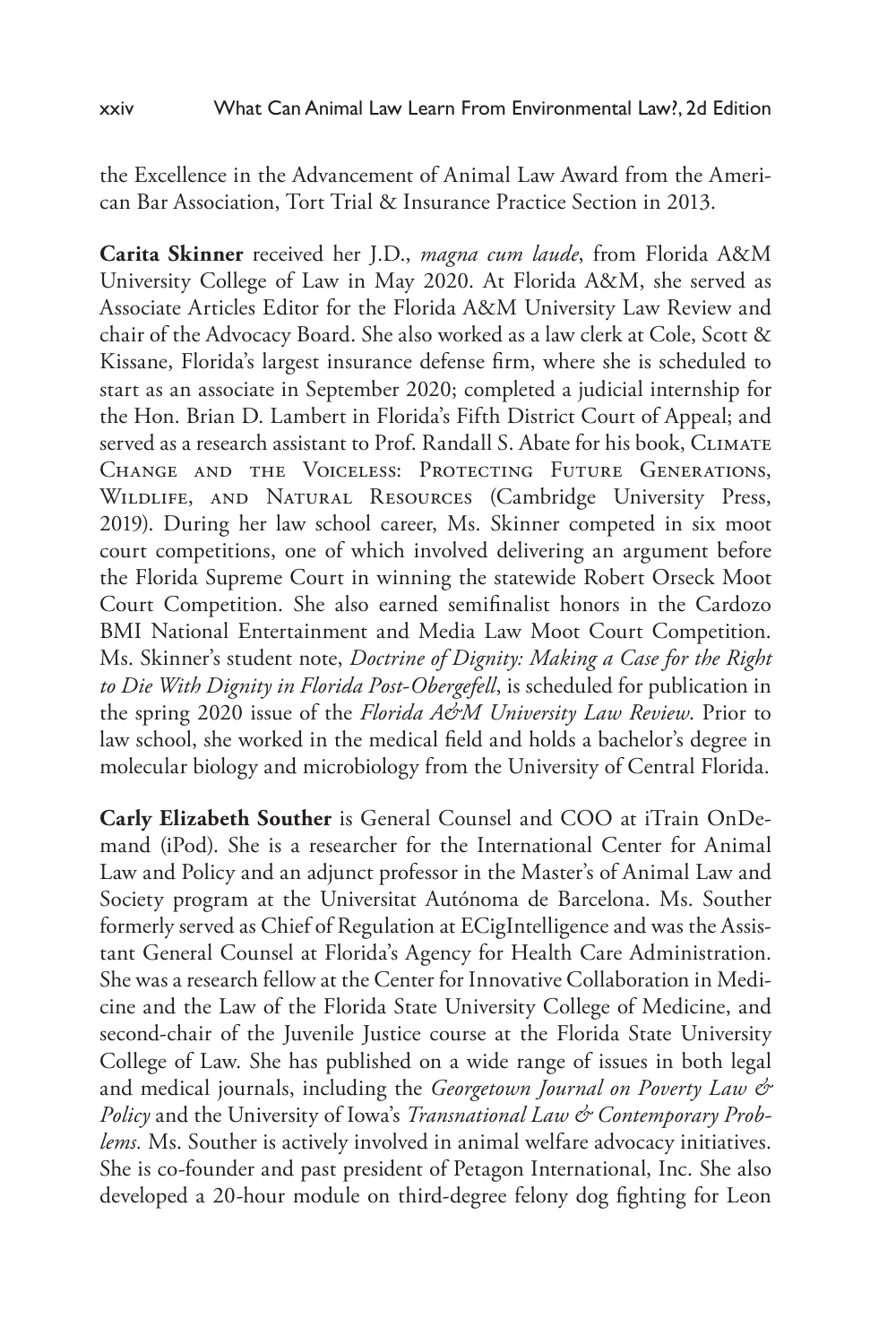County Schools through the Respect for Animals Program. Ms. Souther holds a Master's in Animal Law and Society from the Universitat Autónoma de Barcelona, a J.D. from the Florida State University College of Law, a B.A. in Political Science with a concentration in American Politics, and a minor in Women & Gender Studies from Mercer University.

**Gabriela Steier** is a food lawyer, researcher, and instructor in the United States. As founder of Food Law International, she focuses on food regulation in the United States and the European Union. She also teaches as a part-time Lecturer at Northeastern University, as a visiting professor at the University of Perugia, Italy, and as an adjunct professor at Duquesne Law School. Dr. Steier is widely published on topics at the intersection of food, animal, and environmental law and policy, including three leading books in the field: Environmental Resilience and Food Law: Agrobiodiversity and Agroecology (CRC Press, 2019), International Food Law and Policy (Springer, 2017), and International Farm Animal, Wildlife, and Food Safety Law (Springer, 2016). She earned a B.A. from Tufts University, a J.D. from Duquesne University School of Law, an LL.M. in food and agriculture law from Vermont Law School, and a doctorate in comparative law from the University of Cologne, Germany.

**Joyce Tischler** became a Professor of Practice at Lewis & Clark Law School in May 2019, where she had been an Adjunct Professor since 2011. She has taught as adjunct faculty at University of California, Davis; John Marshall Law School; and John F. Kennedy Law School; and has lectured at law schools throughout the United States. Affectionately referred to as "the Mother of Animal Law," Professor Tischler has been a trailblazer in the field of animal law for more than 40 years and has dedicated her career to improving the lives of animals through the legal system. In 1979, she founded the Animal Legal Defense Fund (ALDF)—the first nonprofit organization dedicated to protecting animals through the legal system. She served as ALDF's Executive Director for 25 years, and as its General Counsel until her retirement in the spring of 2019. There, she conceived of and litigated cutting edge cases aimed at protecting the interests of animals. Professor Tischler's deep experience and shaping of the field of animal law is detailed in her two part article, *A Brief History of Animal Law*, Part I (1972-1987), and Part II (1985-2011), published in the *Stanford Journal of Animal Law and Policy*. In March of 2019, Professor Tischler was honored with the Center for Animal Law Studies' Lifetime Achievement Award. Professor Tischler is currently co-authoring a casebook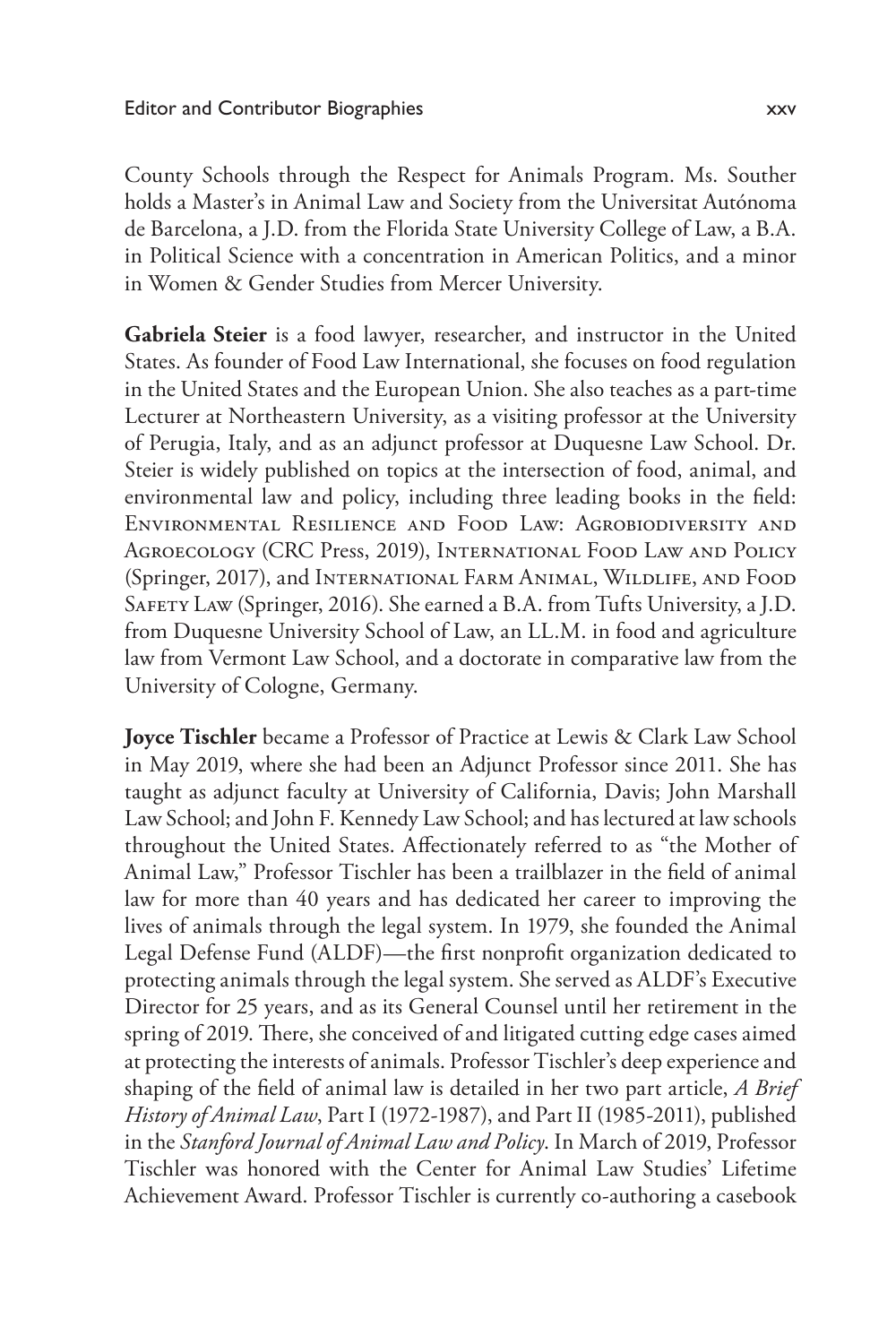on Industrialized Animal Agriculture Law and Policy, anticipated for release in the fall of 2020. She holds a B.A. from Queens College of the City University of New York and a J.D. from the University of San Diego School of Law. She is internationally recognized for her work and speaks across the globe on issues germane to animal protection, including: Australia, Canada, Hong Kong, the UK, Belgium, Mexico, Kenya, Spain, Finland, and China.

**Paige M. Tomaselli** is a public interest attorney and dedicated environmental advocate, litigating cases related to food and agriculture, animal welfare, and tribal law. Previously, she was a Senior Attorney at the Center for Food Safety, where she worked on law and policy related to factory farms, organic standards, and pesticides. She has authored several publications on animal welfare, factory farms, and organic standards. She frequently speaks at the premier sustainable agriculture and animal law conferences in the United States. In 2013, she traveled to Japan to speak to the Japanese Parliament and Ministers of Environment and Agriculture on the impacts of genetic engineering. In 2011, Ms. Tomaselli participated in the Permanent Peoples' Tribunal on Agrochemical Transnational Corporations in Bangalore, India, where she presented dozens of cases to a panel of internationally recognized scholars and scientists illustrating how the sale and use of pesticides undermine internationally recognized rights to health, livelihood, and life. She holds a J.D. from Vermont Law School and studied international law at the University of Siena, Italy.

**Lindsay Walton** is a Colorado and Florida licensed attorney with a boutique law firm in Arvada, Colorado, and she serves on the Board of Directors for the Colorado Environmental Film Festival. A substantial portion of Ms. Walton's practice has focused on environmental and conservation matters, with an emphasis on remediation and reuse of property impacted by soil and groundwater contamination. At the state level, she was Assistant General Counsel for the Florida Department of Environmental Protection and on the private side, she has experience with Brownfield redevelopment projects, support of complex real estate transactions related to environmental due diligence, regulatory and third-party environmental liability, negotiation and execution of cleanup agreements, and evaluation of tax-credit eligibility. Ms. Walton served as a research assistant for two book projects— Climate Change and Indigenous Peoples: The Search for Legal Remedies (Randall S. Abate & Elizabeth Ann Kronk eds., 2013) and Climate Change Impacts on Ocean and Coastal Law: U.S. and Interna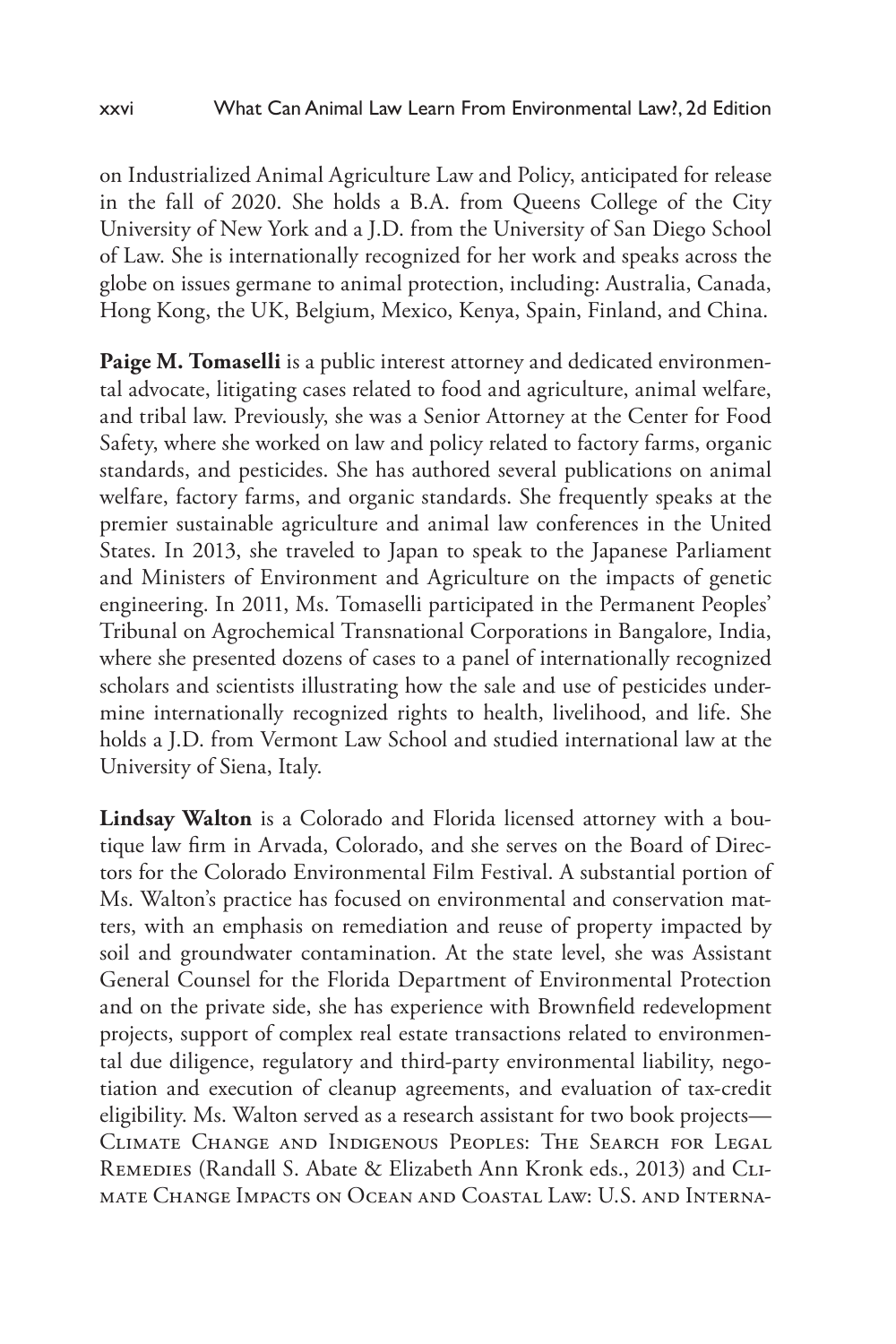tional Perspectives (Randall S. Abate ed., 2015)—and drafted a section in the latter work, "Introduction to the Magnuson-Stevens Act." She was the Colorado state policy coordinator for a nonprofit organization dedicated to conservation and promoting litter-free wild places, and spent time in the British Columbian inland temperate rainforest to volunteer at an off-the-grid eco lodge. She holds a J.D. and an Environmental and Land Use Law certificate from Florida State University College of Law. As part of her certificate study, Ms. Walton completed a research project, "Planet of the Cows," which analyzed livestock methane emissions and examined the evolution of the agricultural industry in the United States and abroad. She received her B.A. from Florida State University and is a member of Phi Beta Kappa.

**Daniel Waltz** is a staff attorney at the Animal Legal Defense Fund. He previously was a staff attorney in the litigation program at the Humane Society of the United States and a staff attorney and clinical teaching fellow at Georgetown University Law Center's environmental clinic, the Institute for Public Representation. He has published work at the intersection of animal and environmental law in the *Animal Law Review*, *Georgetown Environmental Law Review*, and *Columbia Journal of Environmental Law*. Mr. Waltz holds an LL.M. from Georgetown and a J.D. from New York University School of Law.

**Lisa Winebarger** is the program director of policy at The Greenfield Project, a nonprofit organization committed to improving welfare for farmed animals and to building a more robust, sustainable, and joyful food system in the United States. In this role, Ms. Winebarger works to identify promising policy-based vehicles for improving U.S. industrial agriculture, with a view toward finding win-win solutions that benefit animals, consumers, farmers, and the environment. Prior to joining Greenfield, Ms. Winebarger worked for several public interest organizations, including the Alliance for Children's Rights and Compassion Over Killing, where she conducted legal advocacy on behalf of vulnerable children and animals. Ms. Winebarger received her J.D., *cum laude*, from the American University Washington College of Law, and her bachelor's degree in psychology from the University of British Columbia. She is licensed to practice law in California and Hawaii.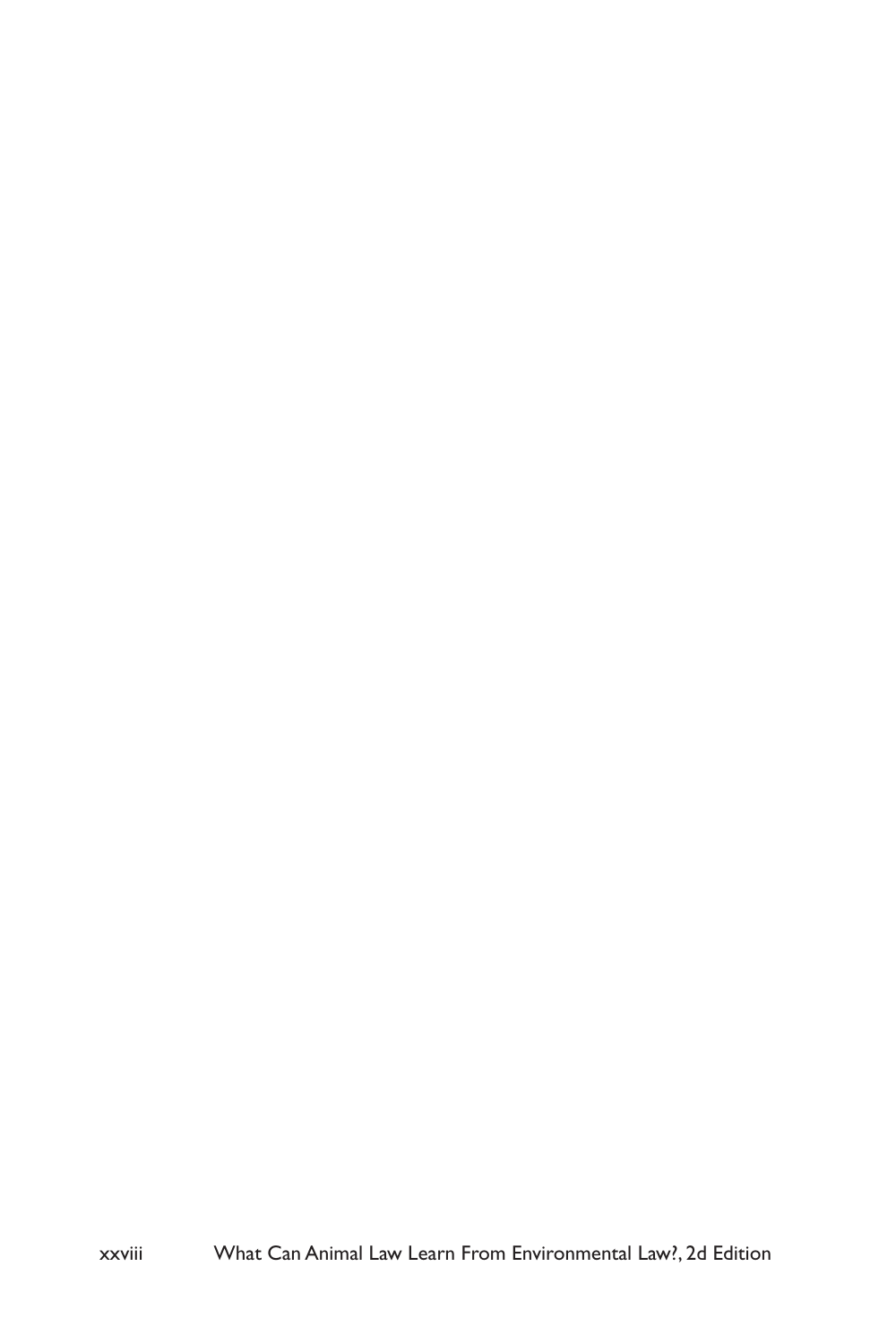## **Acknowledgments**

This book reflects the dedication and enthusiasm of many special people. First, the book would not have been possible without the outstanding chapters and indispensable insights and support from the 36 contributing authors in this volume. The chapters contain detailed and thoughtful analysis on cuttingedge issues from both established and rising scholars and practitioners in environmental law, animal law, and food law who work in academia, private practice, government agencies, and nongovernmental organizations. The editor is grateful to have had the privilege of working with such a remarkable team on this book project.

Volunteer research assistants throughout the United States and abroad provided essential assistance in the book manuscript assembly and review process for both editions of the book. Several volunteer research assistants provided outstanding assistance above and beyond the call of duty in preparing the second edition: Tyra Carroll; Andreea Chilan, LL.M.; Ian Fisher, Esq; Chelsea Hernandez-Silk, Esq.; Soraya Ridanovic, LL.M.; Brynae Riggins; Heather Sierstorpff; and Agi Torok, LL.M. Also providing valuable service on the second edition were Oshani Amaratunga, Dr. Raihan Cherrouk; Kaitlyn Groselle; Kelly Hanna; Nadine Nadow, Esq.; Thea Philip; Desire Sanchez, Esq.; Kaela Sculthorpe; and Michael Wojnar. On the first edition, Natasha Belisle, Esq.; Rachel Berardinelli, Esq., Elizabeth Buff, Esq.; Divya Pillai, Esq.; Karina Valencia, Esq.; Denise Cartolano, Christine Clolinger, Spencer Durden, Inna Kaminer, Kat Mahoney, Teodora Siderova, and Emily Wajert provided exceptional service.

The editor is also grateful to Ian Johnson of Ian Johnson Safaris and Photography for graciously sharing the spectacular photo of a silverback gorilla surveying deforested landscape in Rwanda, which is proudly displayed as the cover image for the second edition.

Finally, the editor is deeply grateful to his wife, Nigara, for her helpful proofreading and her love and support in standing by his side to see another long and demanding book publication process through to completion.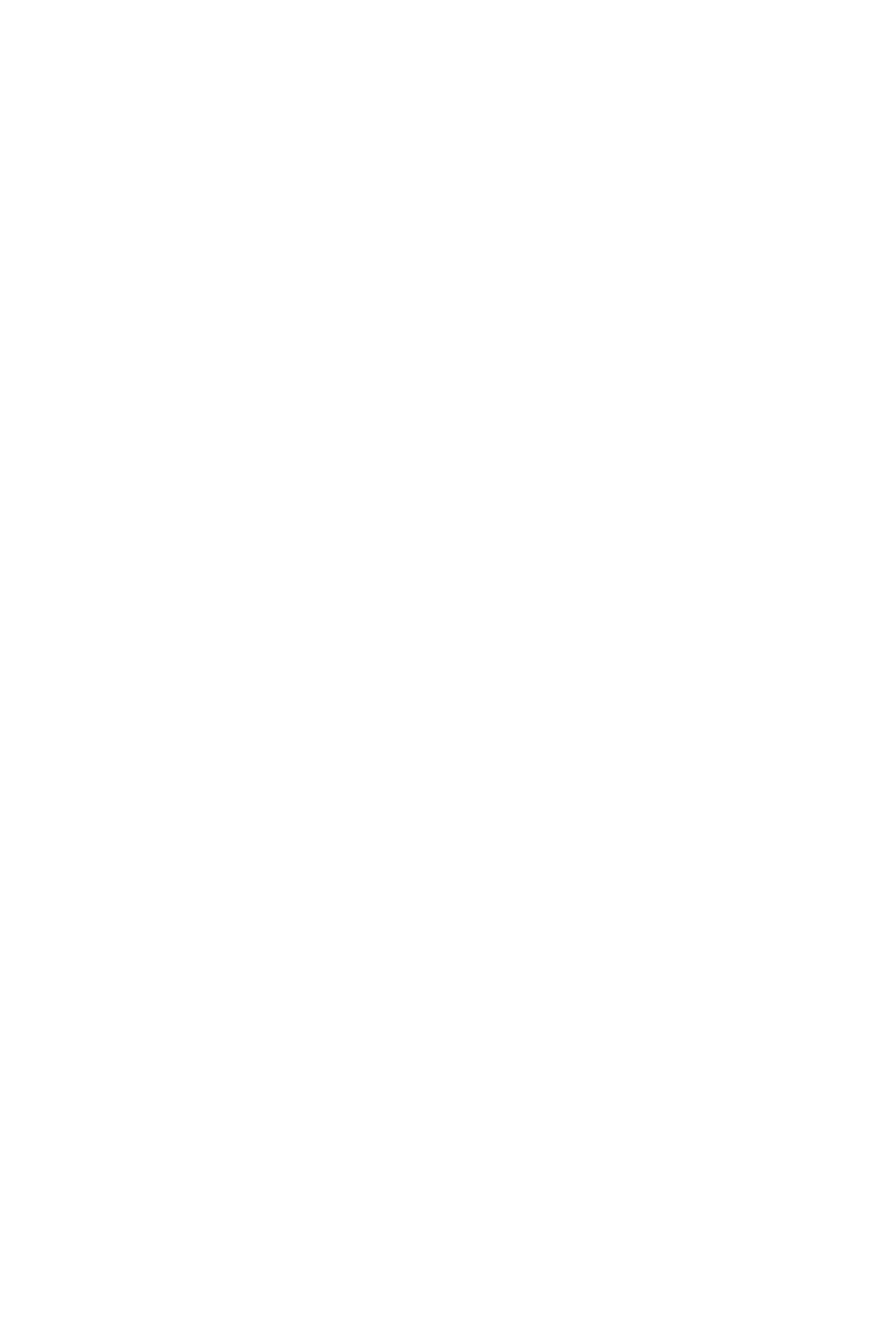## **Foreword**

This book is about building bridges between two different movements to enhance the activities of both. While this is a noble and apparently useful goal, it is perhaps more difficult than might be first thought. On a fairly regular basis I have heard the sentiment expressed that "Gee, you animal people should be working with the environmentalists." I have never turned to the person and asked, "Why do you think this is the case?" I ask the reader to give a quick thought to the question.

Perhaps, it is because both groups seem to have a reverence for life and strive to protect it, but in very different contexts. This is a true statement, but the world is much more complex, both in law and in philosophy. The apple and pineapple are both fruits humans eat. But to talk about apple issues does not really deal with pineapple issues, except at the higher levels of abstraction. Likewise, the daily issues of environmental protection do not seem to overlap in any practical way with the daily issues of animal welfare and animal rights.

Who am I to introduce this book? Well, I have been an active member of both worlds, have friends in both worlds, and have taught and done scholarly writing with environmental law and animal law. I have been a member of the Animal Legal Defense Fund and the Sierra Club. I went to law school in the 1970s so I could become a defender of the environment. But after becoming a professor and publishing my first article on wildlife rights, I moved to the animal side of the street. I have straddled two streams, flowing in the same direction but distinct nevertheless.

It is important for the reader first to have an understanding of how different these two streams are to be able to judge this book's effort to facilitate cooperation between these two areas of law so they can be mutually supportive.

### **Differences in Origin**

The environmental movement in the United States has specific origins in the late 1960s and early 1970s with the publication of *Silent Spring* by Rachel Carson, the first Earth Day, and the adoption of a breathtaking set of federal laws. The country was galvanized by the information showing high risk of harm to humans, and to the environment generally. Human health was the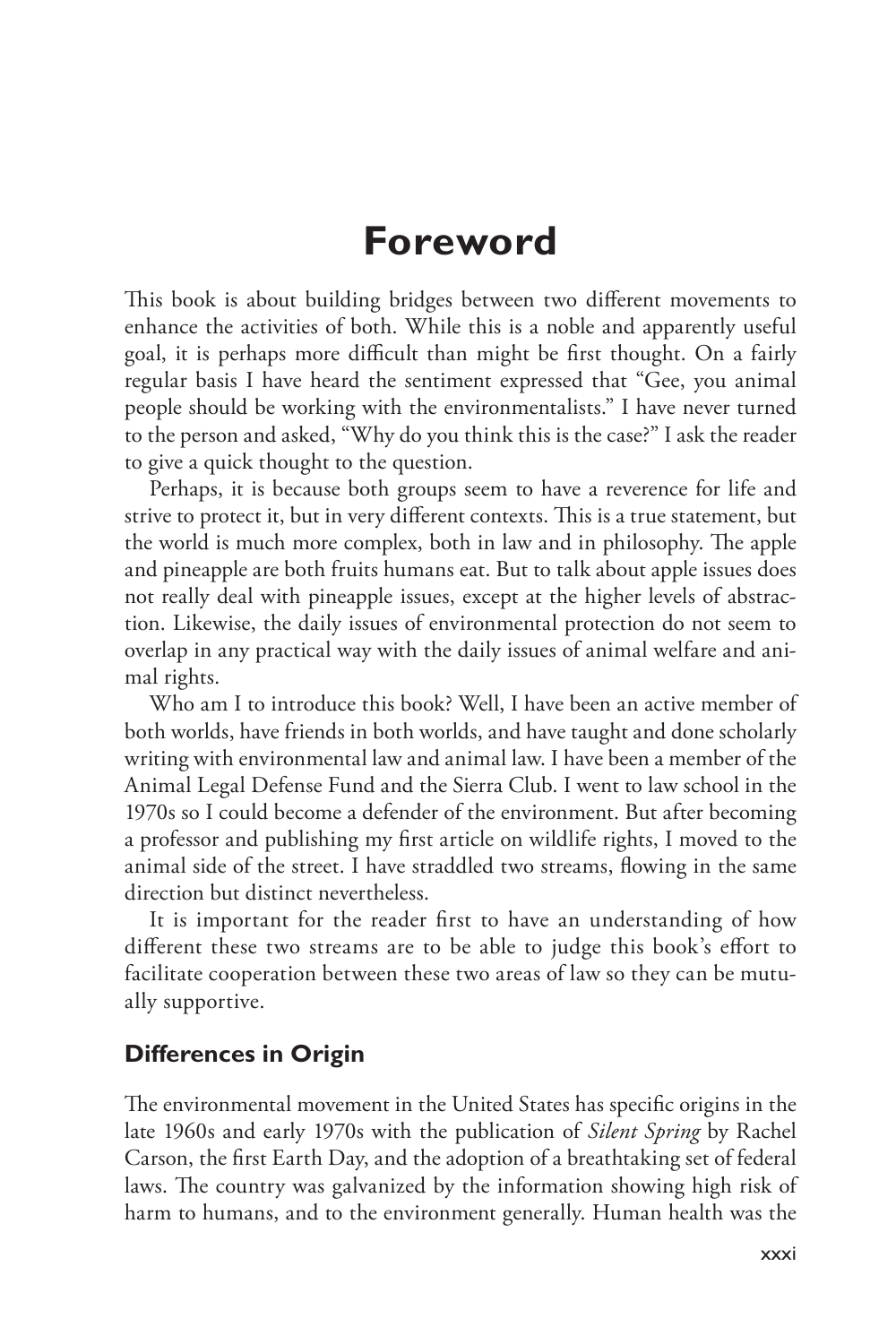driving force for the political power it had at the time. The Endangered Species Act and Marine Mammal Protection Act, which more directly impacted wildlife, were in a secondary wave following the big breakers of the Clean Water Act and Clean Air Act.

The animal movement began a century before with the adoption of New York anti-cruelty law under the direction of Henry Berg in 1867. He also founded the American Society for the Prevention of Cruelty to Animals (ASPCA) at that time. The impetus was not grounded in a threat to humans, but was instead derived from a Christian duty toward animals. This set of legal protections was a state-focused activity as animals are property and property is under the control of state law not federal law. The most tentative step at the federal level, the first version of the Animal Welfare Act (AWA), was not adopted until a century later, in 1967.<sup>1</sup> While the animal welfare movement is much older, it has not attained significant political power or visibility at the national level.

### **Differences in Legal Structure**

The legal tools available for those dealing with environmental issues are much more diverse and sharper than the tools available for those dealing with animal issues. The drafters of the major federal environmental laws of the 1970s understood well that the adoption of the legislation would not solve the environmental problems alone; the law had to be implemented by agencies and enforced by the courts. To keep the laws on track to solve the problems for which they were adopted, many of these federal environmental statutes contained citizen suit provisions that authorized citizens to file a lawsuit against agencies and private parties for violations of the statutes. Perhaps more importantly, the laws provided for the recovery of attorney fees for successful lawsuits. Thus, some of the best legal minds could take up the task of making sure the agencies implement the laws as adopted by Congress. Hundreds of thousands, perhaps over a million dollars, of taxpayer money has helped fund private organizations to sue the government.

As suggested, animal law is the product of over 150 years in 50 different states. There is only a weak national focus. This is hard to explain to individuals in other countries where animal law is a national issue. Our national government is of limited jurisdiction, in that it has only the responsibilities delegated to it by the states in our Constitution. Control over animals was

<sup>1.</sup> The Humane Slaughter Act was adopted a bit earlier, in 1958, but it is so short and limited in scope that it hardly counts as the arrival of a new vision at the federal level.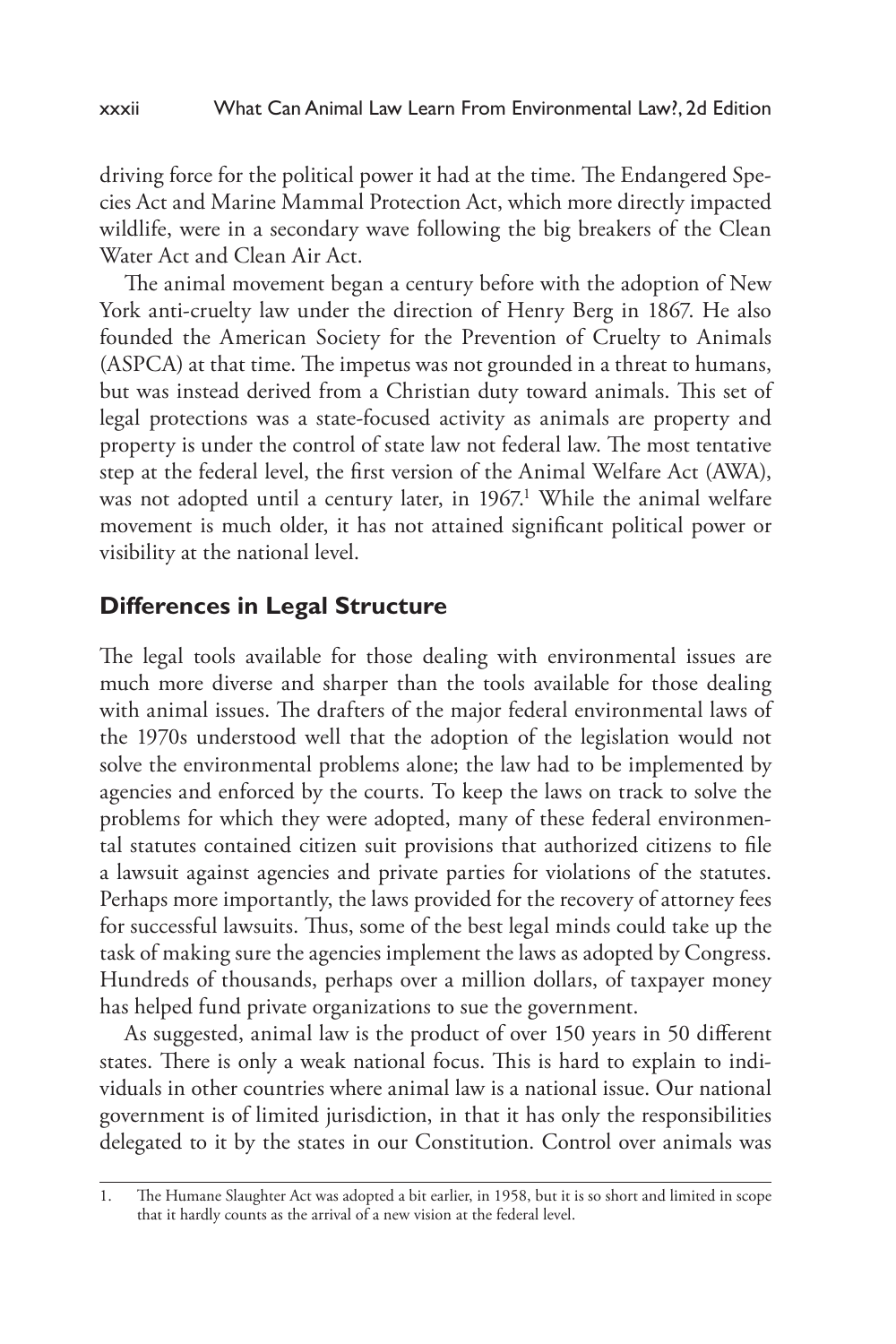not delegated to our federal government. In most other countries, the inherent power of the sovereign is at the national level, not the individual state level as in the United States. None of the hundreds of state laws provide for recovery of attorney fees for animal litigation. The few national laws we have, primarily the AWA, also lack citizen suit provisions allowing private lawsuits and provisions for payment of attorney fees.

Another difference is that there is a fair match in the environmental field between the problems that needed to be addressed and the scope of federal law and agency power. From the pollution perspective, great strides were realized by seeking to limit what comes out the end of commercial pipes from sources such as energy generation, industrial manufacturing, and transportation vehicles. The federal environmental protection efforts could deal with several hundred point sources and realize very positive consequences at the national level. But animals are everywhere; millions of them in homes, in backyards, on the farm. It is not really possible to conceive of a federal agency that would reach into the homes of millions of citizens to deal with animal-human relationships. To the extent that the federal AWA has permits and inspection obligations, the U.S. Department of Agriculture has only about 105 inspectors for the entire nation for implementation of the law. This is evidence of the lack of political priority that animal welfare advocates face at the national level.

In one area of broadly created pollution, on the farms of industrial agriculture, there is soil erosion, fertilizer and pesticide pollution, and concentrated animal feeding operations (CAFOs), all of which are creating places of environmental harm. Even after decades of thought, a solution to this type of dispersed pollution has not been found. If the problem has a million actors, it is too dispersed for agencies in Washington to address, and perhaps we would rather they did not.

A final important legal difference is in how the political process has exempted certain activities from the laws adopted to deal with environmental and animal issues. An impressive feature of the federal environmental laws is that they confront the primary causes of the harms. All major polluters were within the regulatory power of the U.S. Environmental Protection Agency. All producers of power and all manufacturing activities were at risk of regulation. Endangered species and their habitat were protected against all actors, public and private, large or small, with no real exemptions.<sup>2</sup>

On the other hand, the federal AWA specifically exempts from its control the most important of the animal issues, the commercial animal industry.

<sup>2.</sup> It is doubtful that such laws could be adopted in today's gridlocked and partisan Congress.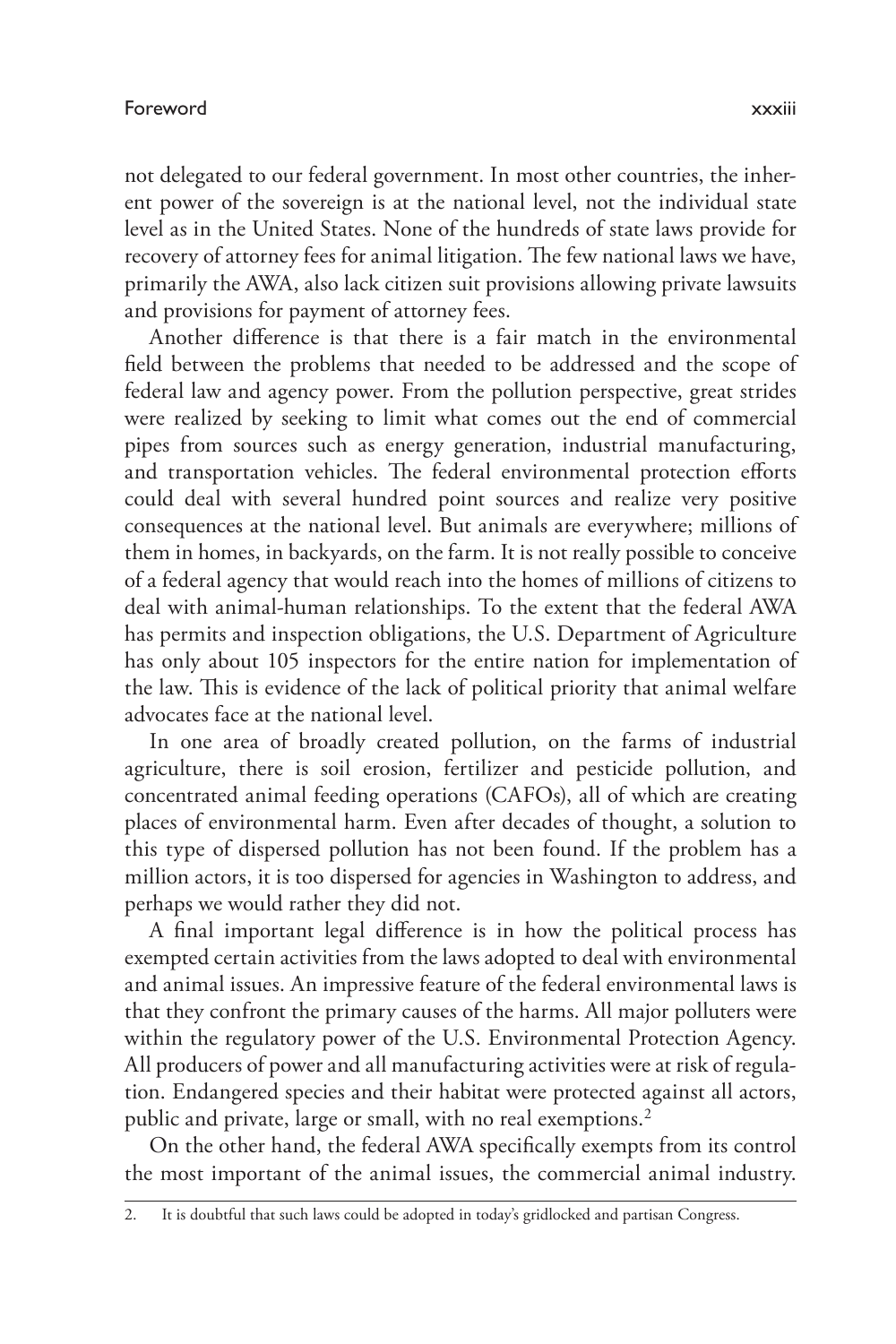While the regulatory hand under the AWA does lightly sit upon commercial breeders of pet animals, and exhibitors of animals, it is only mammals that are regulated under the law. The Humane Slaughter Act does not cover the animal most often killed for human food, the chicken. So, while the major federal environmental laws specifically focus on those causing the greatest difficulties, and allow private suits with attorney fees, the federal animal laws do no such thing.3

### **International Visibility**

The tracks that animal welfare and environmental issues have taken at the international legal level are very different. Environmental concerns have had an international presence for many decades. Some treaties existed even before the environmental movement of the late 1960s, including those protecting migratory birds and whales. Beginning in the 1970s, with the increased concern for the environmental issues arising out of human population growth and pollution issues, several major treaties were drafted and adopted, including the Convention for the Protection of Endangered Species in 1975.

The Earth Summit of 1992 in Brazil marked the high point of global public awareness and concern for international environmental issues with 116 heads of state attending the two-week conference. This meeting adopted the language for the Rio Declaration, the Convention on Biological Diversity, and the U.N. Framework Convention on Climate Change. The two treaties continue to be in the forefront of global environmental activities as humans seek to deal with global warming and the global economic pressures that cause unsustainable use of resources such as trees and tuna. Thousands of people and millions of dollars are focused annually in gathering information, drafting plans, adopting laws, and attending international conferences. Local environmental issues are seen as part of the "big picture." As at the domestic law level, the animal focus is almost entirely on species of wildlife and protection of ecosystems.

Animal welfare issues have almost no presence internationally. There is no treaty adopted or being considered concerning animal welfare.<sup>4</sup> It is true that most domestic animal issues are contained within a country's sovereign territory, but the same issues exist in most countries. Animals are used as

<sup>3.</sup> At a level deeper in the law, the legal concept of standing is also different for environmental issues and animal issues, but that is too complex to explore in this foreword. It is addressed in detail in Chapter 1.

<sup>4.</sup> I have proposed such a treaty, but the issue has yet to be taken up by any country. *See* David Favre, *An International Treaty for Animal Welfare*, 18 Animal L. 237 (2012).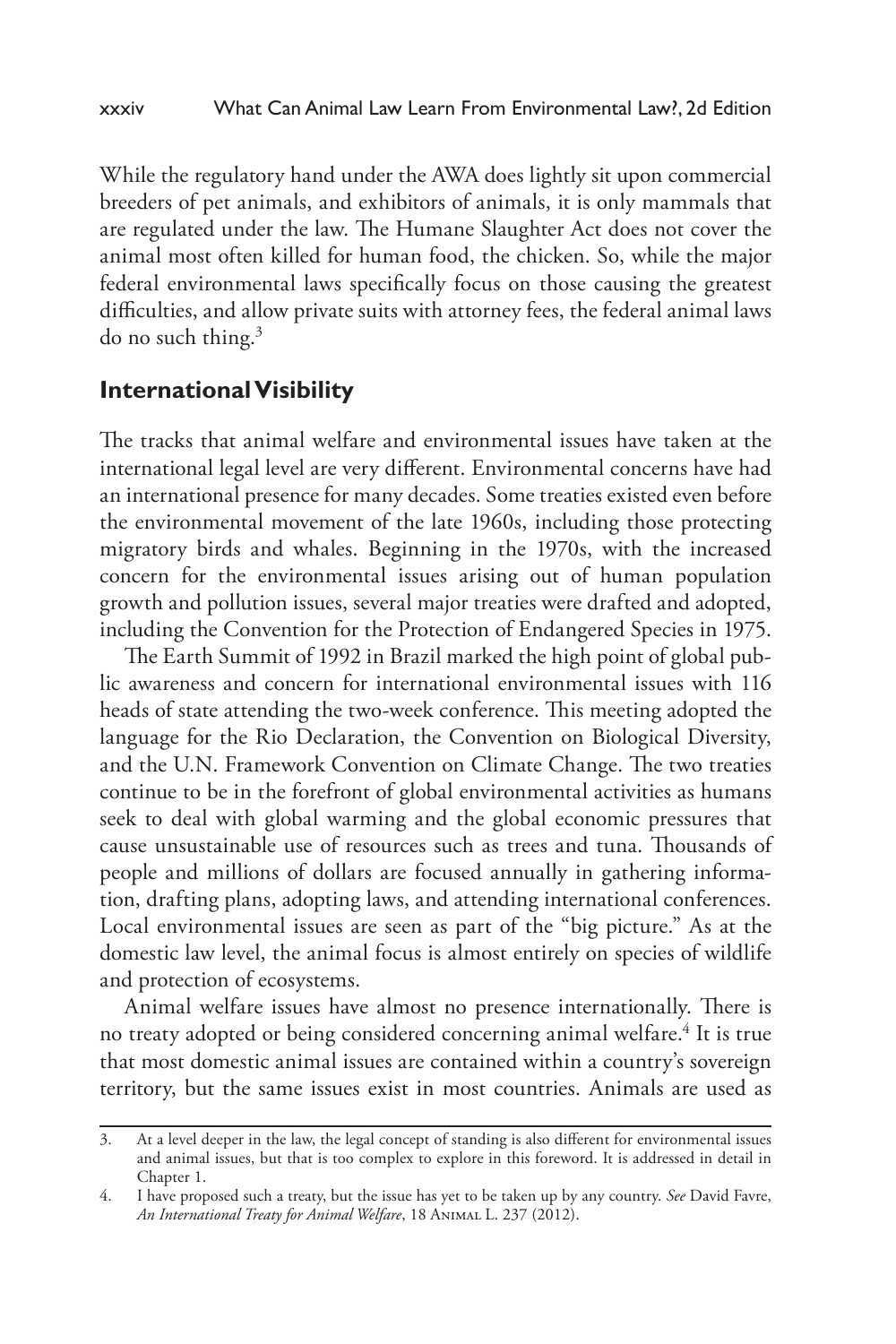pets, food, fiber, and entertainment in every country, but there is no political interest in creating international standards of care.<sup>5</sup> An international perspective is necessary to optimize the protection of animal welfare. For example, meat production is now global in reach, with both live animals and frozen meat being shipped around the world. If one country enhances its animal welfare laws, there is the risk that production will shift to lower cost states where the welfare of agricultural animals is lower. A dog is the same regardless of the country in which it is located, but the laws and local cultures differ dramatically. With the release of the movie Blackfish in 2013, the use of killer whales in commercial shows is no longer just a U.S. domestic issue. It is perhaps in the international arena that animal welfare supporters have the most to learn from the environmentalists.

## **Differences in Ethical Perspective**

Beyond the legal differences, the world views and priorities of the two groups are very different and sometimes actually at odds. The environmentalist sees the world as interacting ecosystems, complicated, and with many species and large numbers of unseen individual animals. The focus is on keeping the systems functional and robust. Pollution, human population, and consumption of resources are the primary topics of concern. Wildlife and wild places are just a subset of the bigger issues. Death of individual animals is accepted as part of the natural order of things, driving the engine of evolution. Preservation of species is a priority as species are critical to protecting the sustainability of complex and healthy ecosystems. Very few environmentalists see farm land ecosystems, and there is no room in their world to focus energy on issues of pets.<sup>6</sup>

The animalist does not see ecosystems and their functionality as of particular concern. They love their companion animals and are repulsed by the blood and death of any animal. They seek the best possible life for the individual animal. They don't give much priority to protection of endangered species when it conflicts with other life. Their primary focus is on domestic animals.

The human-created park with deer is a common place of conflicting values. The animalist will oppose the intentional killing (culling) of deer even if the deer are destroying the vegetation of the local ecosystem of the

<sup>5.</sup> The World Organization for Animal Health (OIE) has developed materials for thinking about individual animal welfare issues, but they are not considered as binding, which would be the case if a treaty were adopted on the issue.

<sup>6.</sup> One exception is the topic of feral cats being a nuisance, as the killer of wild birds and small animals.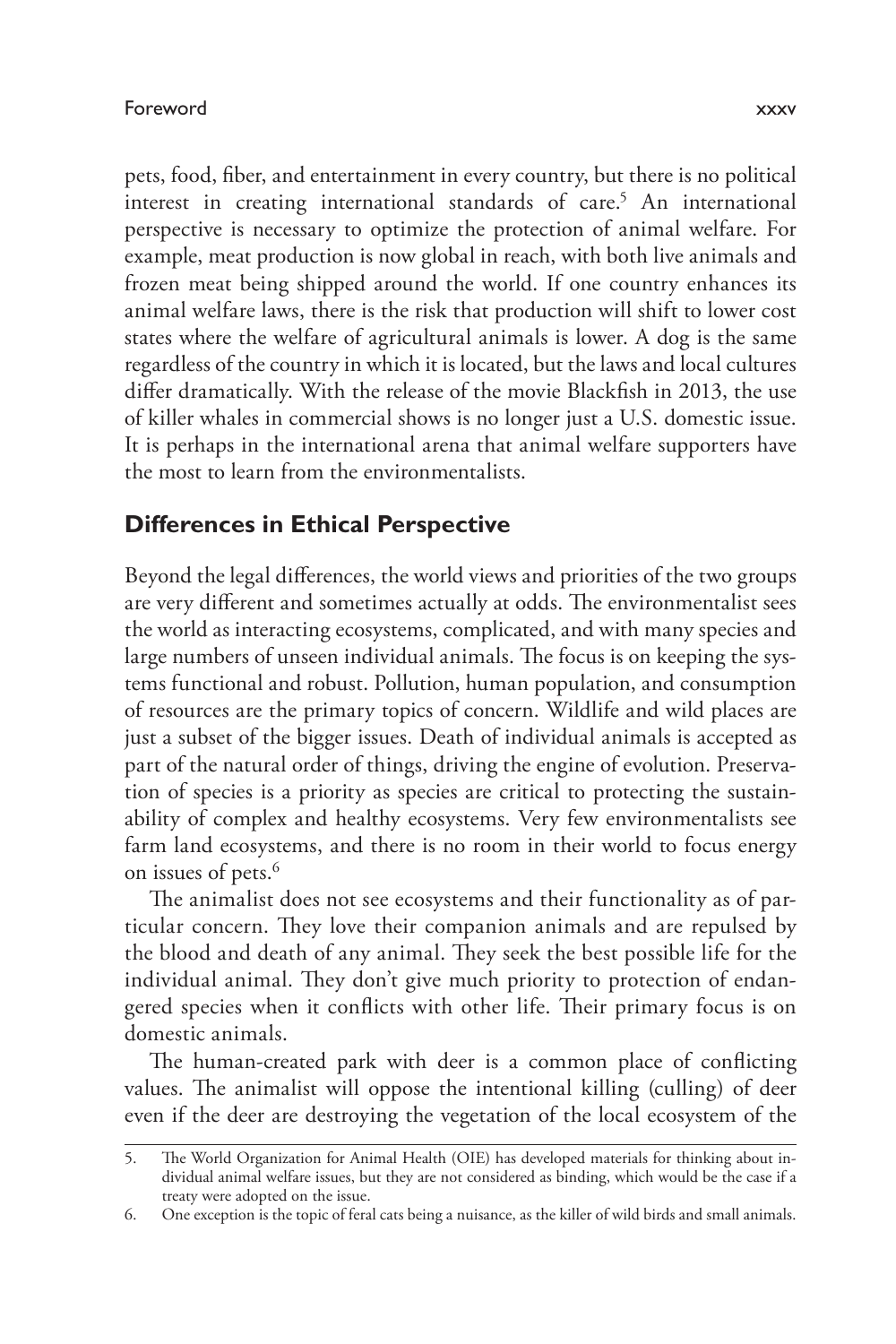park. Deer are beautiful creatures who do no harm to others, and it is wrong for them to be shot and killed. Protecting the individual life is important to the animalist. The environmentalist will believe it is essential to reduce the number of deer in order to preserve the health of the ecosystem. So long as the control method is lethal to the deer, heated conflict can arise that divides these two camps.

When either animalists or environmentalists get together and talk about "issues" that are important to them, there is almost no overlap in the topics. There is always the common point, that some humans or corporations are causing the harms they are concerned about, but that is not particularly helpful to solving problems. So, the groups go about their good work without reaching out to others, as they seldom share priorities in a world of limited resources.

Both groups care about life on this Earth. Each group needs to intentionally understand the views of the other and accept the perspective of the other as a positive world view. Perhaps then they can weave together threads of action to promote the protection of life and recognize animals both as deserving of respect and as essential parts of the ecosystems in which we live. This book is the opportunity to see this effort in full display.

*David S. Favre*

Professor of Law & The Nancy Heathcote Professor of Property and Animal Law Michigan State University College of Law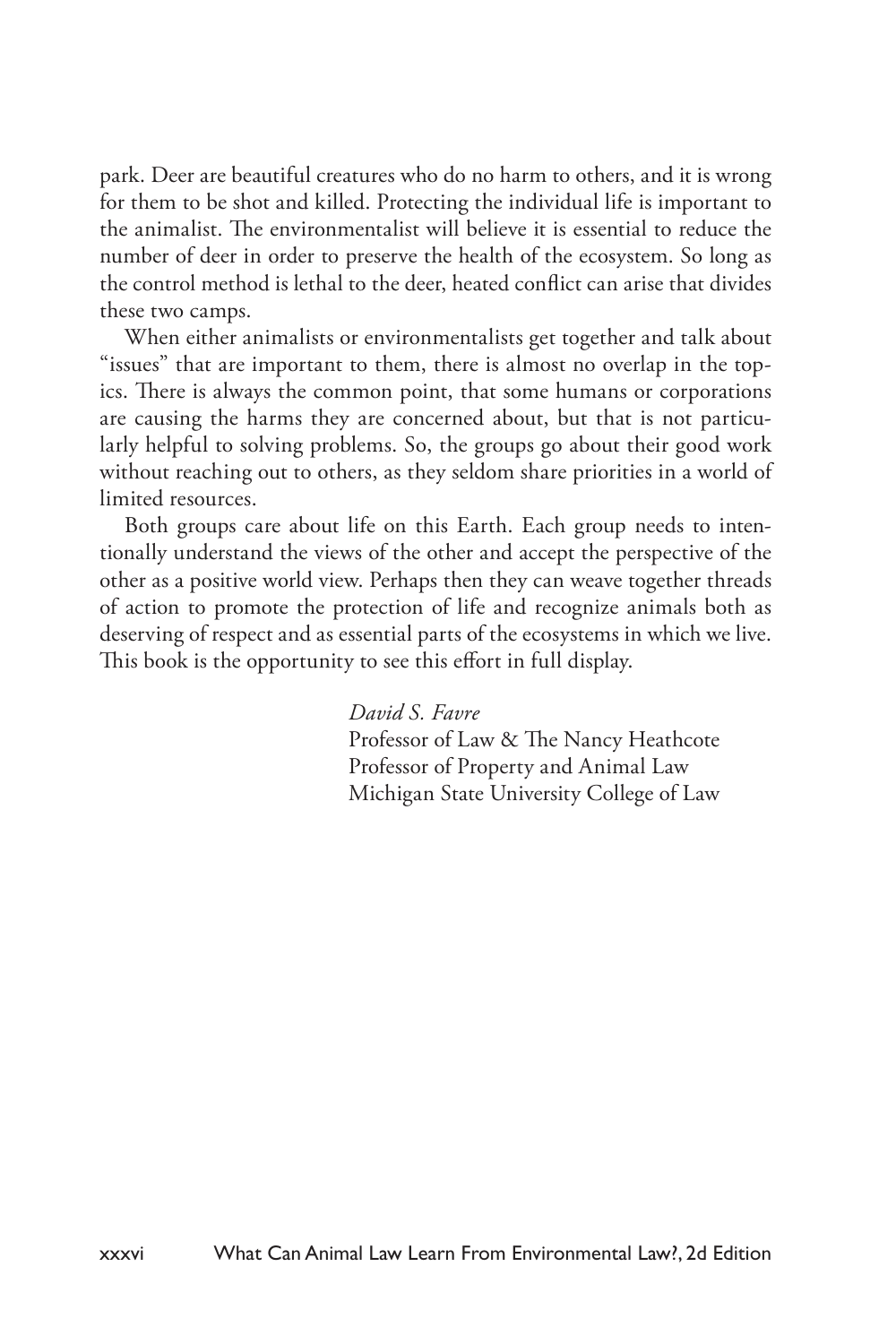## **Introduction**

The United States has a long history of exploiting animals for human advancement and comfort in much the same way that natural resources have been exploited since the industrial revolution. The environmental movement in the United States in the 1960s and 1970s demanded that the use of natural resources be carefully managed to ensure a sustainable future for our nation and our planet. In the five decades during which it has been recognized as a specialty area in U.S. law, environmental law in the United States has been highly successful in fulfilling this sustainable management objective. Drawing support from both legal and social developments in the late 1960s and early 1970s, environmental law quickly moved within its first decade from a marginal niche to a fully institutionalized field in the American legal system.

There are many reasons for this success. First, there was an urgent and visible pollution crisis in our air, water, and land. Second, economic stability in the 1960s and 1970s enabled the United States to regulate the environment in a manner that would have been economically challenging in previous decades. Third, scientific evidence had been collected to establish direct links between environmental contamination and human health. Fourth, growing awareness of the importance of ecosystem integrity and biodiversity led to protection of the "unseen" and "overlooked" in our natural world, which gained national attention in the *Tennessee Valley Authority v. Hill* case in 1973 involving protection of the snail darter under the Endangered Species Act.

In addition to these reasons for the environmental law movement's success, the most important reason that environmental law became mainstreamed as a legal specialty is because it worked within the system rather than against it. While there were, and still are, many radical environmental groups and objectives that challenge the status quo of the legal system, the vast majority of environmental law issues acquired legitimacy through victories in the courts and in Congress. Ultimately, environmental law succeeded because its message was understood that protecting the environment ensures a sustainable future for humans. Many environmental law regulations are premised on enforcing standards that seek to protect human health.

While animal law has enjoyed some important victories within the past three decades in the courts and in federal and state legislative initiatives, it has remained largely marginalized in the American legal system and has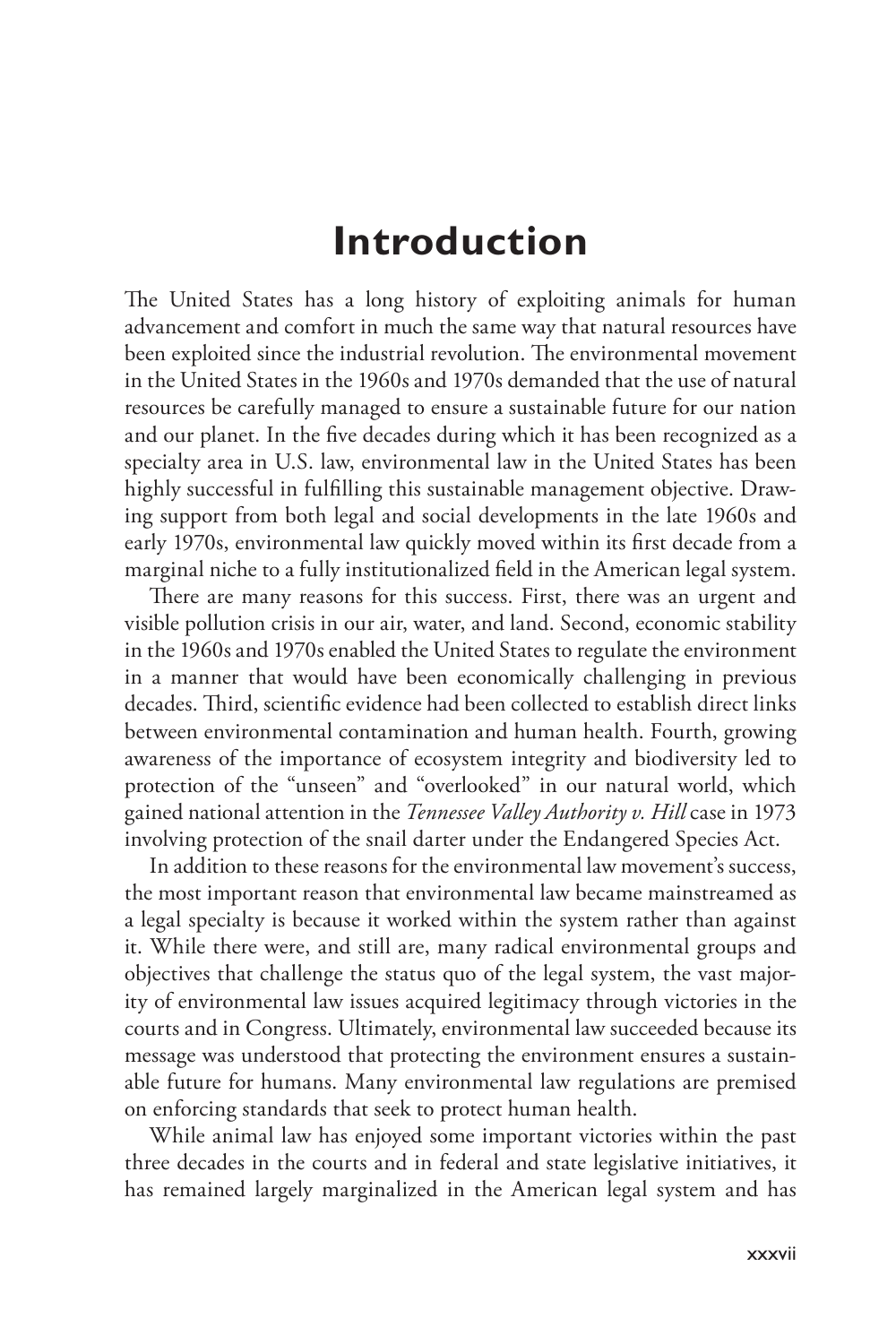struggled for legitimacy. Much of this struggle is rooted in a false perception in the legal system and in society regarding what animal law represents—that enhancing legal protections for animals somehow requires a corresponding diminution of legal protections for humans.

To secure enhanced legitimacy and success, the animal law field needs to capitalize on the successful strategies of the environmental law field. In much the same way that the American public has accepted that economic growth does not require unsustainable depletion of natural resources, our increased demand for food, scientific research, and entertainment likewise should not require animal suffering. Moreover, animal law can work directly with environmental law on some issues for mutual benefit.

This book seeks to address several dimensions of this inquiry. It raises important parallels between animal law and environmental law and proposes strategies for how animal law can benefit from the well-worn trail that environmental law has blazed in the legal system. Some key similarities include:

- Both fields involve defending those unable to defend themselves in the legal system (e.g., mountains, rivers, trees, and animals).
- Both fields involve the need for creative lawyering (e.g., drawing on a mix of statutory and common law theories) to develop new theories of protection under the law.
- Both fields must confront issues of federalism and avoid the pitfall of preemption as a limitation on the scope of available protections.
- Both fields benefit from cross-disciplinary engagement with other doctrinal areas (e.g., human rights) and with foreign domestic and international law principles to advance new theories of protection.
- Both fields must confront how best to define their focus and may benefit by defining goals for mutual gain. For example, environmental law is routinely paired with natural resources law, energy law, and land use law. Animal law is as related to environmental law as these fields; however, it is rarely paired with environmental law as a joint enterprise.
- "Think globally, act locally" is an appropriate mantra for both fields, yet it has galvanized environmental law's success much more so than it has for animal law. Environmental law issues are inherently international because of their transboundary nature, whereas animal law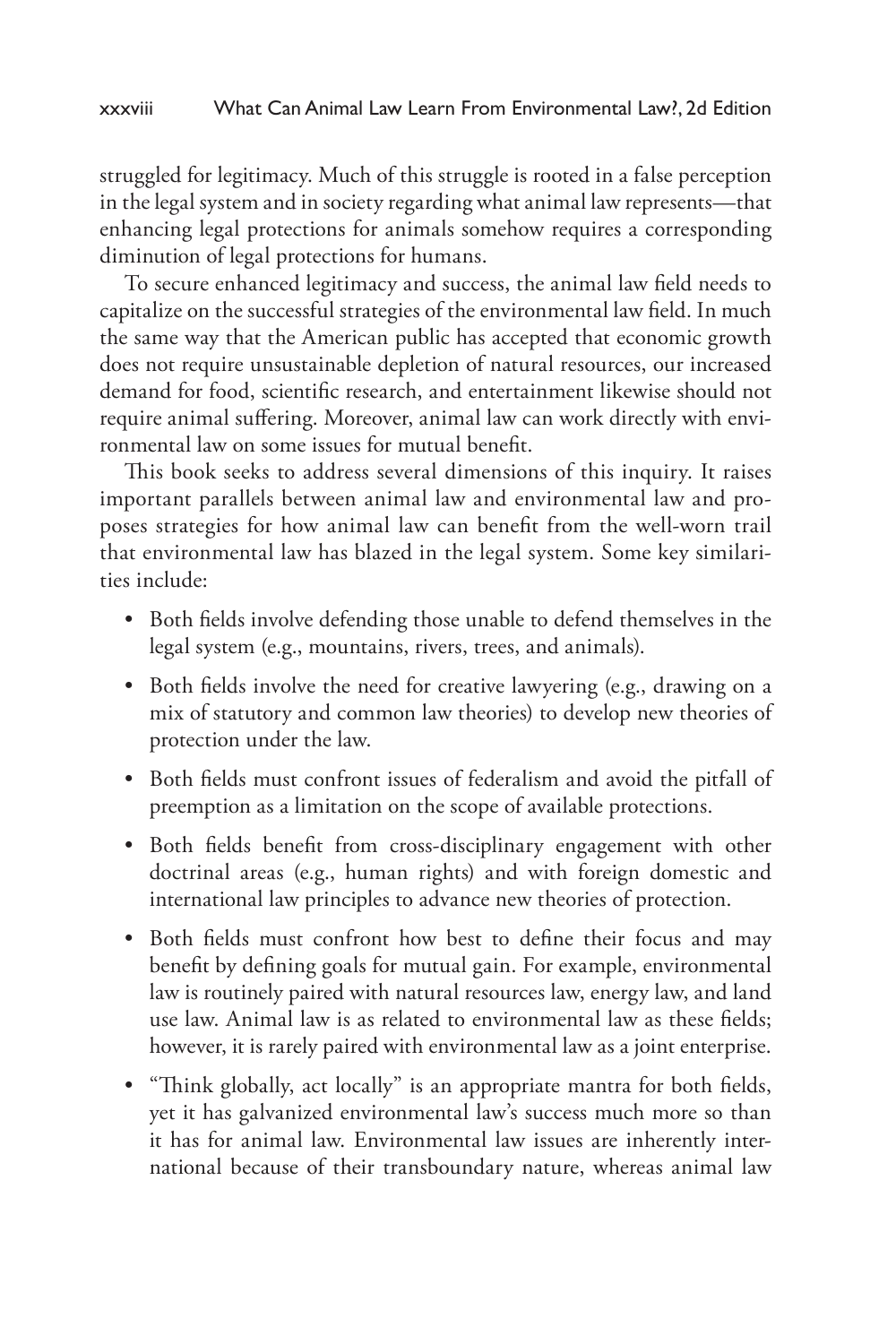issues are intertwined with cultural and religious traditions that tend to make them more national and local in character.

Animal law consists of "animal welfare" and "animal rights" dimensions. Animal welfare is the more mainstreamed part of the movement and it has enjoyed much more success because it poses less of a threat to the cultural and legal status quo in the United States that regards animals as property. For example, it is easier for the U.S. public to agree that animals should not be subject to cruelty than it is to agree that animals should enjoy "rights" in a manner similar to humans. The animal rights dimension of the field is an indispensable component of the movement and it should continue to grow and gain legitimacy. But the animal welfare movement perhaps needs to become more enshrined before animal "rights" can realize greater recognition. This progression of recognition would follow a path similar to the history of the environmental law field. The notion of environmental "rights" has been increasingly taking hold in the past decade<sup>1</sup> now that the environmental movement has become mainstreamed on many levels for the past four decades. The animal law field can gain valuable patience and wisdom by observing the evolutionary path of environmental law in this regard.

This book assembles the insights of experts in the animal law and environmental law fields to promote legal protections for animals by drawing on U.S., foreign domestic, and international environmental law regulatory strategies and perspectives. The book is divided into four units. Unit I provides introductory context with seven chapters that thoroughly examine the historical, political, and legal foundations of environmental law as possible building blocks (and pitfalls to avoid) in seeking to advance the animal law field. Sub-topics within this unit address both procedural mechanisms (standing, enforcement, damages, and impact assessments) and concepts and themes (politics of the environmental law movement, regulatory avoidance, and animal socioequality) to set the stage for the book's coverage in the ensuing three units.

Unit II addresses several U.S. law contexts to illustrate these lessons from environmental law and possible opportunities for collaboration between the two movements. These contexts include chapters on animal agriculture, consumer protection and labeling, emerging issues in food law and policy, climate change, lead pollution, fisheries management, and animal testing.

<sup>1.</sup> Perhaps the most palpable evidence of this evolution is the burgeoning number of climate justice cases in courts worldwide. Many of these lawsuits have been filed by youth plaintiffs asserting rightsbased theories to a stable climate. For a discussion of many of these lawsuits, see RANDALL S. ABATE, Climate Change and the Voiceless: Protecting Future Generations, Wildlife, and Natural Resources 65-96 (2019).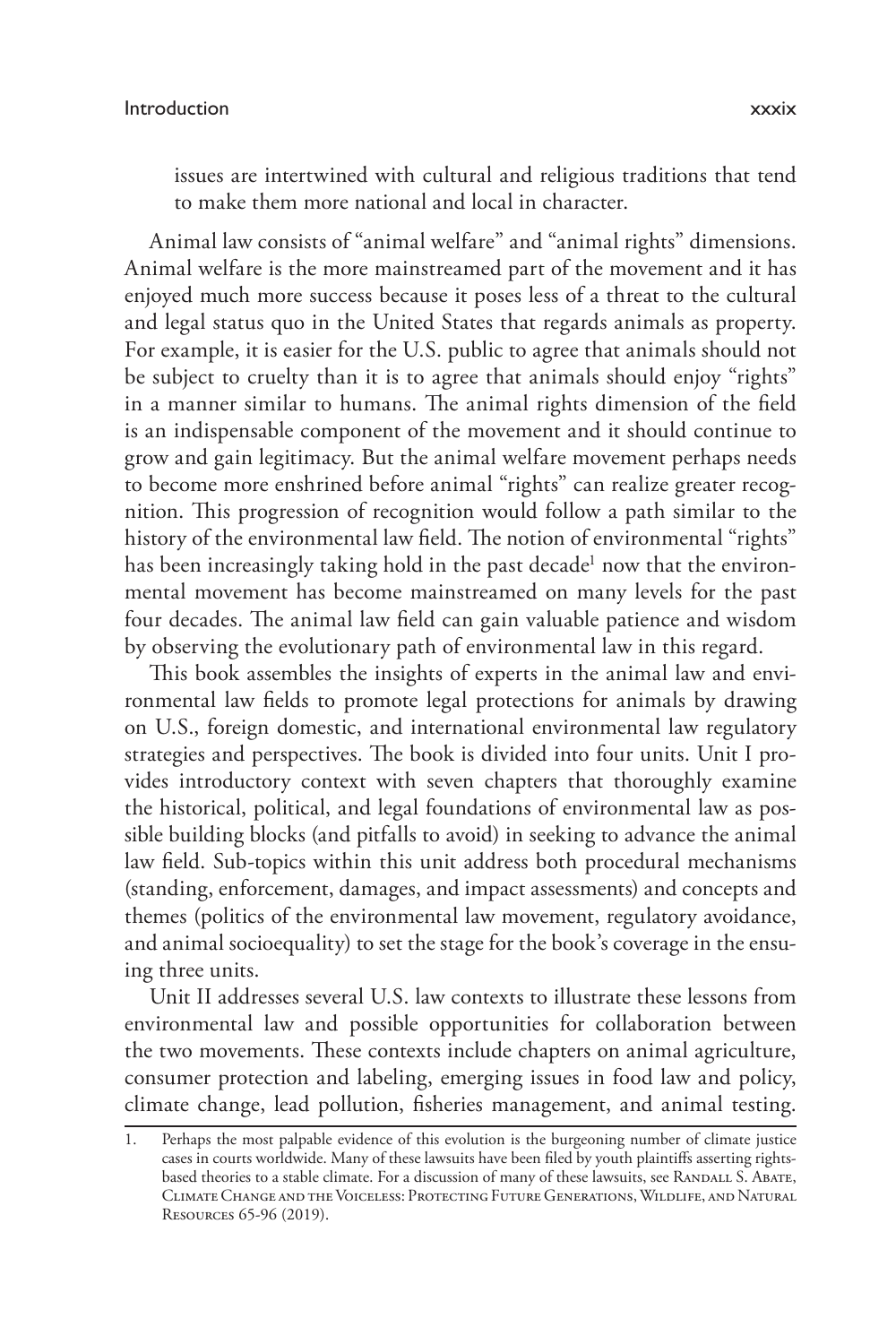Unit III considers these issues from international and comparative law perspectives. It reviews international trade and environment treaties and jurisprudence, environmental and animal welfare regulation in Australia and the European Union, and the need for regional and global animal welfare and rights laws to emerge to capitalize on the success and avoid the failures of the international regulation of species under environmental law regimes. Unit IV offers reflections in four chapters on how animal law and environmental law can enhance their collaborative efforts for mutual gain.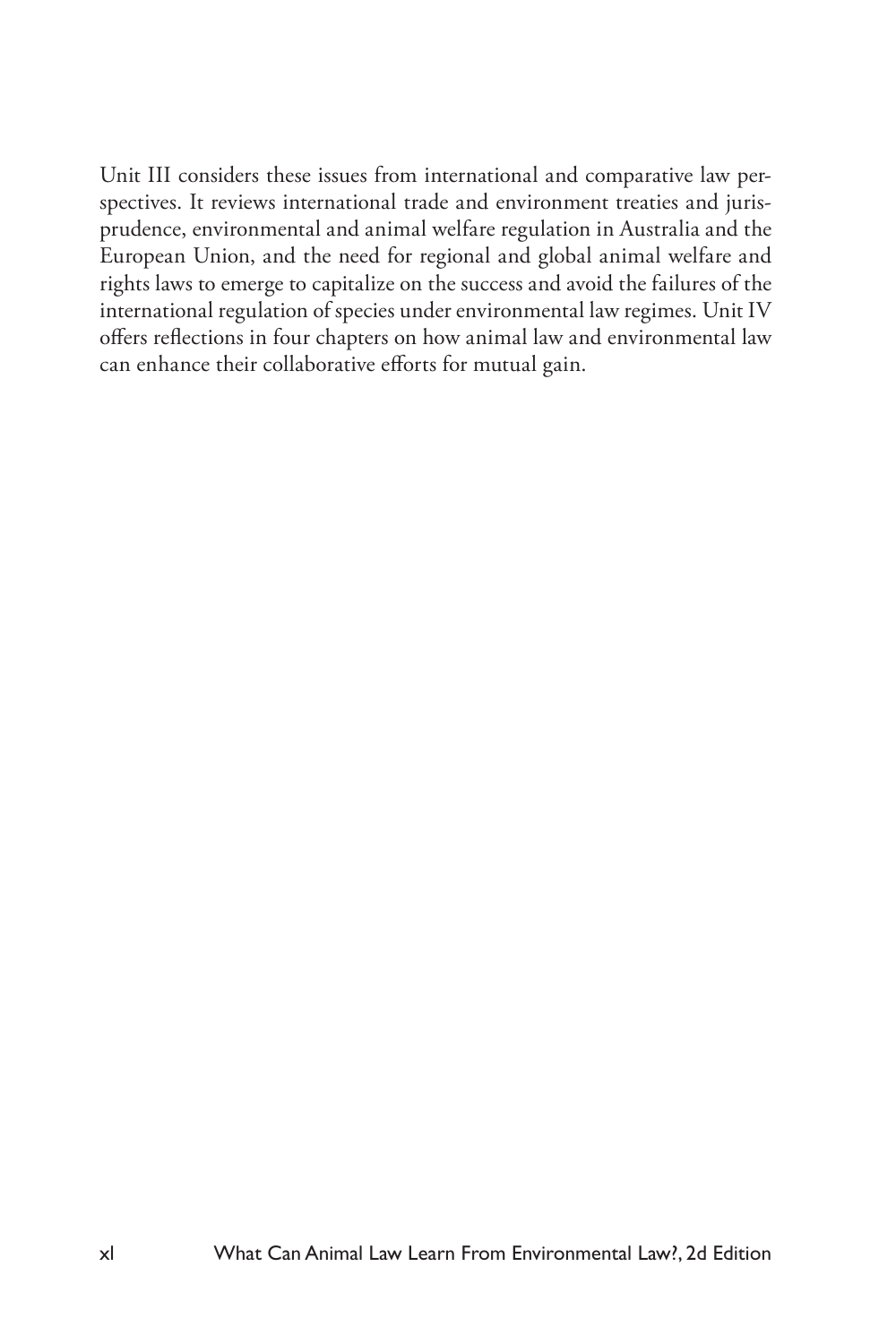## **Preface for the Second Edition**

Since the publication of the first edition in 2015, animal law advocates have secured landmark victories in three high-profile contexts. Longstanding traditions of captive breeding of orcas at SeaWorld<sup>1</sup> and training of elephants for performance in Ringling Bros. and Barnum and Bailey circus<sup>2</sup> came to an end within the same year in 2016, thanks to persistent and creative litigation, legislative, and public information campaigns. While these developments did not intersect directly with environmental law on the surface, they built on a legacy of advocacy strategies that were successful in environmental law in previous decades: (1) the power of advocacy based on science and public information campaigns in the case of SeaWorld, and (2) the power of grassroots advocacy at the local level to secure a nationwide outcome in the case of the circus, which relied on a patchwork of local bans in multiple states on the use of the bullhooks used to train elephants.<sup>3</sup> In the companion animal context, California enacted a groundbreaking pet custody law in 2018 that authorizes judges to consider what is in the best interests of companion animals in custody disputes, which elevates animals' status above their traditional recognition as property.4

In other animal law contexts since the release of the first edition, animal rights advocates continued the ambitious and important quest for recognition of legal personhood protections for animals. High-profile cases filed by three of the leading animal protection organizations in the nation used creative strategies to seek a common goal in the animal law and environmental law movements: legal personhood for these "voiceless" entities (i.e., animals and natural resources) to be recognized as rights holders to some degree under the law. One of these cases, *Naruto v. Slater*, 5 also known as the "monkey selfie" case, involved People for the Ethical Treatment of Animals' (PETA's)

<sup>1.</sup> Jennifer Hackett, *SeaWorld Ends Controversial Captive Breeding of Killer Whales*, Sci. Am., Mar. 17, 2016, https://www.scientificamerican.com/article/seaworld-ends-controversial-captive-breeding-ofkiller-whales/.

<sup>2.</sup> Faith Karimi, *Ringling Bros. Elephants Perform Last Show*, CNN.com, May 2, 2016, https://www. cnn.com/2016/05/01/us/ringling-bros-elephants-last-show/index.html.

<sup>3.</sup> For a discussion of some compelling parallels between the enactment history of the Clean Air Act and the use of local bans on bullhooks to secure the victory against Ringling Bros. circus, see Chapter 13.

<sup>4.</sup> Dareh Gregorian, *New California Divorce Law: Treats Pets Like People—Not Property to Be Divided Up*, NBC News.com, https://www.nbcnews.com/politics/politics-news/new-california-divorce-law-treatpets-people-not-property-be-n952096.

<sup>5.</sup> 888 F.3d 418 (9th Cir. 2018).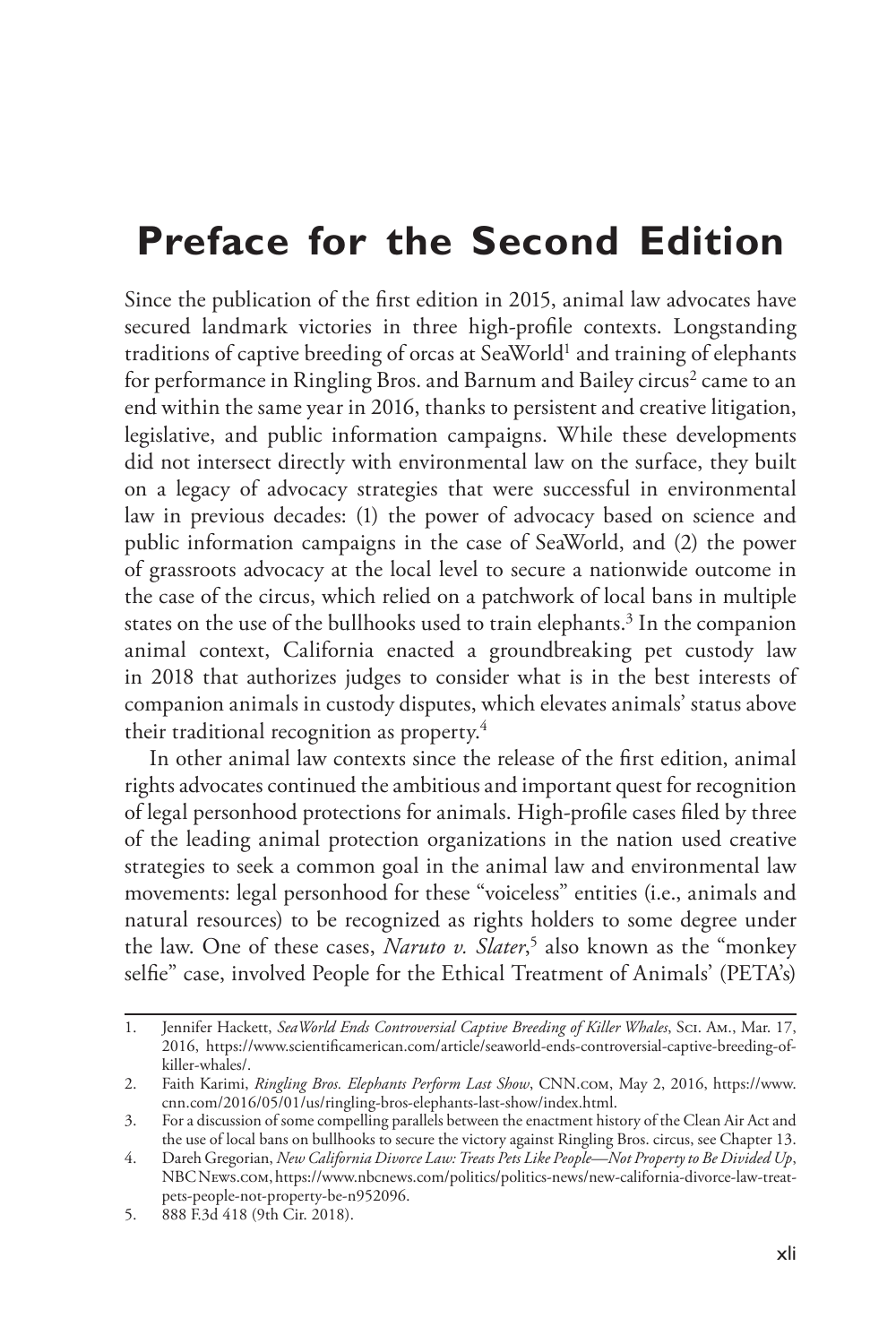suit on behalf of a crested macaque monkey in Indonesia, Naruto, to secure intellectual property rights to selfie photos that the monkey had taken with a photographer's camera that was set up on a tripod in an Indonesian rainforest. The Copyright Act extends protections to any "person," which is not limited by its terms to humans under the statute. The Court concluded that "person" should not be interpreted to include non-humans and that Naruto therefore lacked statutory standing under the Copyright Act.<sup>6</sup>

Second, the Nonhuman Rights Project (NhRP) also proceeded undaunted with its line of habeas corpus cases that began prior to the first edition and continued through to the publication of the second edition.7 These cases have sought to have chimpanzees and elephants released from captivity and placed in sanctuaries. The most recent of these cases involved Happy, a 49-year-old Asian elephant in captivity at the Bronx Zoo.<sup>8</sup> Happy's case is the first in the world for a court to issue a habeas corpus order on behalf of an elephant.<sup>9</sup> The "show cause" order required the Bronx Zoo to justify its ongoing confinement of Happy. In February 2020, the NhRP's case was dismissed,10 but NhRP continues to pursue litigation and legislative initiatives in the United States and abroad that seek to secure legal personhood protections to recognize these animals' rights to be free from confinement.

In the last context of this trio of legal personhood cases on behalf of animals, the Animal Legal Defense Fund (ALDF) filed a high-profile case on behalf of Justice, a horse, in a suit against the horse's owner for abuse under Oregon's animal cruelty statute. The suit seeks to establish that animals have a legal right to sue their abusers in court. The case was dismissed in 2018 on the ground that non-human animals lack standing to sue on their own

<sup>6.</sup> *Id.* at 426. Despite the loss in court, there was some good news for Naruto and the animal protection advocates in the wake of the litigation. After oral arguments before the Ninth Circuit, the parties agreed to a settlement that provided that 25 percent of the proceeds from the photographer's sales of the monkey selfies would be donated to charities that seek to protect the habitat of the crested macaques in Indonesia. *See* Nicole Pallotta, *En Banc Review Requested in "Monkey Selfie" Copyright Case*, Animal Legal Defense Fund Animal L. Update, Aug. 7, 2018, https://aldf.org/article/enbanc-review-requested-in-monkey-selfie-copyright-case/ (last accessed Apr. 11, 2020).

<sup>7.</sup> For a summary of the chimpanzee cases, see Courtney Fern, *The Need for Chimpanzee Rights*, Nonhuman Rights Blog, July 13, 2019, https://www.nonhumanrights.org/blog/the-need-for-chimpanzee-rights/ (last accessed Apr. 11, 2020).

<sup>8.</sup> For a helpful discussion of the context and controversy surrounding this case, see Brandon Keim, *An Elephant's Personhood on Trial*, The Atlantic, Dec. 28, 2018, https://www.theatlantic.com/science/ archive/2018/12/happy-elephant-personhood/578818/.

<sup>9.</sup> Laura Choplin, *World's First Habeas Corpus Order Issued on Behalf of an Elephant*, NONHUMAN RIGHTS Blog, Nov. 19, 2018, https://www.nonhumanrights.org/blog/first-habeas-corpus-order-happy/ (last accessed Apr. 11, 2020).

<sup>10.</sup> Sophia Chang, *Judge Rules That Bronx Zoo's Happy the Elephant Is Not "Unlawfully Imprisoned*," Gothamist, Feb. 20, 2020, https://gothamist.com/news/judge-rules-bronx-zoos-happy-elephantnot-unlawfully-imprisoned.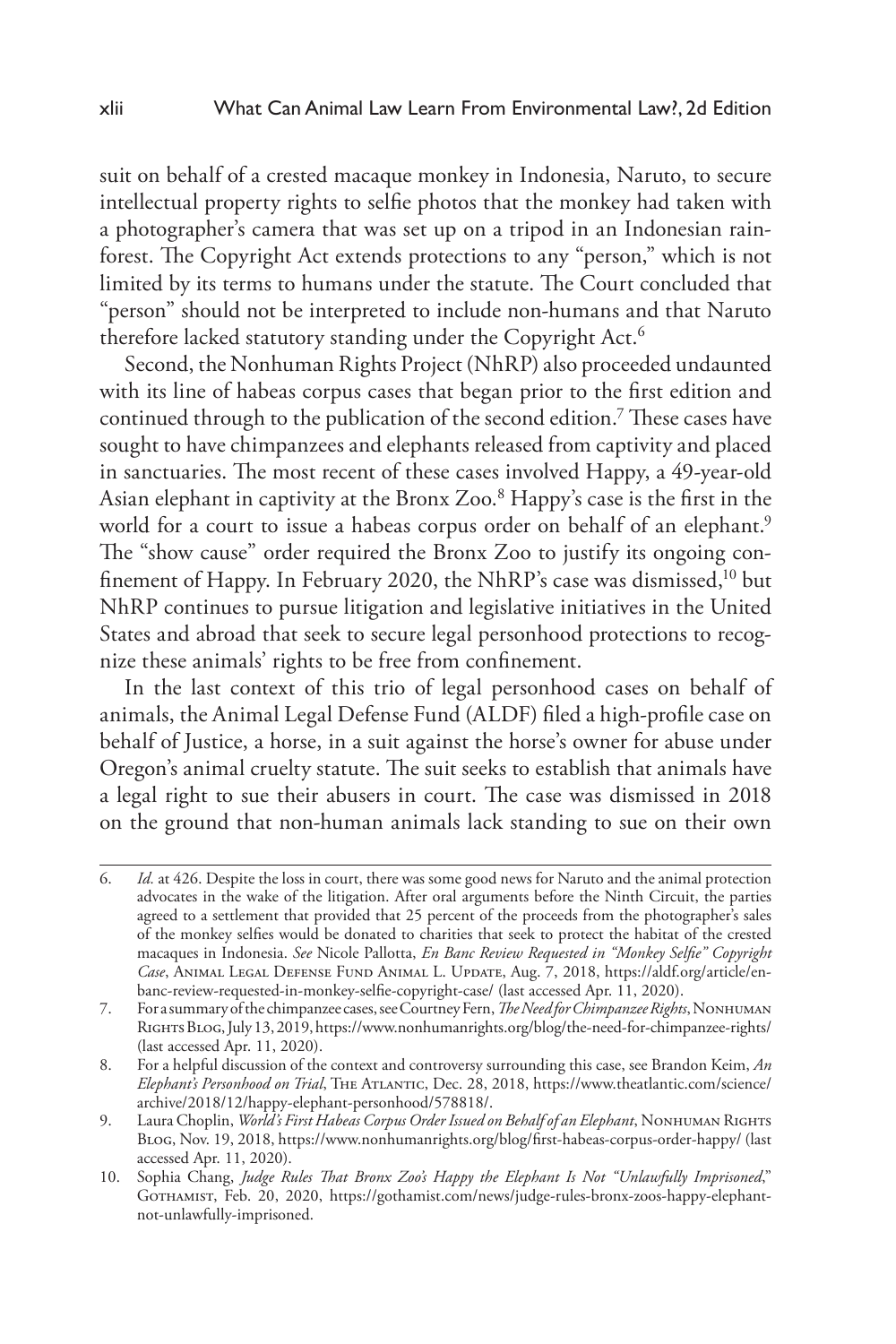behalf.11 ALDF's appeal of the dismissal was pending at the time that the second edition was published.<sup>12</sup>

Building on the momentum from these landmark victories and creative and ambitious litigation strategies in the animal law field since 2015, animal protection initiatives can be enhanced by learning valuable lessons from environmental law in certain contexts, and by seeking collaboration with environmental law on certain issues for mutual gain. New chapters in the second edition address how two contexts from the environmental law field—rights of nature and environmental justice—serve as foundations for potential future gains for animal law. One chapter presents an Australian perspective on how recent successes in rights of nature initiatives can provide an opportunity for animal law and environmental law to secure mutual gains through a "comprehensive ecosystem personhood" approach. Another chapter coins a new term, "animal socioequality," as an innovative approach to enhance protection for animals through an environmental justice lens.

Developments at the intersection of animal law and environmental law have exploded since the publication of the first edition in 2015. The second edition addresses some of these developments to build on some of the existing content from the first edition and extend the book's coverage into new directions. One of these developments is food law and policy as a rapidly growing area of convergence between these two fields. In adding new chapters addressing how food law and policy can enhance protection of animals, the second edition builds on the first edition's coverage of one dimension of this topic addressed in the meat labeling chapter. New chapters in the second edition extend the coverage of food law and policy issues to include consumer protection litigation involving false advertising claims, potential synergies between greenwashing and humane washing contexts, and animal and environmental law and policy considerations concerning lab-grown meat.

Another area of convergence between animal law and environmental law is climate change regulation. The first edition addressed this topic with two chapters: one proposed strategies to regulate greenhouse gas emissions from concentrated animal feeding operations (CAFOs), whereas the other addressed how the listing of the polar bear as threatened under the Endan-

<sup>11.</sup> Aimee Green, *Oregon Judge Refuses to Be First in the Nation to Let Animals Sue*, The Oregonian, Jan. 29, 2019, https://www.oregonlive.com/washingtoncounty/2018/09/oregon\_judge\_refuses\_to\_be\_fir. html.

<sup>12.</sup> Press Release, Animal Legal Defense Fund Appeals Dismissal of Groundbreaking Lawsuit for Abused Horse, Jan. 22, 2019, https://aldf.org/article/animal-legal-defense-fund-appeals-dismissalof-groundbreaking-lawsuit-for-abused-horse/ (last accessed Apr. 11, 2020).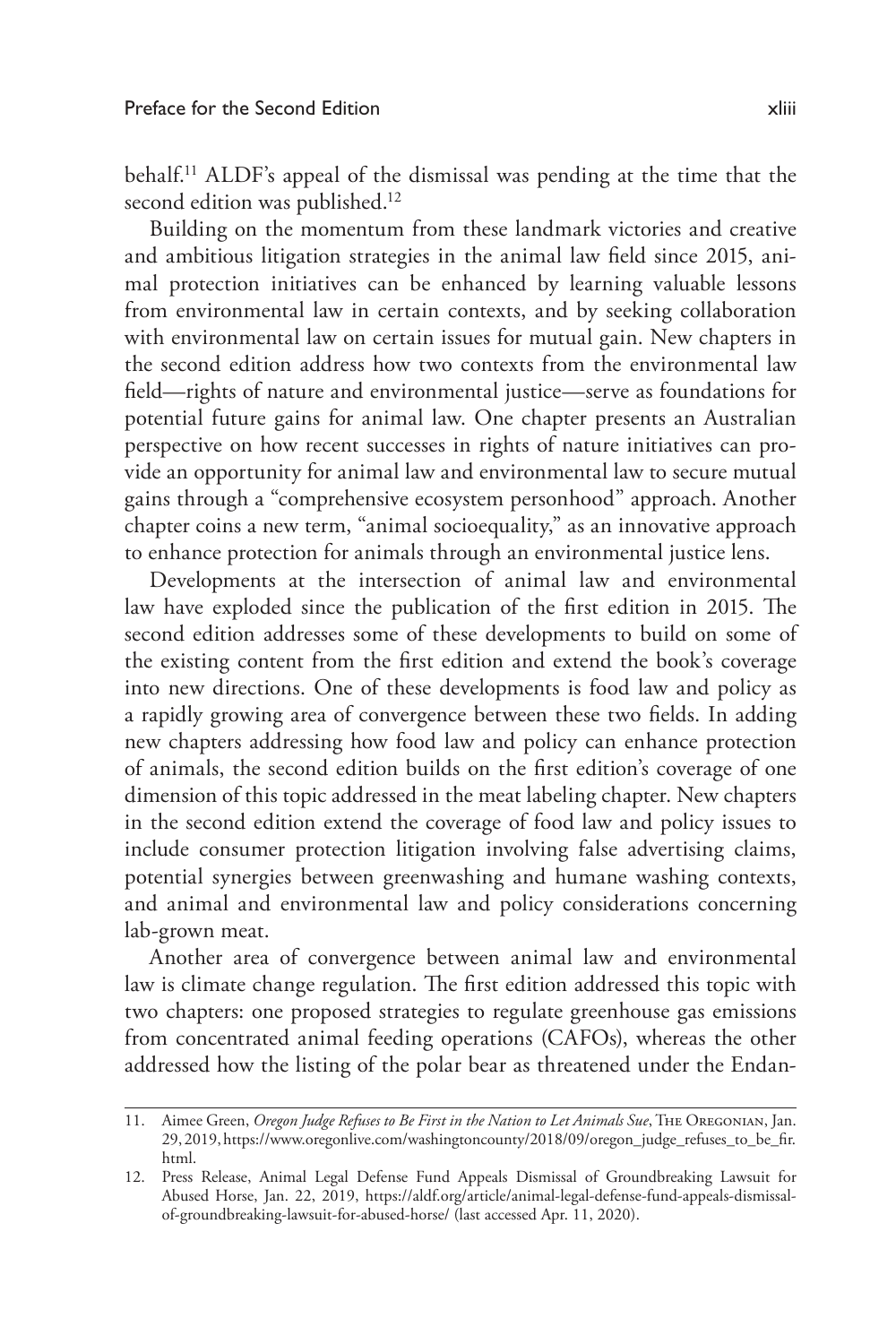gered Species Act can offer lessons for enhanced protection of wildlife. The second edition adds two new chapters that address climate change as common ground between these two movements. One of these chapters considers synergies between climate change mitigation and wildlife conservation and the other seeks to build on the environmental law movement's ambitious use of the public trust doctrine to leverage enhanced protections for wildlife.

The first edition's core theme regarding lessons that environmental law can offer animal law extends in new directions in the second edition. The second edition adds new chapters addressing procedural contexts in which environmental law has enjoyed enduring success in enforcement of law generally, impact assessments, and accountability for regulatory avoidance. It also includes a chapter on what animal law can learn from environmental law to promote animal protection in the context of animal testing.

Successful demand reduction strategies are perhaps the most effective and most promising of all of the developments since the publication of the first edition. Demand reduction strategies can enhance animal protection more readily than litigation or legislative initiatives. Animal law and environmental law embrace demand reduction efforts through public information campaigns and science. In environmental law, this approach is reflected in efforts such as fossil fuel divestment, anti-fracking campaigns, and renewable energy initiatives to facilitate the public away from its addiction to fossil fuels. In animal law, demand reduction strategies take many forms because animals are considered property under the law and are abused in multiple contexts such as animals in agriculture and animals in entertainment. As noted in this preface, one example of effective demand reduction advocacy occurred in the animals in entertainment context with recent victories against circuses and marine parks, in addition to previous victories against the dog fighting and dog racing industries.

The rapid expansion of the plant-based meat and dairy industries since 2015 promises significant gains in animal protection by threatening the stronghold of the meat and dairy industries. The walls of this fortress of secrecy and abuse in the meat and dairy industries have continued to crumble in the years since the first edition, and at a much faster rate. Plant-based meat and milk have caused massive economic impacts to the meat and dairy industries such that some major dairy producers have filed for bankruptcy. Feeling this pressure, the meat industry has fought back by transitioning from one unsuccessful form of bullying tactics ("ag-gag" laws<sup>13</sup> seeking to

<sup>13.</sup> ALDF has been remarkably successful in challenging and defeating several ag-gag laws. *See generally* Issue: Ag-Gag Laws, Animal Legal Defense Fund, https://aldf.org/issue/ag-gag/?gclid=EAIaIQobChMI\_